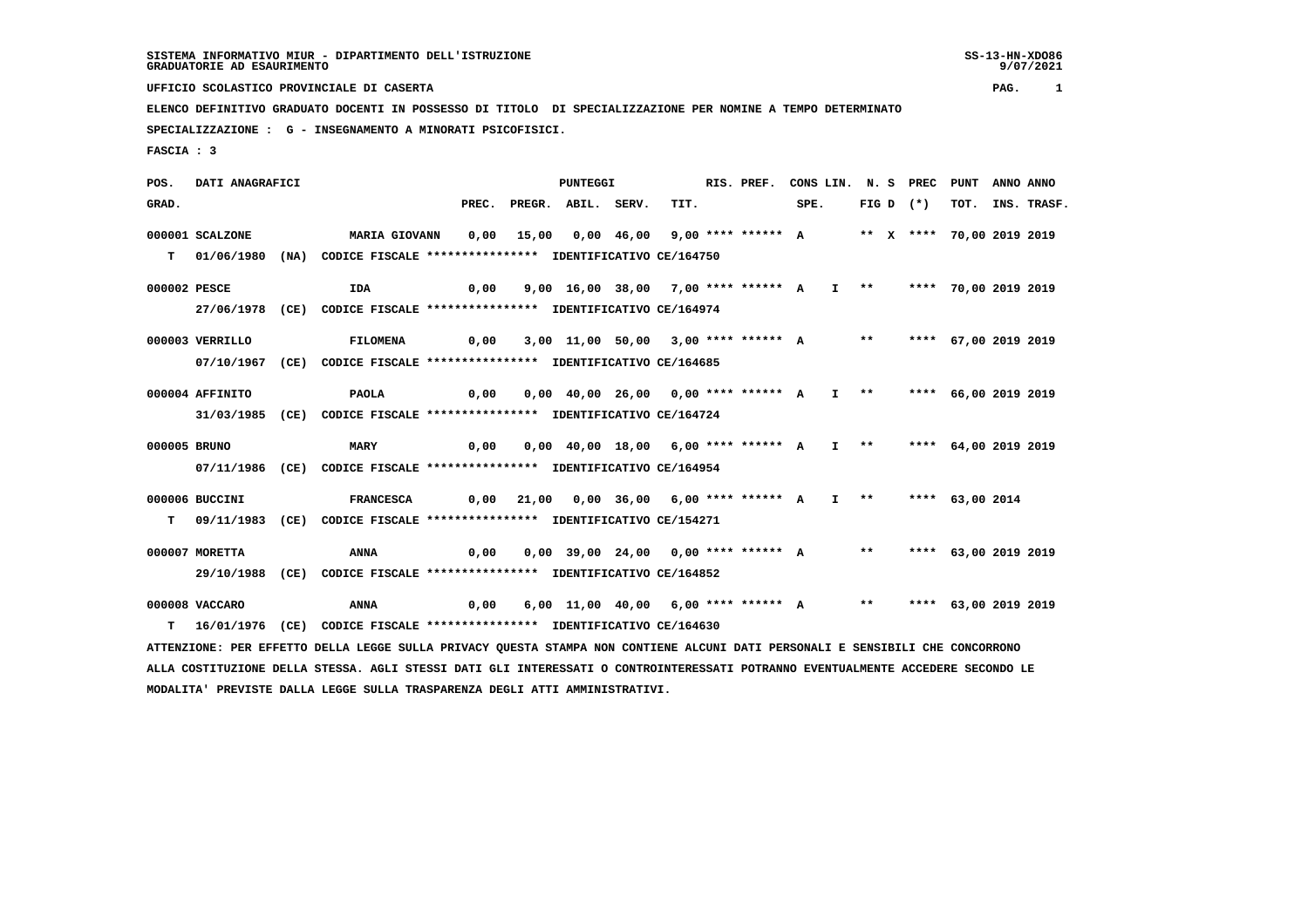**UFFICIO SCOLASTICO PROVINCIALE DI CASERTA PAG. 2**

 **ELENCO DEFINITIVO GRADUATO DOCENTI IN POSSESSO DI TITOLO DI SPECIALIZZAZIONE PER NOMINE A TEMPO DETERMINATO**

 **SPECIALIZZAZIONE : G - INSEGNAMENTO A MINORATI PSICOFISICI.**

 **FASCIA : 3**

 **POS. DATI ANAGRAFICI PUNTEGGI RIS. PREF. CONS LIN. N. S PREC PUNT ANNO ANNO**GRAD. PREC. PREGR. ABIL. SERV. TIT. SPE. FIG D (\*) TOT. INS. TRASF.  **000009 BARCA MARIAGRAZIA 0,00 13,00 0,00 48,00 0,00 \*\*\*\* \*\*\*\*\*\* A \*\* \*\*\*\* 61,00 2019 2019 07/02/1977 (CE) CODICE FISCALE \*\*\*\*\*\*\*\*\*\*\*\*\*\*\*\* IDENTIFICATIVO CE/164915 000010 CIRILLO SONIA 0,00 0,00 14,00 42,00 0,00 \*\*\*\* \*\*\*\*\*\* A \*\* \*\*\*\* 56,00 2014 T 11/08/1982 (NA) CODICE FISCALE \*\*\*\*\*\*\*\*\*\*\*\*\*\*\*\* IDENTIFICATIVO CE/154137 000011 CORVINO MARIA PREZIO 0,00 0,00 12,00 36,00 6,00 \*\*\*\* \*\*\*\*\*\* A \*\* \*\*\*\* 54,00 2019 2019 T 18/07/1976 (CE) CODICE FISCALE \*\*\*\*\*\*\*\*\*\*\*\*\*\*\*\* IDENTIFICATIVO CE/164876 000012 DE ROSA IOLANDA 0,00 0,00 42,00 12,00 0,00 \*\*\*\* \*\*\*\*\*\* A I \*\* \*\*\*\* 54,00 2019 2019 14/06/1988 (NA) CODICE FISCALE \*\*\*\*\*\*\*\*\*\*\*\*\*\*\*\* IDENTIFICATIVO CE/164787 000013 PALMIERO ALFONSINA 0,00 23,00 11,00 12,00 6,00 \*\*\*\* \*\*\*\*\*\* A \*\* \*\*\*\* 52,00 2019 2019 T 09/12/1976 (NA) CODICE FISCALE \*\*\*\*\*\*\*\*\*\*\*\*\*\*\*\* IDENTIFICATIVO CE/164794 000014 FLAGIELLO MADDALENA 0,00 22,00 0,00 28,00 0,00 \*\*\*\* \*\*\*\*\*\* A \*\* \*\*\*\* 50,00 2019 2019 10/08/1982 (CE) CODICE FISCALE \*\*\*\*\*\*\*\*\*\*\*\*\*\*\*\* IDENTIFICATIVO CE/164967 000015 DE CHIARA MATILDE 0,00 13,00 0,00 36,00 0,00 \*\*\*\* \*\*\*\*\*\* A \*\* \*\*\*\* 49,00 2019 2019 T 02/06/1982 (CE) CODICE FISCALE \*\*\*\*\*\*\*\*\*\*\*\*\*\*\*\* IDENTIFICATIVO CE/164733 000016 VITALE ASSUNTA 0,00 0,00 14,00 31,00 3,00 \*\*\*\* \*\*\*\*\*\* A I \*\* \*\*\*\* 48,00 2019 2019 T 28/07/1984 (CE) CODICE FISCALE \*\*\*\*\*\*\*\*\*\*\*\*\*\*\*\* IDENTIFICATIVO CE/164701 ATTENZIONE: PER EFFETTO DELLA LEGGE SULLA PRIVACY QUESTA STAMPA NON CONTIENE ALCUNI DATI PERSONALI E SENSIBILI CHE CONCORRONO ALLA COSTITUZIONE DELLA STESSA. AGLI STESSI DATI GLI INTERESSATI O CONTROINTERESSATI POTRANNO EVENTUALMENTE ACCEDERE SECONDO LE MODALITA' PREVISTE DALLA LEGGE SULLA TRASPARENZA DEGLI ATTI AMMINISTRATIVI.**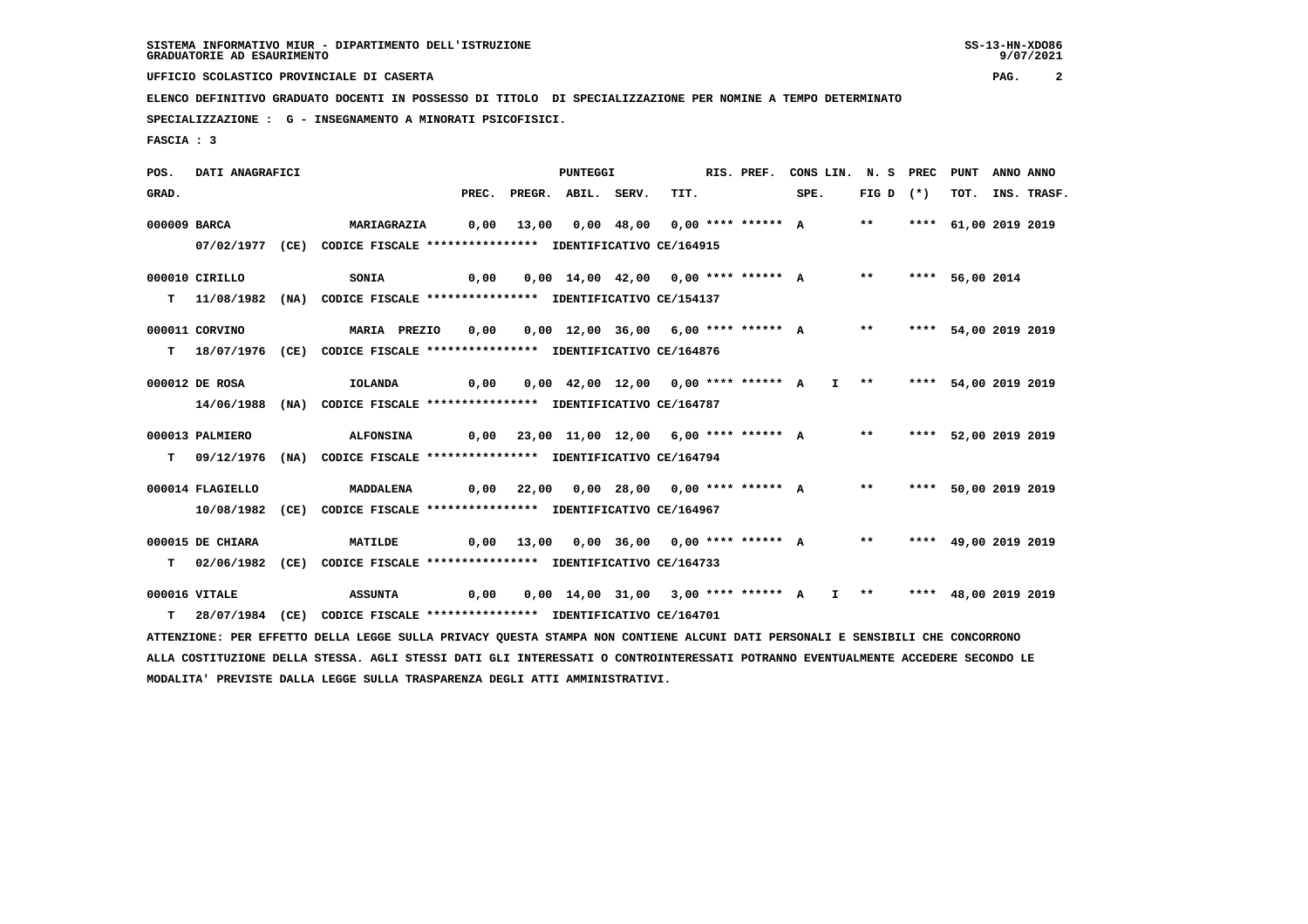**UFFICIO SCOLASTICO PROVINCIALE DI CASERTA PAG. 3**

 **ELENCO DEFINITIVO GRADUATO DOCENTI IN POSSESSO DI TITOLO DI SPECIALIZZAZIONE PER NOMINE A TEMPO DETERMINATO**

 **SPECIALIZZAZIONE : G - INSEGNAMENTO A MINORATI PSICOFISICI.**

 **FASCIA : 3**

 **POS. DATI ANAGRAFICI PUNTEGGI RIS. PREF. CONS LIN. N. S PREC PUNT ANNO ANNO GRAD. PREC. PREGR. ABIL. SERV. TIT. SPE. FIG D (\*) TOT. INS. TRASF. 000017 DE MARCO ANTONIETTA 0,00 6,00 16,00 22,00 0,00 \*\*\*\* \*\*\*\*\*\* A \*\* \*\*\*\* 44,00 2019 2019 01/11/1969 (CE) CODICE FISCALE \*\*\*\*\*\*\*\*\*\*\*\*\*\*\*\* IDENTIFICATIVO CE/164797 000018 ALFIERI PAOLA 0,00 5,00 18,00 12,00 3,00 \*\*\*\* \*\*\*\*\*\* A \*\* \*\*\*\* 38,00 2014 T 28/08/1982 (NA) CODICE FISCALE \*\*\*\*\*\*\*\*\*\*\*\*\*\*\*\* IDENTIFICATIVO CE/164587 000019 NESPOLI LUIGI 0,00 3,00 15,00 10,00 9,00 \*\*\*\* \*\*\*\*\*\* A I \*\* X \*\*\*\* 37,00 2000 11/06/1965 (CE) CODICE FISCALE \*\*\*\*\*\*\*\*\*\*\*\*\*\*\*\* IDENTIFICATIVO CE/027027 000020 PIOMBINO DOMENICA 0,00 3,00 18,00 12,00 3,00 \*\*\*\* \*\*\*\*\*\* A I \*\* \*\*\*\* 36,00 2019 2019 T 23/02/1981 (CE) CODICE FISCALE \*\*\*\*\*\*\*\*\*\*\*\*\*\*\*\* IDENTIFICATIVO CE/164990 000021 GALEONE IMMACOLATA 0,00 0,00 13,00 18,00 0,00 \*\*\*\* \*\*\*\*\*\* A \*\* \*\*\*\* 31,00 2014 T 24/03/1983 (CE) CODICE FISCALE \*\*\*\*\*\*\*\*\*\*\*\*\*\*\*\* IDENTIFICATIVO CE/151383 000022 DE GIRONIMO MARISA 0,00 0,00 13,00 12,00 3,00 \*\*\*\* \*\*\*\*\*\* A \*\* \*\*\*\* 28,00 2014 17/11/1978 (CE) CODICE FISCALE \*\*\*\*\*\*\*\*\*\*\*\*\*\*\*\* IDENTIFICATIVO CE/154653**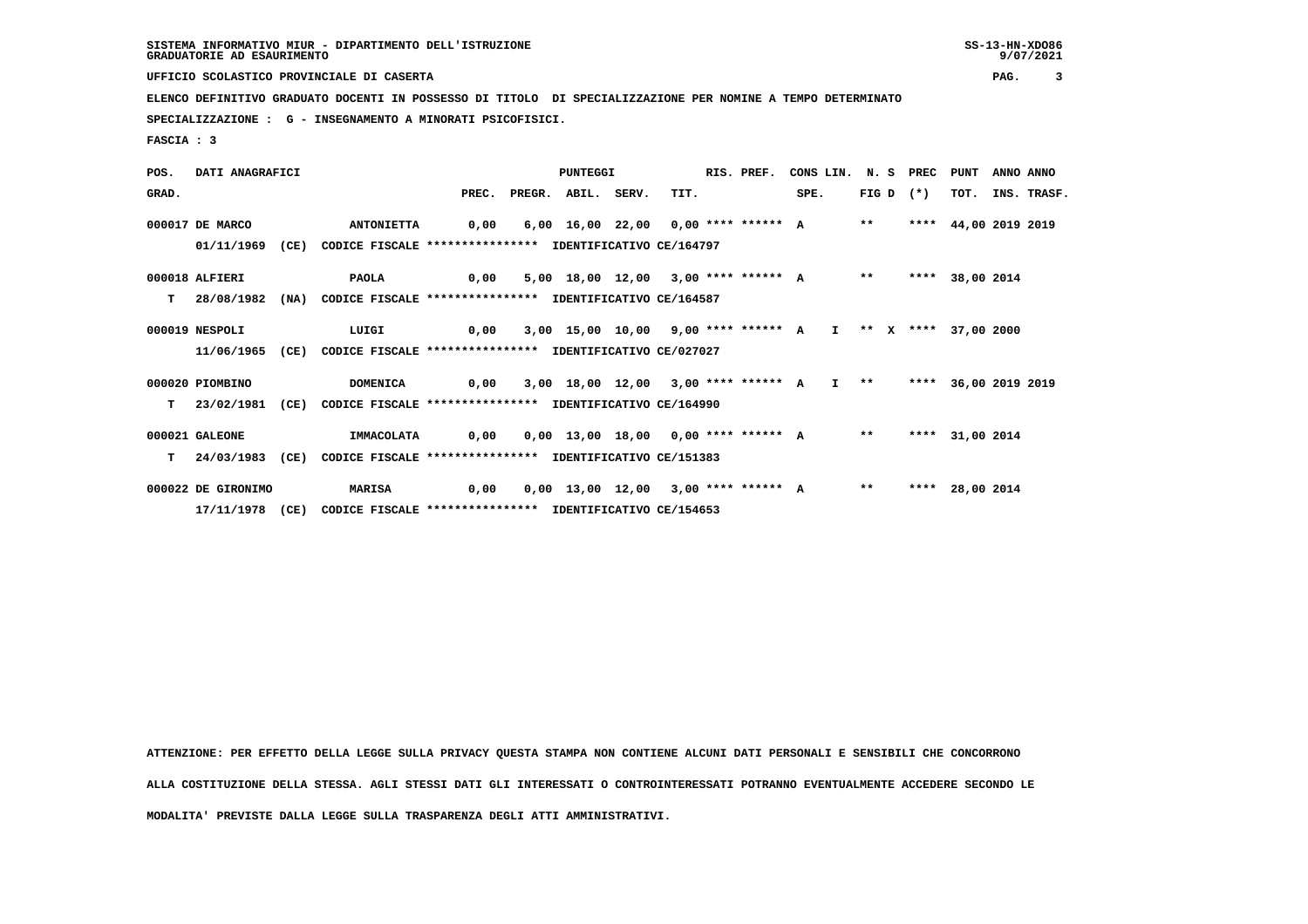**UFFICIO SCOLASTICO PROVINCIALE DI CASERTA PAG. 4**

 **ELENCO DEFINITIVO GRADUATO DOCENTI IN POSSESSO DI TITOLO DI SPECIALIZZAZIONE PER NOMINE A TEMPO DETERMINATO**

 **SPECIALIZZAZIONE : G - INSEGNAMENTO A MINORATI PSICOFISICI.**

 **MODALITA' PREVISTE DALLA LEGGE SULLA TRASPARENZA DEGLI ATTI AMMINISTRATIVI.**

 **FASCIA : 3**

 **POS. DATI ANAGRAFICI PUNTEGGI RIS. PREF. CONS LIN. N. S PREC PUNT ANNO ANNO**GRAD. PREC. PREGR. ABIL. SERV. TIT. SPE. FIG D (\*) TOT. INS. TRASF.  **000023 ROSSETTI GEMMA ANNA 0,00 29,00 16,00 48,00 0,00 \*\*\*\* \*\*\*\*\*\* B \*\* X \*\*\*\* 93,00 2014 T 25/08/1980 (CE) CODICE FISCALE \*\*\*\*\*\*\*\*\*\*\*\*\*\*\*\* IDENTIFICATIVO CE/154651 000024 MANZO IMMACOLATA 0,00 16,00 13,00 62,00 0,00 \*\*\*\* \*\*\*\*\*\* B \*\* \*\*\*\* 91,00 2000 19/06/1964 (NA) CODICE FISCALE \*\*\*\*\*\*\*\*\*\*\*\*\*\*\*\* IDENTIFICATIVO CE/021414 000025 CARANNANTE BIANCA 0,00 20,00 18,00 50,00 0,00 \*\*\*\* \*\*\*\*\*\* B I \*\* \*\*\*\* 88,00 2002 05/12/1967 (CE) CODICE FISCALE \*\*\*\*\*\*\*\*\*\*\*\*\*\*\*\* IDENTIFICATIVO CE/042882 000026 CAPASSO TERESA 0,00 22,00 0,00 56,00 3,00 \*\*\*\* \*\*\*\*\*\* B \*\* \*\*\*\* 81,00 2019 2019 28/01/1977 (CE) CODICE FISCALE \*\*\*\*\*\*\*\*\*\*\*\*\*\*\*\* IDENTIFICATIVO CE/164663 000027 BARBATO DANIELA 0,00 16,00 0,00 53,00 0,00 \*\*\*\* \*\*\*\*\*\* B \*\* \*\*\*\* 69,00 2019 2019 29/04/1977 (CE) CODICE FISCALE \*\*\*\*\*\*\*\*\*\*\*\*\*\*\*\* IDENTIFICATIVO CE/164901 000028 CRISCI LUCIA 0,00 8,00 0,00 42,00 15,00 \*\*\*\* \*\*\*\*\*\* B \*\* \*\*\*\* 65,00 2019 2019 T 25/07/1978 (CE) CODICE FISCALE \*\*\*\*\*\*\*\*\*\*\*\*\*\*\*\* IDENTIFICATIVO CE/164888 000029 DIGLIO ANTONELLA 0,00 7,00 17,00 38,00 0,00 \*\*\*\* \*\*\*\*\*\* B \*\* \*\*\*\* 62,00 2014 T 25/06/1979 (CE) CODICE FISCALE \*\*\*\*\*\*\*\*\*\*\*\*\*\*\*\* IDENTIFICATIVO CE/148023 000030 MAGLIOCCA GIUSEPPINA 0,00 42,00 11,00 0,00 6,00 \*\*\*\* \*\*\*\*\*\* B \*\* \*\*\*\* 59,00 2014 T 20/01/1980 (CE) CODICE FISCALE \*\*\*\*\*\*\*\*\*\*\*\*\*\*\*\* IDENTIFICATIVO CE/154109 ATTENZIONE: PER EFFETTO DELLA LEGGE SULLA PRIVACY QUESTA STAMPA NON CONTIENE ALCUNI DATI PERSONALI E SENSIBILI CHE CONCORRONO ALLA COSTITUZIONE DELLA STESSA. AGLI STESSI DATI GLI INTERESSATI O CONTROINTERESSATI POTRANNO EVENTUALMENTE ACCEDERE SECONDO LE**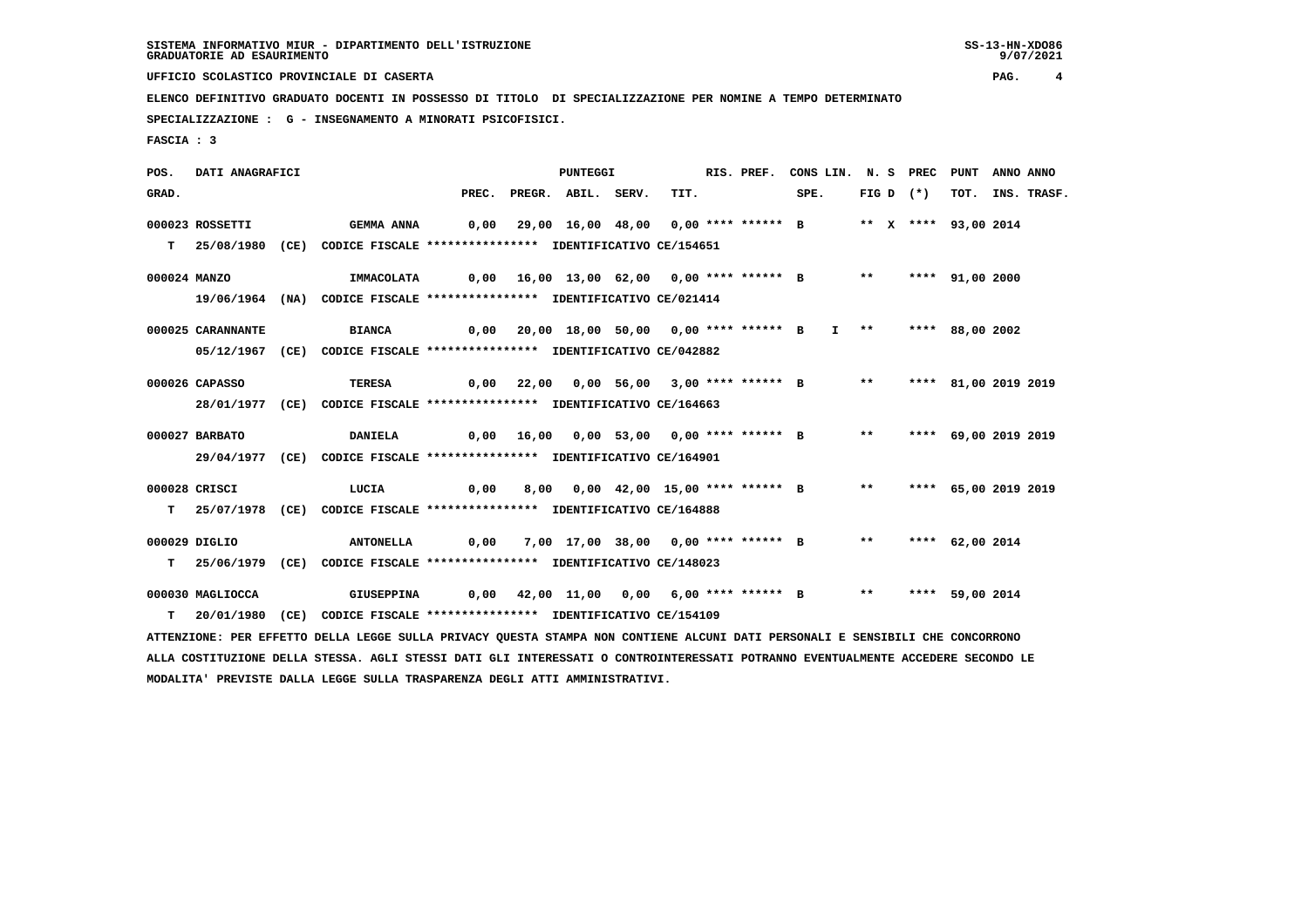**UFFICIO SCOLASTICO PROVINCIALE DI CASERTA PAG. 5**

 **ELENCO DEFINITIVO GRADUATO DOCENTI IN POSSESSO DI TITOLO DI SPECIALIZZAZIONE PER NOMINE A TEMPO DETERMINATO**

 **SPECIALIZZAZIONE : G - INSEGNAMENTO A MINORATI PSICOFISICI.**

 **FASCIA : 3**

 **POS. DATI ANAGRAFICI PUNTEGGI RIS. PREF. CONS LIN. N. S PREC PUNT ANNO ANNO**GRAD. PREC. PREGR. ABIL. SERV. TIT. SPE. FIG D (\*) TOT. INS. TRASF.  **000031 MORRONE ROSA 0,00 0,00 11,00 36,00 6,00 \*\*\*\* \*\*\*\*\*\* B \*\* \*\*\*\* 53,00 2014 T 25/04/1973 (CE) CODICE FISCALE \*\*\*\*\*\*\*\*\*\*\*\*\*\*\*\* IDENTIFICATIVO CE/149649 000032 GRIFFO CONCETTA 0,00 6,00 11,00 36,00 0,00 \*\*\*\* \*\*\*\*\*\* B \*\* \*\*\*\* 53,00 2014 T 22/11/1976 (NA) CODICE FISCALE \*\*\*\*\*\*\*\*\*\*\*\*\*\*\*\* IDENTIFICATIVO CE/151032 000033 TESCIONE MARIAROSARIA 0,00 13,00 11,00 26,00 0,00 \*\*\*\* \*\*\*\*\*\* B \*\* \*\*\*\* 50,00 2014 T 30/10/1979 (CE) CODICE FISCALE \*\*\*\*\*\*\*\*\*\*\*\*\*\*\*\* IDENTIFICATIVO CE/149118 000034 DIGENNARO ANTONELLA 0,00 0,00 16,00 26,00 3,00 \*\*\*\* \*\*\*\*\*\* B \*\* \*\*\*\* 45,00 2019 2019 T 27/05/1978 (CE) CODICE FISCALE \*\*\*\*\*\*\*\*\*\*\*\*\*\*\*\* IDENTIFICATIVO CE/164881 000035 AUTERI MARIA DOMENIC 0,00 16,00 0,00 20,00 0,00 \*\*\*\* \*\*\*\*\*\* B \*\* \*\*\*\* 36,00 2019 2019 17/01/1977 (RC) CODICE FISCALE \*\*\*\*\*\*\*\*\*\*\*\*\*\*\*\* IDENTIFICATIVO CE/164867 000036 SCIVOLETTO ILARIA 0,00 0,00 6,00 28,00 0,00 \*\*\*\* \*\*\*\*\*\* B \*\* \*\*\*\* 34,00 2007 S 24/04/1982 (CE) CODICE FISCALE \*\*\*\*\*\*\*\*\*\*\*\*\*\*\*\* IDENTIFICATIVO CE/056617 000037 CIARAMELLA ROSA 0,00 0,00 15,00 0,00 9,00 \*\*\*\* \*\*\*\*\*\* B I \*\* \*\*\*\* 24,00 2014 T 04/06/1978 (CE) CODICE FISCALE \*\*\*\*\*\*\*\*\*\*\*\*\*\*\*\* IDENTIFICATIVO CE/148995 000038 RUSSO MADDALENA 0,00 13,00 0,00 10,00 0,00 \*\*\*\* \*\*\*\*\*\* B \*\* \*\*\*\* 23,00 2014 T 05/05/1975 (NA) CODICE FISCALE \*\*\*\*\*\*\*\*\*\*\*\*\*\*\*\* IDENTIFICATIVO CE/147672 ATTENZIONE: PER EFFETTO DELLA LEGGE SULLA PRIVACY QUESTA STAMPA NON CONTIENE ALCUNI DATI PERSONALI E SENSIBILI CHE CONCORRONO ALLA COSTITUZIONE DELLA STESSA. AGLI STESSI DATI GLI INTERESSATI O CONTROINTERESSATI POTRANNO EVENTUALMENTE ACCEDERE SECONDO LE MODALITA' PREVISTE DALLA LEGGE SULLA TRASPARENZA DEGLI ATTI AMMINISTRATIVI.**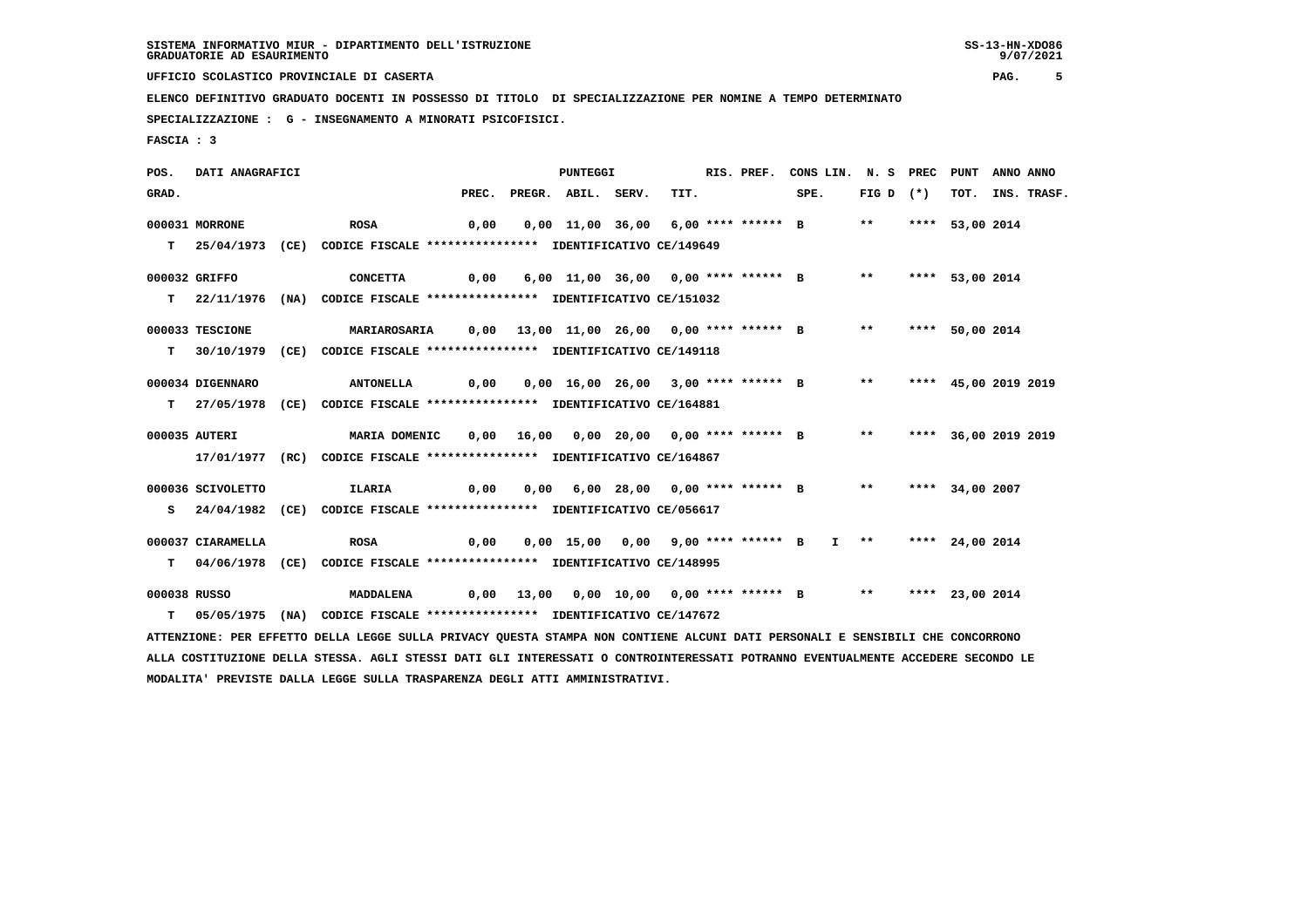**UFFICIO SCOLASTICO PROVINCIALE DI CASERTA PAG. 6**

 **ELENCO DEFINITIVO GRADUATO DOCENTI IN POSSESSO DI TITOLO DI SPECIALIZZAZIONE PER NOMINE A TEMPO DETERMINATO**

 **SPECIALIZZAZIONE : G - INSEGNAMENTO A MINORATI PSICOFISICI.**

 **FASCIA : 3**

| POS.         | DATI ANAGRAFICI     |      |                                                          |       |       | <b>PUNTEGGI</b>    |      | RIS. PREF. | CONS LIN. N. S PREC                        |               | PUNT                 | ANNO ANNO |                  |
|--------------|---------------------|------|----------------------------------------------------------|-------|-------|--------------------|------|------------|--------------------------------------------|---------------|----------------------|-----------|------------------|
| GRAD.        |                     |      |                                                          | PREC. |       | PREGR. ABIL. SERV. | TIT. |            | SPE.                                       | FIG D $(*)$   |                      |           | TOT. INS. TRASF. |
| 000039 GRECO |                     |      | <b>ANNA</b>                                              | 0,00  |       |                    |      |            | 9,00 14,00 0,00 0,00 **** ****** B         | $* *$         | **** 23,00 2019 2019 |           |                  |
|              | 26/01/1965          | (NA) | CODICE FISCALE **************** IDENTIFICATIVO CE/164838 |       |       |                    |      |            |                                            |               |                      |           |                  |
|              | 000040 VENDITTI     |      | CAROLINA                                                 | 0,00  |       |                    |      |            | 3,00 15,00 0,00 0,00 **** ****** B         | $***$         | **** 18,00 2019      |           |                  |
|              | 22/08/1974          | (NA) | CODICE FISCALE **************** IDENTIFICATIVO CE/048783 |       |       |                    |      |            |                                            |               |                      |           |                  |
|              | 000041 DE CANDITIIS |      | <b>PAOLA</b>                                             | 0,00  |       |                    |      |            | 3,00 11,00 0,00 3,00 **** ****** B         | $\star \star$ | **** 17,00 2014      |           |                  |
| T.           | 01/04/1974 (CE)     |      | CODICE FISCALE **************** IDENTIFICATIVO CE/154691 |       |       |                    |      |            |                                            |               |                      |           |                  |
|              | 000042 VERRENGIA    |      | <b>ANNARITA</b>                                          |       |       |                    |      |            | 0,00 15,00 0,00 0,00 0,00 **** ****** B ** |               | **** 15,00 2019 2019 |           |                  |
| т            | 08/11/1982 (LT)     |      | CODICE FISCALE **************** IDENTIFICATIVO CE/164683 |       |       |                    |      |            |                                            |               |                      |           |                  |
|              | 000043 SAVINO       |      | <b>FRANCA</b>                                            | 0,00  |       |                    |      |            | 0,00 11,00 0,00 3,00 **** ****** B         | $***$         | **** 14,00 2014      |           |                  |
| т            | 12/09/1973          | (CE) | CODICE FISCALE **************** IDENTIFICATIVO CE/155327 |       |       |                    |      |            |                                            |               |                      |           |                  |
|              | 000044 D'ARIENZO    |      | <b>DORA</b>                                              | 0,00  | 12,00 |                    |      |            |                                            | $***$         | **** 12,00 2014      |           |                  |
|              | $T = 18/08/1980$    | (LT) | CODICE FISCALE **************** IDENTIFICATIVO CE/154439 |       |       |                    |      |            |                                            |               |                      |           |                  |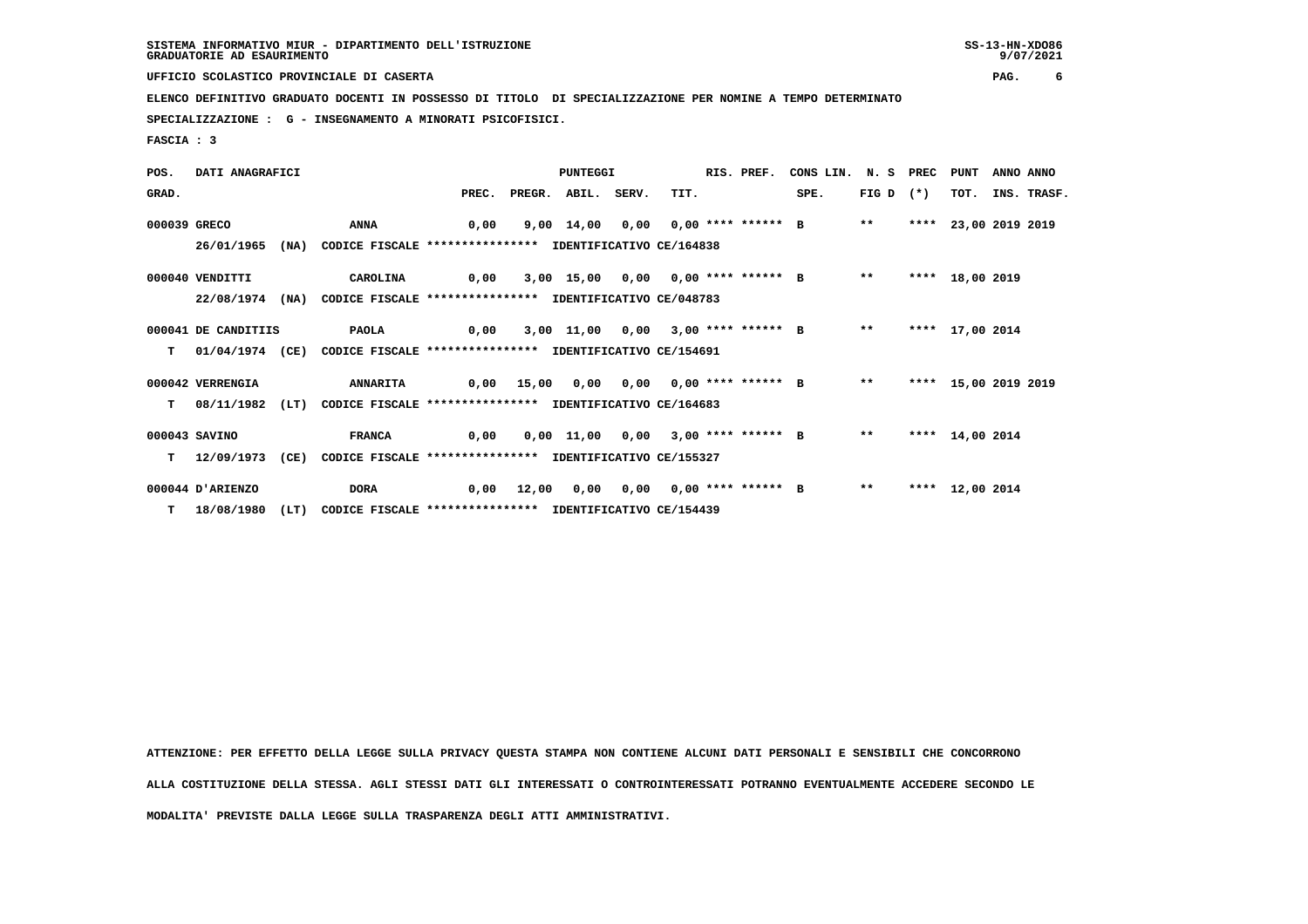**UFFICIO SCOLASTICO PROVINCIALE DI CASERTA PAG. 7**

 **ELENCO DEFINITIVO GRADUATO DOCENTI IN POSSESSO DI TITOLO DI SPECIALIZZAZIONE PER NOMINE A TEMPO DETERMINATO**

 **SPECIALIZZAZIONE : G - INSEGNAMENTO A MINORATI PSICOFISICI.**

 **FASCIA : 3**

 **POS. DATI ANAGRAFICI PUNTEGGI RIS. PREF. CONS LIN. N. S PREC PUNT ANNO ANNO**GRAD. PREC. PREGR. ABIL. SERV. TIT. SPE. FIG D (\*) TOT. INS. TRASF.  **000045 DEL PRETE GIUSEPPINA 0,00 34,00 39,00 46,00 0,00 \*\*\*\* \*\*\*\*\*\* C \*\* \*\*\*\* 133,00 2007 14/02/1987 (CE) CODICE FISCALE \*\*\*\*\*\*\*\*\*\*\*\*\*\*\*\* IDENTIFICATIVO CE/057070 000046 IMBIMBO VINCENZA 0,00 17,00 0,00 60,00 6,00 \*\*\*\* \*\*\*\*\*\* C \*\* \*\*\*\* 83,00 2014 T 06/02/1980 (NA) CODICE FISCALE \*\*\*\*\*\*\*\*\*\*\*\*\*\*\*\* IDENTIFICATIVO CE/154124 000047 ROSSI NADIA 0,00 18,00 14,00 36,00 9,00 \*\*\*\* \*\*\*\*\*\* R \*\* X \*\*\*\* 77,00 2019 2019 27/10/1978 (CE) CODICE FISCALE \*\*\*\*\*\*\*\*\*\*\*\*\*\*\*\* IDENTIFICATIVO CE/164937 000048 PALMIERI SILVANA 0,00 22,00 0,00 50,00 0,00 \*\*\*\* \*\*\*\*\*\* R \*\* X \*\*\*\* 72,00 2014 T 03/10/1970 (CE) CODICE FISCALE \*\*\*\*\*\*\*\*\*\*\*\*\*\*\*\* IDENTIFICATIVO CE/154495 000049 SANTORO CAROLINA 0,00 13,00 16,00 36,00 3,00 \*\*\*\* \*\*\*\*\*\* R F \*\* \*\*\*\* 68,00 2002 2015 21/07/1974 (CE) CODICE FISCALE \*\*\*\*\*\*\*\*\*\*\*\*\*\*\*\* IDENTIFICATIVO CE/154054 000050 DI RONZA GINA 0,00 0,00 15,00 50,00 0,00 \*\*\*\* \*\*\*\*\*\* R I \*\* X \*\*\*\* 65,00 2014 22/04/1977 (CE) CODICE FISCALE \*\*\*\*\*\*\*\*\*\*\*\*\*\*\*\* IDENTIFICATIVO CE/045894 000051 CAPUANO IVANA 0,00 11,00 0,00 44,00 9,00 \*\*\*\* \*\*\*\*\*\* R \*\* \*\*\*\* 64,00 2014 T 23/08/1972 (LT) CODICE FISCALE \*\*\*\*\*\*\*\*\*\*\*\*\*\*\*\* IDENTIFICATIVO CE/154475 000052 COLELLA GIUSEPPINA 0,00 5,00 0,00 36,00 16,00 \*\*\*\* \*\*\*\*\*\* R \*\* \*\*\*\* 57,00 2019 2019 T 07/05/1983 (CE) CODICE FISCALE \*\*\*\*\*\*\*\*\*\*\*\*\*\*\*\* IDENTIFICATIVO CE/164845 ATTENZIONE: PER EFFETTO DELLA LEGGE SULLA PRIVACY QUESTA STAMPA NON CONTIENE ALCUNI DATI PERSONALI E SENSIBILI CHE CONCORRONO ALLA COSTITUZIONE DELLA STESSA. AGLI STESSI DATI GLI INTERESSATI O CONTROINTERESSATI POTRANNO EVENTUALMENTE ACCEDERE SECONDO LE MODALITA' PREVISTE DALLA LEGGE SULLA TRASPARENZA DEGLI ATTI AMMINISTRATIVI.**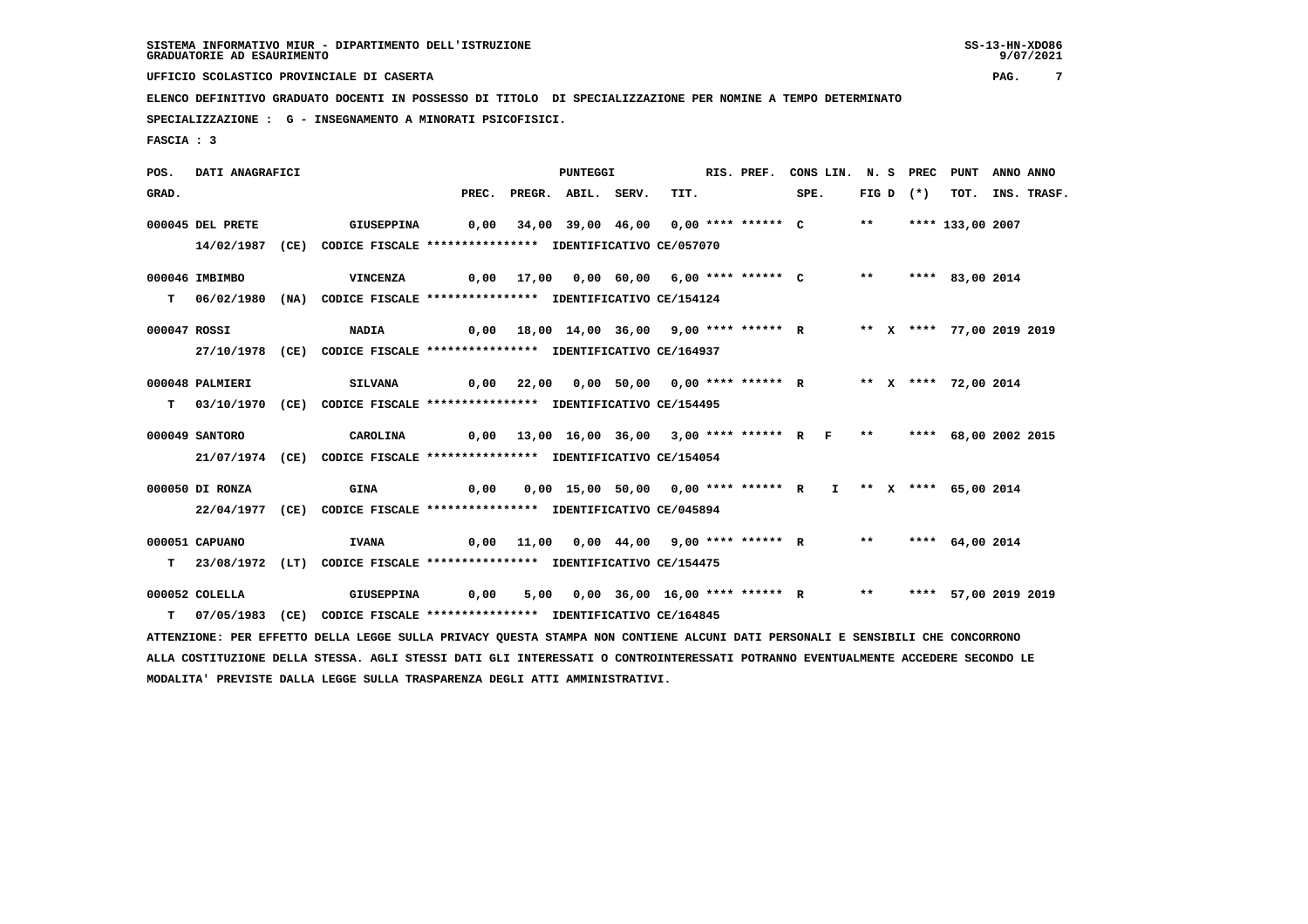**UFFICIO SCOLASTICO PROVINCIALE DI CASERTA PAG. 8**

 **ELENCO DEFINITIVO GRADUATO DOCENTI IN POSSESSO DI TITOLO DI SPECIALIZZAZIONE PER NOMINE A TEMPO DETERMINATO**

 **SPECIALIZZAZIONE : G - INSEGNAMENTO A MINORATI PSICOFISICI.**

 **MODALITA' PREVISTE DALLA LEGGE SULLA TRASPARENZA DEGLI ATTI AMMINISTRATIVI.**

 **FASCIA : 3**

 **POS. DATI ANAGRAFICI PUNTEGGI RIS. PREF. CONS LIN. N. S PREC PUNT ANNO ANNO**GRAD. PREC. PREGR. ABIL. SERV. TIT. SPE. FIG D (\*) TOT. INS. TRASF.  **000053 FEOLA FILOMENA 0,00 9,00 16,00 22,00 9,00 \*\*\*\* \*\*\*\*\*\* C F \*\* \*\*\*\* 56,00 2007 25/03/1965 (CE) CODICE FISCALE \*\*\*\*\*\*\*\*\*\*\*\*\*\*\*\* IDENTIFICATIVO CE/044426 000054 IZZO GIOVANNA 0,00 0,00 13,00 32,00 9,00 \*\*\*\* \*\*\*\*\*\* C \*\* X \*\*\*\* 54,00 2014 T 27/08/1977 (NA) CODICE FISCALE \*\*\*\*\*\*\*\*\*\*\*\*\*\*\*\* IDENTIFICATIVO CE/146490 000055 ROSATO APOLLONIA 0,00 1,00 0,00 41,00 3,00 \*\*\*\* \*\*\*\*\*\* R \*\* \*\*\*\* 45,00 2019 2019 T 26/05/1978 (CE) CODICE FISCALE \*\*\*\*\*\*\*\*\*\*\*\*\*\*\*\* IDENTIFICATIVO CE/164780 000056 CORE MARIAANGELA 0,00 0,00 16,00 24,00 0,00 \*\*\*\* \*\*\*\*\*\* R \*\* \*\*\*\* 40,00 2014 T 09/05/1977 (CE) CODICE FISCALE \*\*\*\*\*\*\*\*\*\*\*\*\*\*\*\* IDENTIFICATIVO CE/154141 000057 DI VICO DANILA 0,00 10,00 14,00 12,00 3,00 \*\*\*\* \*\*\*\*\*\* C \*\* \*\*\*\* 39,00 2014 T 01/05/1981 (CE) CODICE FISCALE \*\*\*\*\*\*\*\*\*\*\*\*\*\*\*\* IDENTIFICATIVO CE/151096 000058 SIMONE SIMONA 0,00 11,00 0,00 22,00 3,00 \*\*\*\* \*\*\*\*\*\* R \*\* \*\*\*\* 36,00 2014 T 03/04/1973 (CE) CODICE FISCALE \*\*\*\*\*\*\*\*\*\*\*\*\*\*\*\* IDENTIFICATIVO CE/149669 000059 BOVENZI LUCIA 0,00 2,00 13,00 21,00 0,00 \*\*\*\* \*\*\*\*\*\* C \*\* \*\*\*\* 36,00 2014 T 27/09/1977 (CE) CODICE FISCALE \*\*\*\*\*\*\*\*\*\*\*\*\*\*\*\* IDENTIFICATIVO CE/148564 000060 MOZZILLO GIUSEPPINA 0,00 0,00 16,00 14,00 0,00 \*\*\*\* \*\*\*\*\*\* C \*\* \*\*\*\* 30,00 2014 T 14/02/1973 (CE) CODICE FISCALE \*\*\*\*\*\*\*\*\*\*\*\*\*\*\*\* IDENTIFICATIVO CE/156714 ATTENZIONE: PER EFFETTO DELLA LEGGE SULLA PRIVACY QUESTA STAMPA NON CONTIENE ALCUNI DATI PERSONALI E SENSIBILI CHE CONCORRONO ALLA COSTITUZIONE DELLA STESSA. AGLI STESSI DATI GLI INTERESSATI O CONTROINTERESSATI POTRANNO EVENTUALMENTE ACCEDERE SECONDO LE**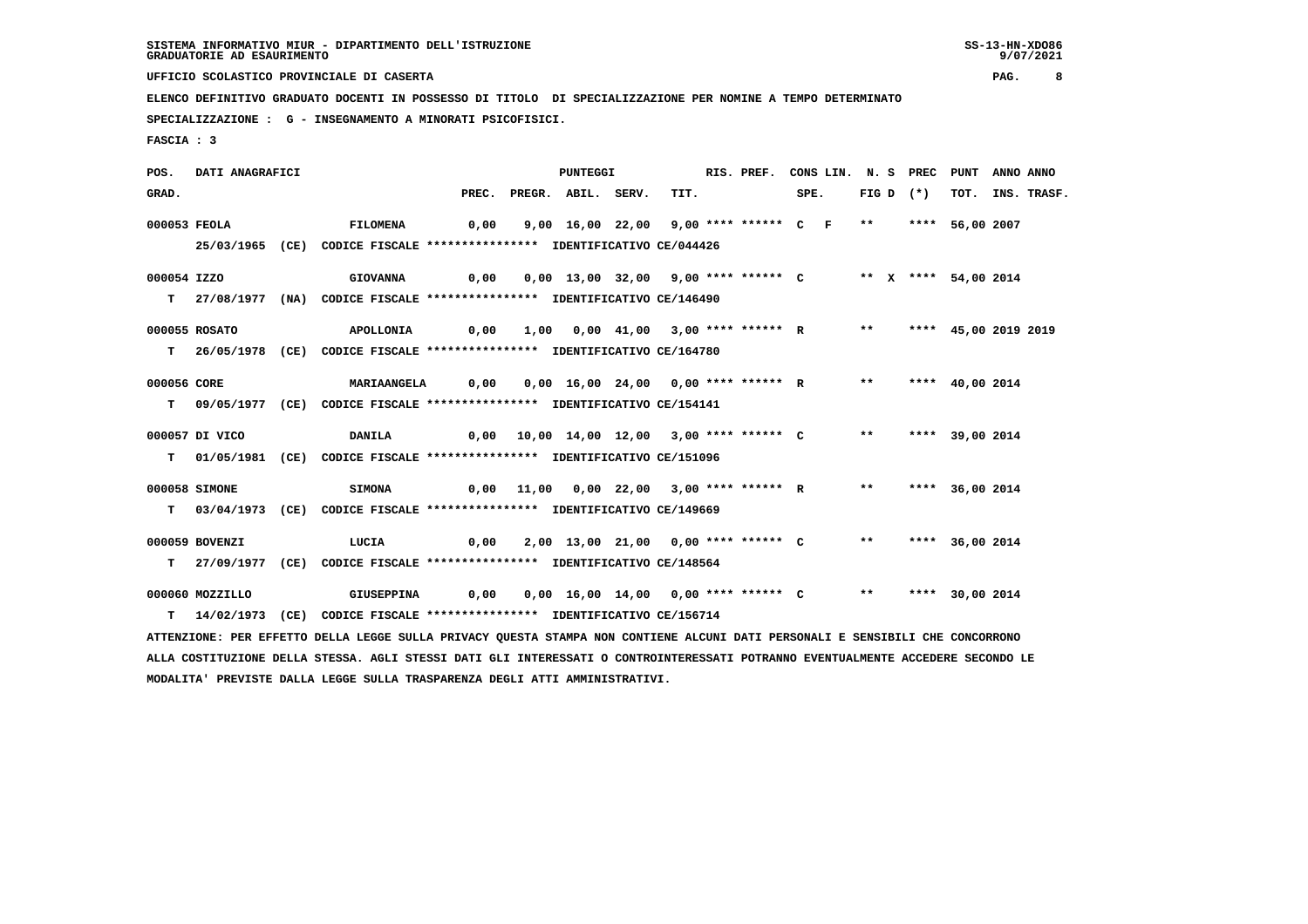**UFFICIO SCOLASTICO PROVINCIALE DI CASERTA PAG. 9**

 **ELENCO DEFINITIVO GRADUATO DOCENTI IN POSSESSO DI TITOLO DI SPECIALIZZAZIONE PER NOMINE A TEMPO DETERMINATO**

 **SPECIALIZZAZIONE : G - INSEGNAMENTO A MINORATI PSICOFISICI.**

 **FASCIA : 3**

 **POS. DATI ANAGRAFICI PUNTEGGI RIS. PREF. CONS LIN. N. S PREC PUNT ANNO ANNO**GRAD. PREC. PREGR. ABIL. SERV. TIT. SPE. FIG D (\*) TOT. INS. TRASF.  **000061 TOMMASONE LOREDANA 0,00 23,00 0,00 0,00 6,00 \*\*\*\* \*\*\*\*\*\* R \*\* \*\*\*\* 29,00 2014 12/03/1982 (CE) CODICE FISCALE \*\*\*\*\*\*\*\*\*\*\*\*\*\*\*\* IDENTIFICATIVO CE/153934 000062 CORBO ANNUNZIATA 0,00 0,00 14,00 12,00 3,00 \*\*\*\* \*\*\*\*\*\* R \*\* \*\*\*\* 29,00 2019 2019 T 19/08/1979 (CE) CODICE FISCALE \*\*\*\*\*\*\*\*\*\*\*\*\*\*\*\* IDENTIFICATIVO CE/164871 000063 DE CESARE ROSSELLA 0,00 5,00 14,00 0,00 9,00 \*\*\*\* \*\*\*\*\*\* R \*\* \*\*\*\* 28,00 2014 T 08/08/1975 (CE) CODICE FISCALE \*\*\*\*\*\*\*\*\*\*\*\*\*\*\*\* IDENTIFICATIVO CE/055693 000064 AVERSANO ASSUNTA 0,00 0,00 15,00 12,00 0,00 \*\*\*\* \*\*\*\*\*\* C \*\* X \*\*\*\* 27,00 2014 02/03/1973 (CE) CODICE FISCALE \*\*\*\*\*\*\*\*\*\*\*\*\*\*\*\* IDENTIFICATIVO CE/022320 000065 LAMA PAOLA 0,00 6,00 14,00 0,00 0,00 \*\*\*\* \*\*\*\*\*\* C I \*\* \*\*\*\* 20,00 2019 24/03/1976 (RM) CODICE FISCALE \*\*\*\*\*\*\*\*\*\*\*\*\*\*\*\* IDENTIFICATIVO CE/022558 000066 AGLIONE ANTONELLA 0,00 3,00 15,00 0,00 0,00 \*\*\*\* \*\*\*\*\*\* C I \*\* \*\*\*\* 18,00 2014 04/05/1973 (CE) CODICE FISCALE \*\*\*\*\*\*\*\*\*\*\*\*\*\*\*\* IDENTIFICATIVO CE/044465 000067 PELLINO MARIA GRAZIA 0,00 3,00 15,00 0,00 0,00 \*\*\*\* \*\*\*\*\*\* C I \*\* \*\*\*\* 18,00 2019 09/01/1977 (CE) CODICE FISCALE \*\*\*\*\*\*\*\*\*\*\*\*\*\*\*\* IDENTIFICATIVO CE/021548 000068 IANNIELLO AGNESE RITA 0,00 0,00 16,00 0,00 0,00 \*\*\*\* \*\*\*\*\*\* C I \*\* \*\*\*\* 16,00 2014 02/06/1979 (CE) CODICE FISCALE \*\*\*\*\*\*\*\*\*\*\*\*\*\*\*\* IDENTIFICATIVO CE/048073 ATTENZIONE: PER EFFETTO DELLA LEGGE SULLA PRIVACY QUESTA STAMPA NON CONTIENE ALCUNI DATI PERSONALI E SENSIBILI CHE CONCORRONO ALLA COSTITUZIONE DELLA STESSA. AGLI STESSI DATI GLI INTERESSATI O CONTROINTERESSATI POTRANNO EVENTUALMENTE ACCEDERE SECONDO LE**

 **MODALITA' PREVISTE DALLA LEGGE SULLA TRASPARENZA DEGLI ATTI AMMINISTRATIVI.**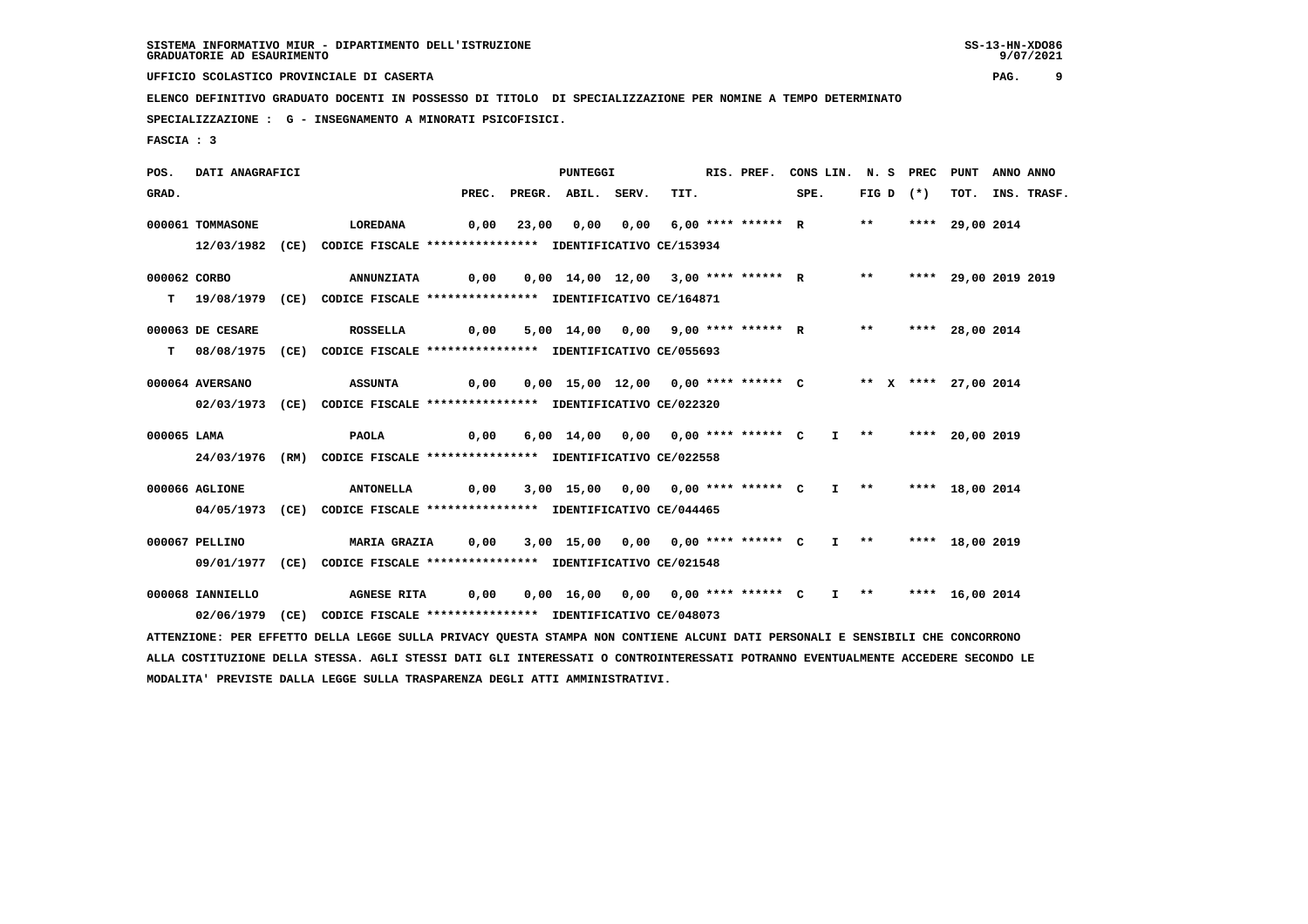| SISTEMA INFORMATIVO MIUR - DIPARTIMENTO DELL'ISTRUZIONE<br>GRADUATORIE AD ESAURIMENTO                       |                        |  |  |  |  |  |  |  |
|-------------------------------------------------------------------------------------------------------------|------------------------|--|--|--|--|--|--|--|
| UFFICIO SCOLASTICO PROVINCIALE DI CASERTA                                                                   | 10<br>PAG.             |  |  |  |  |  |  |  |
| ELENCO DEFINITIVO GRADUATO DOCENTI IN POSSESSO DI TITOLO DI SPECIALIZZAZIONE PER NOMINE A TEMPO DETERMINATO |                        |  |  |  |  |  |  |  |
| SPECIALIZZAZIONE : G - INSEGNAMENTO A MINORATI PSICOFISICI.                                                 |                        |  |  |  |  |  |  |  |
| FASCIA : 3                                                                                                  |                        |  |  |  |  |  |  |  |
| DATI ANAGRAFICI<br>PUNTEGGI<br>RIS. PREF.<br>PREC<br>CONS LIN.<br>N. S<br>POS.                              | PUNT<br>ANNO ANNO      |  |  |  |  |  |  |  |
| PREGR.<br>$(* )$<br>GRAD.<br>SERV.<br>FIG D<br>ABIL.<br>TIT.<br>SPE.<br>PREC.                               | TOT.<br>INS.<br>TRASF. |  |  |  |  |  |  |  |

| POS.  | DATI ANAGRAFICI |      |                                 |       | PUNTEGGI     |       |                                    | RIS. PREF. | CONS LIN. N. S PREC |             | PUNT ANNO ANNO  |  |
|-------|-----------------|------|---------------------------------|-------|--------------|-------|------------------------------------|------------|---------------------|-------------|-----------------|--|
| GRAD. |                 |      |                                 | PREC. | PREGR. ABIL. | SERV. | TIT.                               |            | SPE.                | $FIG D (*)$ | TOT. INS. TRASI |  |
|       | 000069 MARTUCCI |      | MARIA                           | 0,00  |              |       | 0,00 15,00 0,00 0,00 **** ****** C |            |                     | $***$       | **** 15,00 2014 |  |
| т     | 23/09/1965      | (CE) | CODICE FISCALE **************** |       |              |       | IDENTIFICATIVO CE/160279           |            |                     |             |                 |  |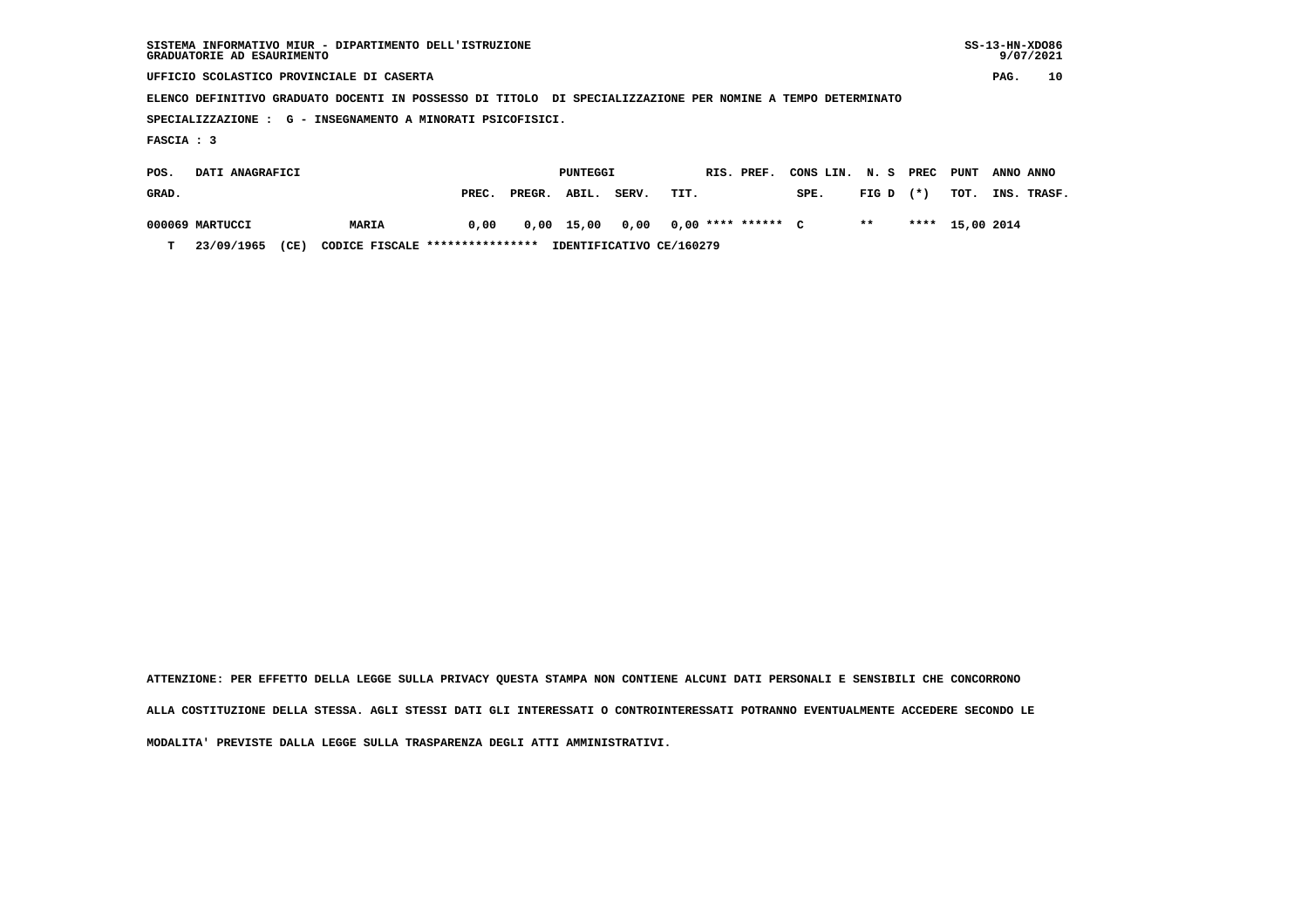**UFFICIO SCOLASTICO PROVINCIALE DI CASERTA PAG. 11**

 **ELENCO DEFINITIVO GRADUATO DOCENTI IN POSSESSO DI TITOLO DI SPECIALIZZAZIONE PER NOMINE A TEMPO DETERMINATO**

 **SPECIALIZZAZIONE : H - INSEGNAMENTO A MINORATI DELLA VISTA.**

 **FASCIA : 3**

 **POS. DATI ANAGRAFICI PUNTEGGI RIS. PREF. CONS LIN. N. S PREC PUNT ANNO ANNO**GRAD. PREC. PREGR. ABIL. SERV. TIT. SPE. FIG D (\*) TOT. INS. TRASF.  **000001 SCALZONE MARIA GIOVANN 0,00 15,00 0,00 46,00 9,00 \*\*\*\* \*\*\*\*\*\* A \*\* X \*\*\*\* 70,00 2019 2019 T 01/06/1980 (NA) CODICE FISCALE \*\*\*\*\*\*\*\*\*\*\*\*\*\*\*\* IDENTIFICATIVO CE/164750 000002 PESCE IDA 0,00 9,00 16,00 38,00 7,00 \*\*\*\* \*\*\*\*\*\* A I \*\* \*\*\*\* 70,00 2019 2019 27/06/1978 (CE) CODICE FISCALE \*\*\*\*\*\*\*\*\*\*\*\*\*\*\*\* IDENTIFICATIVO CE/164974 000003 VERRILLO FILOMENA 0,00 3,00 11,00 50,00 3,00 \*\*\*\* \*\*\*\*\*\* A \*\* \*\*\*\* 67,00 2019 2019 07/10/1967 (CE) CODICE FISCALE \*\*\*\*\*\*\*\*\*\*\*\*\*\*\*\* IDENTIFICATIVO CE/164685 000004 AFFINITO PAOLA 0,00 0,00 40,00 26,00 0,00 \*\*\*\* \*\*\*\*\*\* A I \*\* \*\*\*\* 66,00 2019 2019 31/03/1985 (CE) CODICE FISCALE \*\*\*\*\*\*\*\*\*\*\*\*\*\*\*\* IDENTIFICATIVO CE/164724 000005 BRUNO MARY 0,00 0,00 40,00 18,00 6,00 \*\*\*\* \*\*\*\*\*\* A I \*\* \*\*\*\* 64,00 2019 2019 07/11/1986 (CE) CODICE FISCALE \*\*\*\*\*\*\*\*\*\*\*\*\*\*\*\* IDENTIFICATIVO CE/164954 000006 BUCCINI FRANCESCA 0,00 21,00 0,00 36,00 6,00 \*\*\*\* \*\*\*\*\*\* A I \*\* \*\*\*\* 63,00 2014 T 09/11/1983 (CE) CODICE FISCALE \*\*\*\*\*\*\*\*\*\*\*\*\*\*\*\* IDENTIFICATIVO CE/154271 000007 MORETTA ANNA 0,00 0,00 39,00 24,00 0,00 \*\*\*\* \*\*\*\*\*\* A \*\* \*\*\*\* 63,00 2019 2019 29/10/1988 (CE) CODICE FISCALE \*\*\*\*\*\*\*\*\*\*\*\*\*\*\*\* IDENTIFICATIVO CE/164852 000008 VACCARO ANNA 0,00 6,00 11,00 40,00 6,00 \*\*\*\* \*\*\*\*\*\* A \*\* \*\*\*\* 63,00 2019 2019 T 16/01/1976 (CE) CODICE FISCALE \*\*\*\*\*\*\*\*\*\*\*\*\*\*\*\* IDENTIFICATIVO CE/164630 ATTENZIONE: PER EFFETTO DELLA LEGGE SULLA PRIVACY QUESTA STAMPA NON CONTIENE ALCUNI DATI PERSONALI E SENSIBILI CHE CONCORRONO ALLA COSTITUZIONE DELLA STESSA. AGLI STESSI DATI GLI INTERESSATI O CONTROINTERESSATI POTRANNO EVENTUALMENTE ACCEDERE SECONDO LE**

 **MODALITA' PREVISTE DALLA LEGGE SULLA TRASPARENZA DEGLI ATTI AMMINISTRATIVI.**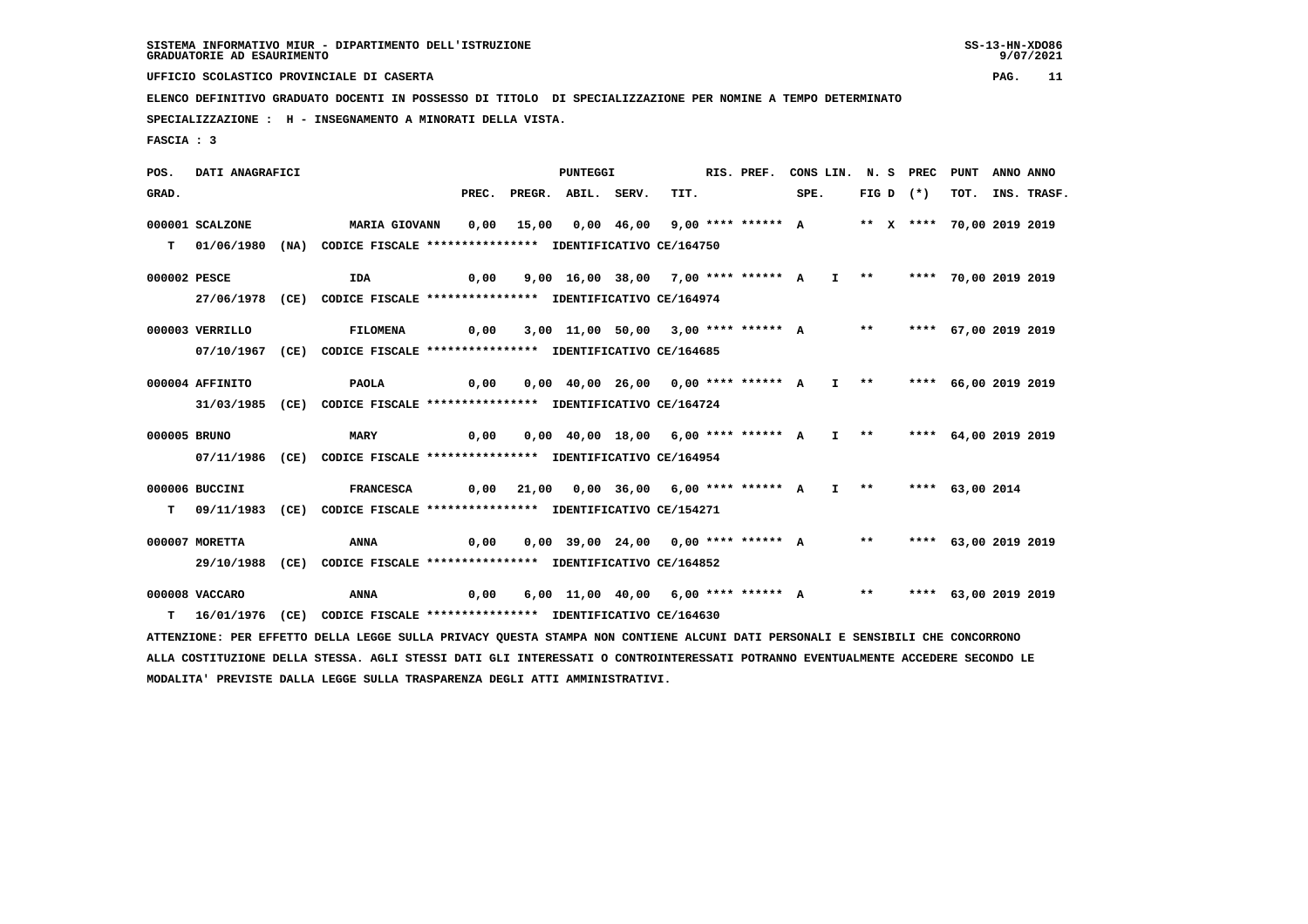**UFFICIO SCOLASTICO PROVINCIALE DI CASERTA PAG. 12**

 **ELENCO DEFINITIVO GRADUATO DOCENTI IN POSSESSO DI TITOLO DI SPECIALIZZAZIONE PER NOMINE A TEMPO DETERMINATO**

 **SPECIALIZZAZIONE : H - INSEGNAMENTO A MINORATI DELLA VISTA.**

 **MODALITA' PREVISTE DALLA LEGGE SULLA TRASPARENZA DEGLI ATTI AMMINISTRATIVI.**

 **FASCIA : 3**

 **POS. DATI ANAGRAFICI PUNTEGGI RIS. PREF. CONS LIN. N. S PREC PUNT ANNO ANNO**GRAD. PREC. PREGR. ABIL. SERV. TIT. SPE. FIG D (\*) TOT. INS. TRASF.  **000009 BARCA MARIAGRAZIA 0,00 13,00 0,00 48,00 0,00 \*\*\*\* \*\*\*\*\*\* A \*\* \*\*\*\* 61,00 2019 2019 07/02/1977 (CE) CODICE FISCALE \*\*\*\*\*\*\*\*\*\*\*\*\*\*\*\* IDENTIFICATIVO CE/164915 000010 CIRILLO SONIA 0,00 0,00 14,00 42,00 0,00 \*\*\*\* \*\*\*\*\*\* A \*\* \*\*\*\* 56,00 2014 T 11/08/1982 (NA) CODICE FISCALE \*\*\*\*\*\*\*\*\*\*\*\*\*\*\*\* IDENTIFICATIVO CE/154137 000011 CORVINO MARIA PREZIO 0,00 0,00 12,00 36,00 6,00 \*\*\*\* \*\*\*\*\*\* A \*\* \*\*\*\* 54,00 2019 2019 T 18/07/1976 (CE) CODICE FISCALE \*\*\*\*\*\*\*\*\*\*\*\*\*\*\*\* IDENTIFICATIVO CE/164876 000012 DE ROSA IOLANDA 0,00 0,00 42,00 12,00 0,00 \*\*\*\* \*\*\*\*\*\* A I \*\* \*\*\*\* 54,00 2019 2019 14/06/1988 (NA) CODICE FISCALE \*\*\*\*\*\*\*\*\*\*\*\*\*\*\*\* IDENTIFICATIVO CE/164787 000013 PALMIERO ALFONSINA 0,00 23,00 11,00 12,00 6,00 \*\*\*\* \*\*\*\*\*\* A \*\* \*\*\*\* 52,00 2019 2019 T 09/12/1976 (NA) CODICE FISCALE \*\*\*\*\*\*\*\*\*\*\*\*\*\*\*\* IDENTIFICATIVO CE/164794 000014 FLAGIELLO MADDALENA 0,00 22,00 0,00 28,00 0,00 \*\*\*\* \*\*\*\*\*\* A \*\* \*\*\*\* 50,00 2019 2019 10/08/1982 (CE) CODICE FISCALE \*\*\*\*\*\*\*\*\*\*\*\*\*\*\*\* IDENTIFICATIVO CE/164967 000015 DE CHIARA MATILDE 0,00 13,00 0,00 36,00 0,00 \*\*\*\* \*\*\*\*\*\* A \*\* \*\*\*\* 49,00 2019 2019 T 02/06/1982 (CE) CODICE FISCALE \*\*\*\*\*\*\*\*\*\*\*\*\*\*\*\* IDENTIFICATIVO CE/164733 000016 VITALE ASSUNTA 0,00 0,00 14,00 31,00 3,00 \*\*\*\* \*\*\*\*\*\* A I \*\* \*\*\*\* 48,00 2019 2019 T 28/07/1984 (CE) CODICE FISCALE \*\*\*\*\*\*\*\*\*\*\*\*\*\*\*\* IDENTIFICATIVO CE/164701 ATTENZIONE: PER EFFETTO DELLA LEGGE SULLA PRIVACY QUESTA STAMPA NON CONTIENE ALCUNI DATI PERSONALI E SENSIBILI CHE CONCORRONO ALLA COSTITUZIONE DELLA STESSA. AGLI STESSI DATI GLI INTERESSATI O CONTROINTERESSATI POTRANNO EVENTUALMENTE ACCEDERE SECONDO LE**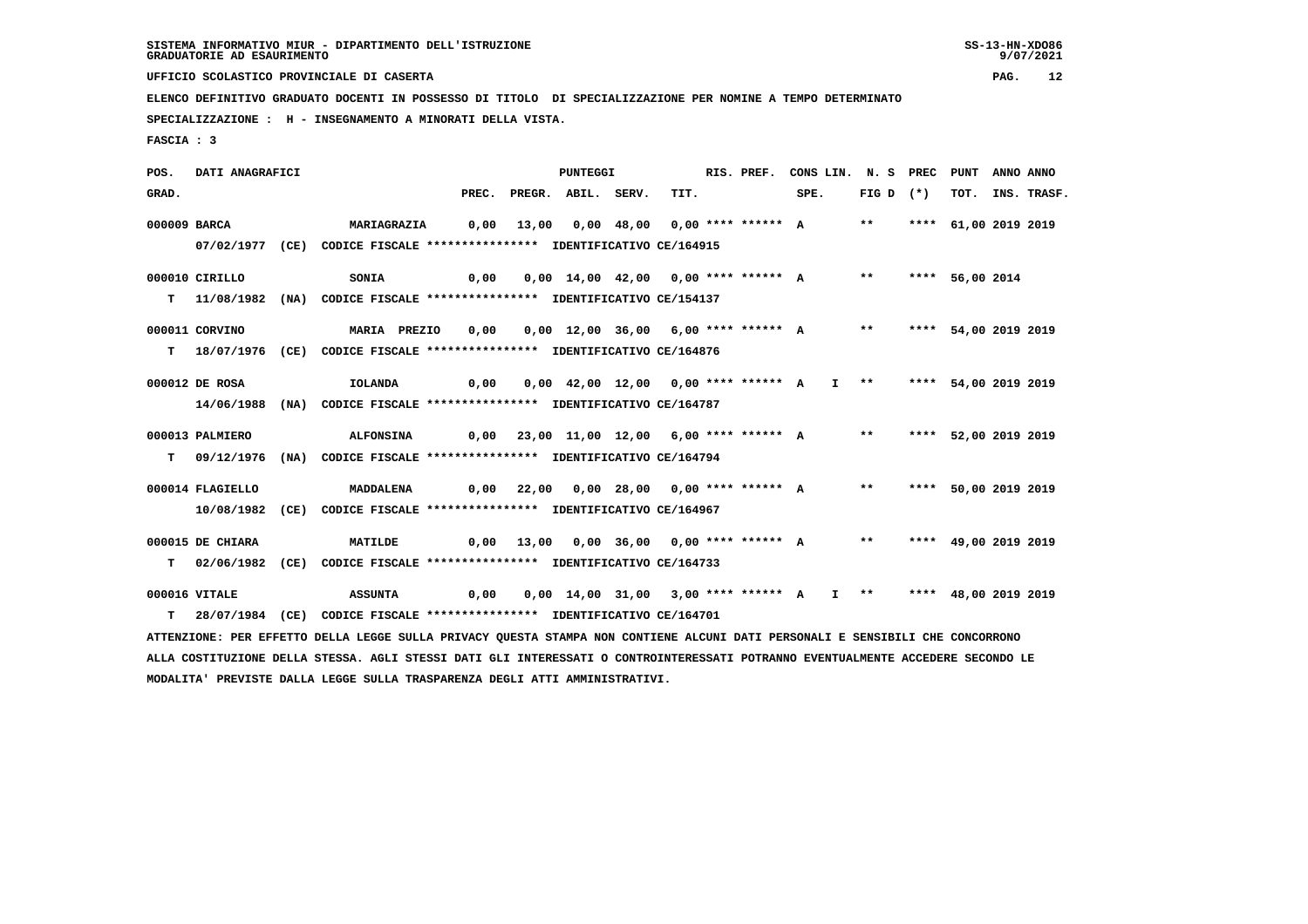**UFFICIO SCOLASTICO PROVINCIALE DI CASERTA PAG. 13**

 **ELENCO DEFINITIVO GRADUATO DOCENTI IN POSSESSO DI TITOLO DI SPECIALIZZAZIONE PER NOMINE A TEMPO DETERMINATO**

 **SPECIALIZZAZIONE : H - INSEGNAMENTO A MINORATI DELLA VISTA.**

 **FASCIA : 3**

 **POS. DATI ANAGRAFICI PUNTEGGI RIS. PREF. CONS LIN. N. S PREC PUNT ANNO ANNO GRAD. PREC. PREGR. ABIL. SERV. TIT. SPE. FIG D (\*) TOT. INS. TRASF. 000017 DE MARCO ANTONIETTA 0,00 6,00 16,00 22,00 0,00 \*\*\*\* \*\*\*\*\*\* A \*\* \*\*\*\* 44,00 2019 2019 01/11/1969 (CE) CODICE FISCALE \*\*\*\*\*\*\*\*\*\*\*\*\*\*\*\* IDENTIFICATIVO CE/164797 000018 ALFIERI PAOLA 0,00 5,00 18,00 12,00 3,00 \*\*\*\* \*\*\*\*\*\* A \*\* \*\*\*\* 38,00 2014 T 28/08/1982 (NA) CODICE FISCALE \*\*\*\*\*\*\*\*\*\*\*\*\*\*\*\* IDENTIFICATIVO CE/164587 000019 NESPOLI LUIGI 0,00 3,00 15,00 10,00 9,00 \*\*\*\* \*\*\*\*\*\* A I \*\* X \*\*\*\* 37,00 2000 11/06/1965 (CE) CODICE FISCALE \*\*\*\*\*\*\*\*\*\*\*\*\*\*\*\* IDENTIFICATIVO CE/027027 000020 PIOMBINO DOMENICA 0,00 3,00 18,00 12,00 3,00 \*\*\*\* \*\*\*\*\*\* A I \*\* \*\*\*\* 36,00 2019 2019 T 23/02/1981 (CE) CODICE FISCALE \*\*\*\*\*\*\*\*\*\*\*\*\*\*\*\* IDENTIFICATIVO CE/164990 000021 GALEONE IMMACOLATA 0,00 0,00 13,00 18,00 0,00 \*\*\*\* \*\*\*\*\*\* A \*\* \*\*\*\* 31,00 2014 T 24/03/1983 (CE) CODICE FISCALE \*\*\*\*\*\*\*\*\*\*\*\*\*\*\*\* IDENTIFICATIVO CE/151383 000022 DE GIRONIMO MARISA 0,00 0,00 13,00 12,00 3,00 \*\*\*\* \*\*\*\*\*\* A \*\* \*\*\*\* 28,00 2014 17/11/1978 (CE) CODICE FISCALE \*\*\*\*\*\*\*\*\*\*\*\*\*\*\*\* IDENTIFICATIVO CE/154653**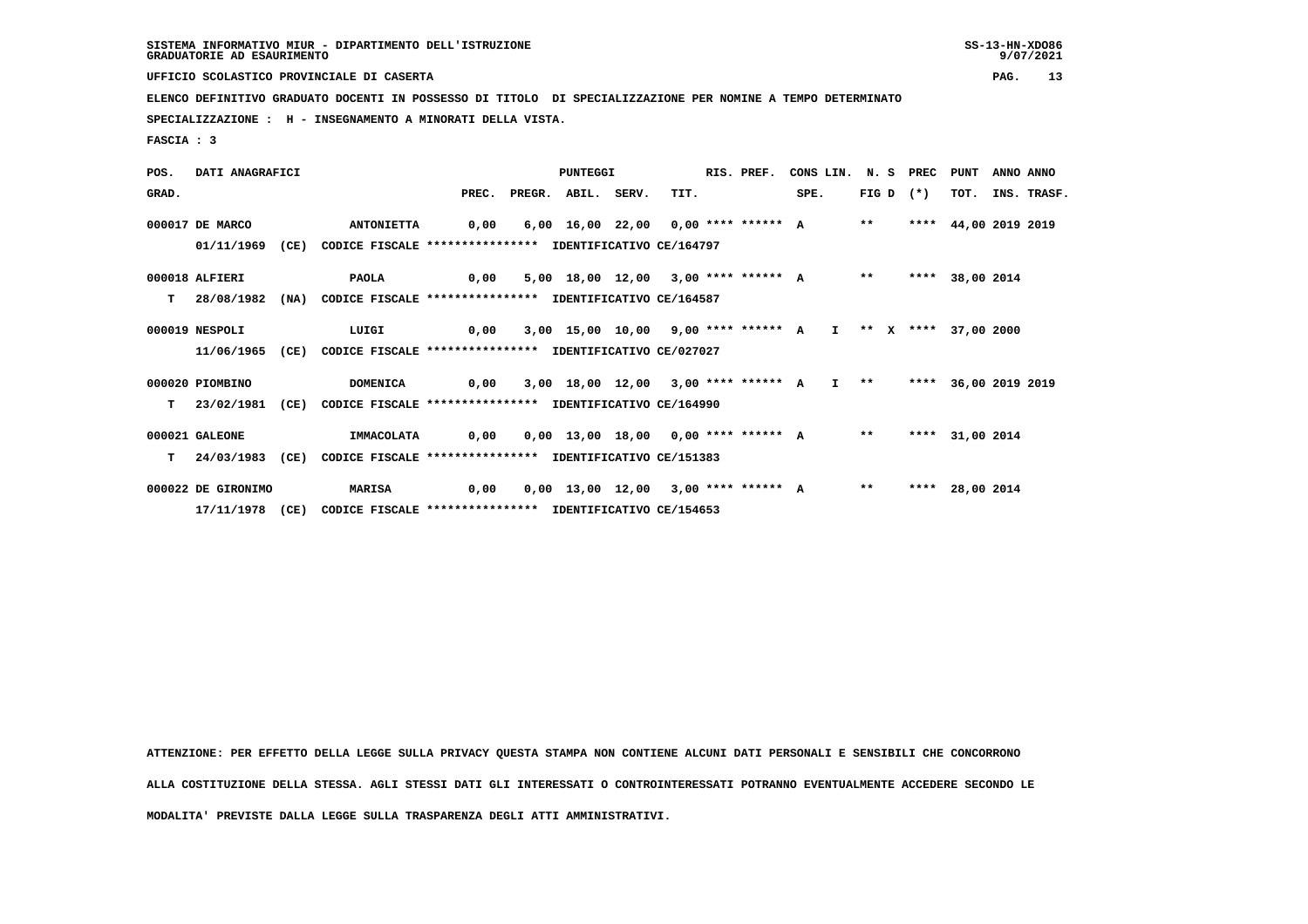**UFFICIO SCOLASTICO PROVINCIALE DI CASERTA PAG. 14**

 **ELENCO DEFINITIVO GRADUATO DOCENTI IN POSSESSO DI TITOLO DI SPECIALIZZAZIONE PER NOMINE A TEMPO DETERMINATO**

 **SPECIALIZZAZIONE : H - INSEGNAMENTO A MINORATI DELLA VISTA.**

 **MODALITA' PREVISTE DALLA LEGGE SULLA TRASPARENZA DEGLI ATTI AMMINISTRATIVI.**

 **FASCIA : 3**

 **POS. DATI ANAGRAFICI PUNTEGGI RIS. PREF. CONS LIN. N. S PREC PUNT ANNO ANNO**GRAD. PREC. PREGR. ABIL. SERV. TIT. SPE. FIG D (\*) TOT. INS. TRASF.  **000023 ROSSETTI GEMMA ANNA 0,00 29,00 16,00 48,00 0,00 \*\*\*\* \*\*\*\*\*\* B \*\* X \*\*\*\* 93,00 2014 T 25/08/1980 (CE) CODICE FISCALE \*\*\*\*\*\*\*\*\*\*\*\*\*\*\*\* IDENTIFICATIVO CE/154651 000024 MANZO IMMACOLATA 0,00 16,00 13,00 62,00 0,00 \*\*\*\* \*\*\*\*\*\* B \*\* \*\*\*\* 91,00 2000 19/06/1964 (NA) CODICE FISCALE \*\*\*\*\*\*\*\*\*\*\*\*\*\*\*\* IDENTIFICATIVO CE/021414 000025 CARANNANTE BIANCA 0,00 20,00 18,00 50,00 0,00 \*\*\*\* \*\*\*\*\*\* B I \*\* \*\*\*\* 88,00 2002 05/12/1967 (CE) CODICE FISCALE \*\*\*\*\*\*\*\*\*\*\*\*\*\*\*\* IDENTIFICATIVO CE/042882 000026 CAPASSO TERESA 0,00 22,00 0,00 56,00 3,00 \*\*\*\* \*\*\*\*\*\* B \*\* \*\*\*\* 81,00 2019 2019 28/01/1977 (CE) CODICE FISCALE \*\*\*\*\*\*\*\*\*\*\*\*\*\*\*\* IDENTIFICATIVO CE/164663 000027 BARBATO DANIELA 0,00 16,00 0,00 53,00 0,00 \*\*\*\* \*\*\*\*\*\* B \*\* \*\*\*\* 69,00 2019 2019 29/04/1977 (CE) CODICE FISCALE \*\*\*\*\*\*\*\*\*\*\*\*\*\*\*\* IDENTIFICATIVO CE/164901 000028 CRISCI LUCIA 0,00 8,00 0,00 42,00 15,00 \*\*\*\* \*\*\*\*\*\* B \*\* \*\*\*\* 65,00 2019 2019 T 25/07/1978 (CE) CODICE FISCALE \*\*\*\*\*\*\*\*\*\*\*\*\*\*\*\* IDENTIFICATIVO CE/164888 000029 DIGLIO ANTONELLA 0,00 7,00 17,00 38,00 0,00 \*\*\*\* \*\*\*\*\*\* B \*\* \*\*\*\* 62,00 2014 T 25/06/1979 (CE) CODICE FISCALE \*\*\*\*\*\*\*\*\*\*\*\*\*\*\*\* IDENTIFICATIVO CE/148023 000030 MAGLIOCCA GIUSEPPINA 0,00 42,00 11,00 0,00 6,00 \*\*\*\* \*\*\*\*\*\* B \*\* \*\*\*\* 59,00 2014 T 20/01/1980 (CE) CODICE FISCALE \*\*\*\*\*\*\*\*\*\*\*\*\*\*\*\* IDENTIFICATIVO CE/154109 ATTENZIONE: PER EFFETTO DELLA LEGGE SULLA PRIVACY QUESTA STAMPA NON CONTIENE ALCUNI DATI PERSONALI E SENSIBILI CHE CONCORRONO ALLA COSTITUZIONE DELLA STESSA. AGLI STESSI DATI GLI INTERESSATI O CONTROINTERESSATI POTRANNO EVENTUALMENTE ACCEDERE SECONDO LE**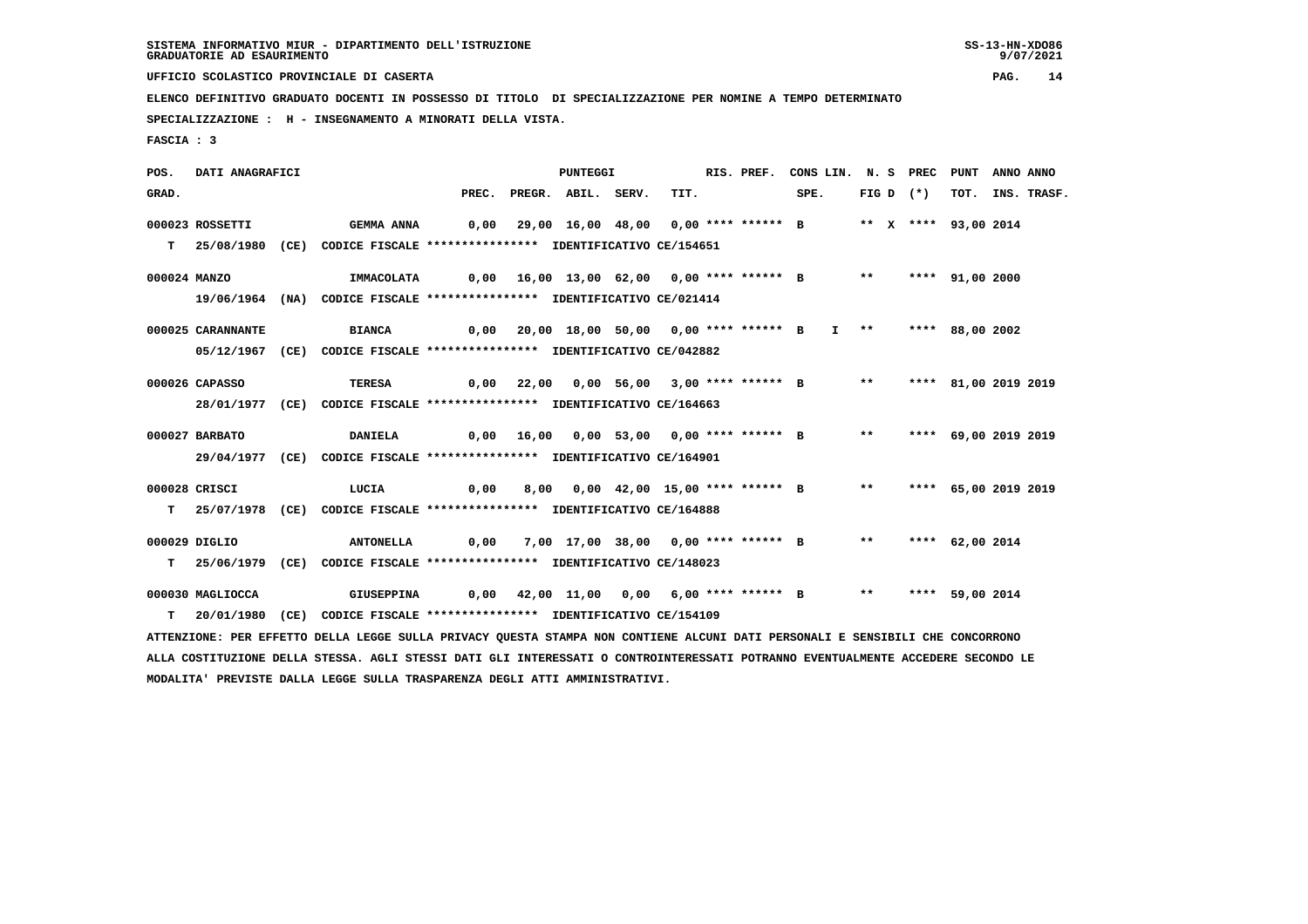**UFFICIO SCOLASTICO PROVINCIALE DI CASERTA PAG. 15**

 **ELENCO DEFINITIVO GRADUATO DOCENTI IN POSSESSO DI TITOLO DI SPECIALIZZAZIONE PER NOMINE A TEMPO DETERMINATO**

 **SPECIALIZZAZIONE : H - INSEGNAMENTO A MINORATI DELLA VISTA.**

 **FASCIA : 3**

 **POS. DATI ANAGRAFICI PUNTEGGI RIS. PREF. CONS LIN. N. S PREC PUNT ANNO ANNO**GRAD. PREC. PREGR. ABIL. SERV. TIT. SPE. FIG D (\*) TOT. INS. TRASF.  **000031 MORRONE ROSA 0,00 0,00 11,00 36,00 6,00 \*\*\*\* \*\*\*\*\*\* B \*\* \*\*\*\* 53,00 2014 T 25/04/1973 (CE) CODICE FISCALE \*\*\*\*\*\*\*\*\*\*\*\*\*\*\*\* IDENTIFICATIVO CE/149649 000032 GRIFFO CONCETTA 0,00 6,00 11,00 36,00 0,00 \*\*\*\* \*\*\*\*\*\* B \*\* \*\*\*\* 53,00 2014 T 22/11/1976 (NA) CODICE FISCALE \*\*\*\*\*\*\*\*\*\*\*\*\*\*\*\* IDENTIFICATIVO CE/151032 000033 TESCIONE MARIAROSARIA 0,00 13,00 11,00 26,00 0,00 \*\*\*\* \*\*\*\*\*\* B \*\* \*\*\*\* 50,00 2014 T 30/10/1979 (CE) CODICE FISCALE \*\*\*\*\*\*\*\*\*\*\*\*\*\*\*\* IDENTIFICATIVO CE/149118 000034 DIGENNARO ANTONELLA 0,00 0,00 16,00 26,00 3,00 \*\*\*\* \*\*\*\*\*\* B \*\* \*\*\*\* 45,00 2019 2019 T 27/05/1978 (CE) CODICE FISCALE \*\*\*\*\*\*\*\*\*\*\*\*\*\*\*\* IDENTIFICATIVO CE/164881 000035 AUTERI MARIA DOMENIC 0,00 16,00 0,00 20,00 0,00 \*\*\*\* \*\*\*\*\*\* B \*\* \*\*\*\* 36,00 2019 2019 17/01/1977 (RC) CODICE FISCALE \*\*\*\*\*\*\*\*\*\*\*\*\*\*\*\* IDENTIFICATIVO CE/164867 000036 SCIVOLETTO ILARIA 0,00 0,00 6,00 28,00 0,00 \*\*\*\* \*\*\*\*\*\* B \*\* \*\*\*\* 34,00 2007 S 24/04/1982 (CE) CODICE FISCALE \*\*\*\*\*\*\*\*\*\*\*\*\*\*\*\* IDENTIFICATIVO CE/056617 000037 CIARAMELLA ROSA 0,00 0,00 15,00 0,00 9,00 \*\*\*\* \*\*\*\*\*\* B I \*\* \*\*\*\* 24,00 2014 T 04/06/1978 (CE) CODICE FISCALE \*\*\*\*\*\*\*\*\*\*\*\*\*\*\*\* IDENTIFICATIVO CE/148995 000038 RUSSO MADDALENA 0,00 13,00 0,00 10,00 0,00 \*\*\*\* \*\*\*\*\*\* B \*\* \*\*\*\* 23,00 2014 T 05/05/1975 (NA) CODICE FISCALE \*\*\*\*\*\*\*\*\*\*\*\*\*\*\*\* IDENTIFICATIVO CE/147672 ATTENZIONE: PER EFFETTO DELLA LEGGE SULLA PRIVACY QUESTA STAMPA NON CONTIENE ALCUNI DATI PERSONALI E SENSIBILI CHE CONCORRONO ALLA COSTITUZIONE DELLA STESSA. AGLI STESSI DATI GLI INTERESSATI O CONTROINTERESSATI POTRANNO EVENTUALMENTE ACCEDERE SECONDO LE MODALITA' PREVISTE DALLA LEGGE SULLA TRASPARENZA DEGLI ATTI AMMINISTRATIVI.**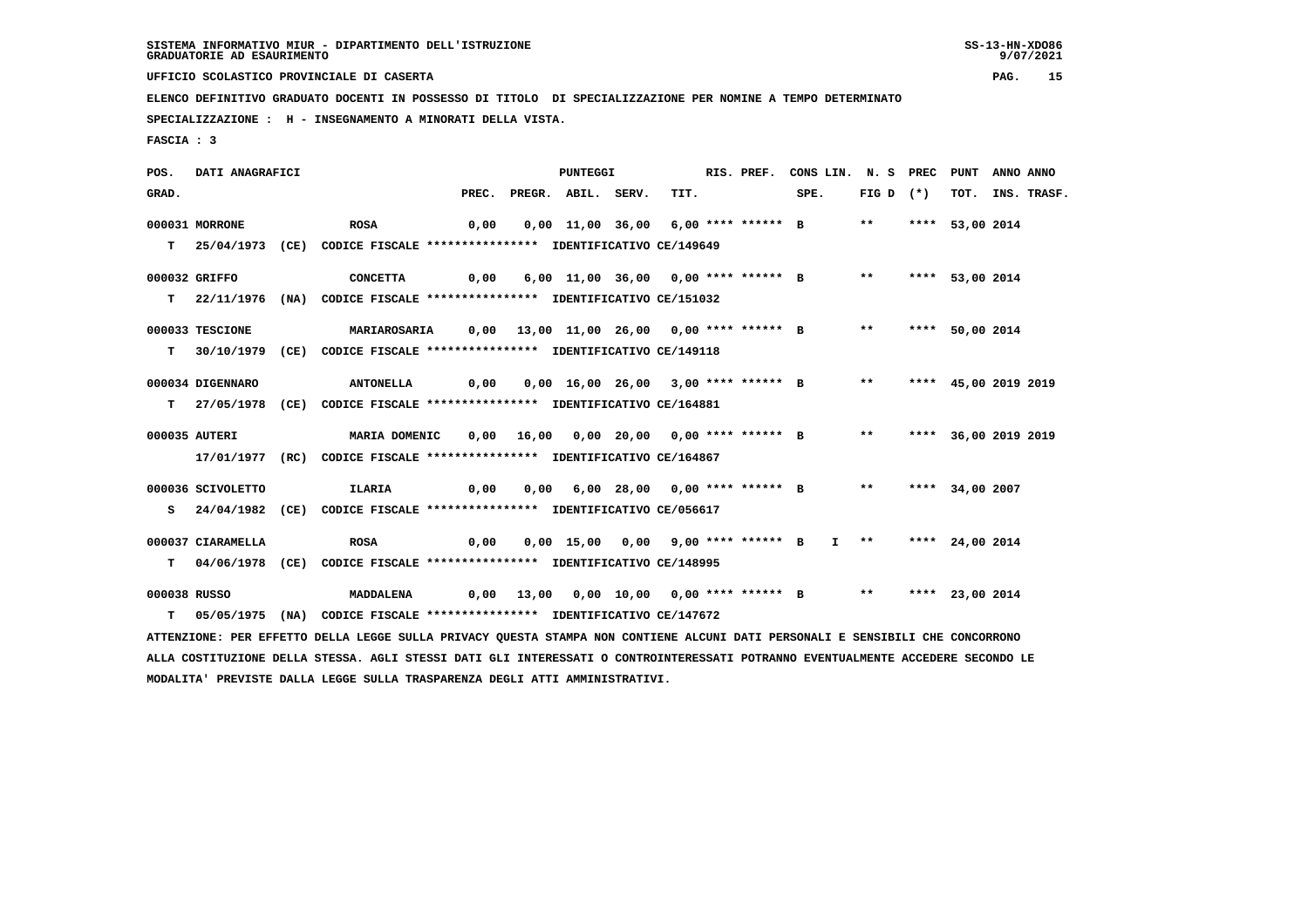**UFFICIO SCOLASTICO PROVINCIALE DI CASERTA PAG. 16**

 **ELENCO DEFINITIVO GRADUATO DOCENTI IN POSSESSO DI TITOLO DI SPECIALIZZAZIONE PER NOMINE A TEMPO DETERMINATO**

 **SPECIALIZZAZIONE : H - INSEGNAMENTO A MINORATI DELLA VISTA.**

 **FASCIA : 3**

| POS.         | DATI ANAGRAFICI     |      |                                                                          |       |       | <b>PUNTEGGI</b>    |                         | RIS. PREF. | CONS LIN. N. S PREC                   |             | PUNT                 | ANNO ANNO |                  |
|--------------|---------------------|------|--------------------------------------------------------------------------|-------|-------|--------------------|-------------------------|------------|---------------------------------------|-------------|----------------------|-----------|------------------|
| GRAD.        |                     |      |                                                                          | PREC. |       | PREGR. ABIL. SERV. | TIT.                    |            | SPE.                                  | FIG D $(*)$ |                      |           | TOT. INS. TRASF. |
| 000039 GRECO |                     |      | ANNA                                                                     | 0,00  |       | 9,00 14,00         | 0,00 0,00 **** ****** B |            |                                       | $***$       | **** 23,00 2019 2019 |           |                  |
|              | 26/01/1965          | (NA) | CODICE FISCALE **************** IDENTIFICATIVO CE/164838                 |       |       |                    |                         |            |                                       |             |                      |           |                  |
|              | 000040 VENDITTI     |      | CAROLINA                                                                 | 0,00  |       |                    |                         |            | 3,00 15,00 0,00 0,00 **** ****** B    | $***$       | **** 18,00 2019      |           |                  |
|              | 22/08/1974          | (NA) | CODICE FISCALE **************** IDENTIFICATIVO CE/048783                 |       |       |                    |                         |            |                                       |             |                      |           |                  |
|              | 000041 DE CANDITIIS |      | <b>PAOLA</b>                                                             | 0,00  |       |                    |                         |            | 3,00 11,00 0,00 3,00 **** ****** B ** |             | **** 17,00 2014      |           |                  |
| T.           |                     |      | 01/04/1974 (CE) CODICE FISCALE **************** IDENTIFICATIVO CE/154691 |       |       |                    |                         |            |                                       |             |                      |           |                  |
|              | 000042 VERRENGIA    |      | <b>ANNARITA</b>                                                          |       |       | 0,00 15,00 0,00    | 0,00 0,00 **** ****** B |            |                                       | $***$       | **** 15,00 2019 2019 |           |                  |
| т            | 08/11/1982          | (LT) | CODICE FISCALE **************** IDENTIFICATIVO CE/164683                 |       |       |                    |                         |            |                                       |             |                      |           |                  |
|              | 000043 SAVINO       |      | <b>FRANCA</b>                                                            | 0,00  |       |                    |                         |            | 0,00 11,00 0,00 3,00 **** ****** B    | $***$       | **** 14,00 2014      |           |                  |
| т            | 12/09/1973          | (CE) | CODICE FISCALE **************** IDENTIFICATIVO CE/155327                 |       |       |                    |                         |            |                                       |             |                      |           |                  |
|              | 000044 D'ARIENZO    |      | <b>DORA</b>                                                              | 0,00  | 12,00 | 0,00               | 0,00 0,00 **** ****** B |            |                                       | $* *$       | **** 12,00 2014      |           |                  |
|              | T 18/08/1980        | (LT) | CODICE FISCALE **************** IDENTIFICATIVO CE/154439                 |       |       |                    |                         |            |                                       |             |                      |           |                  |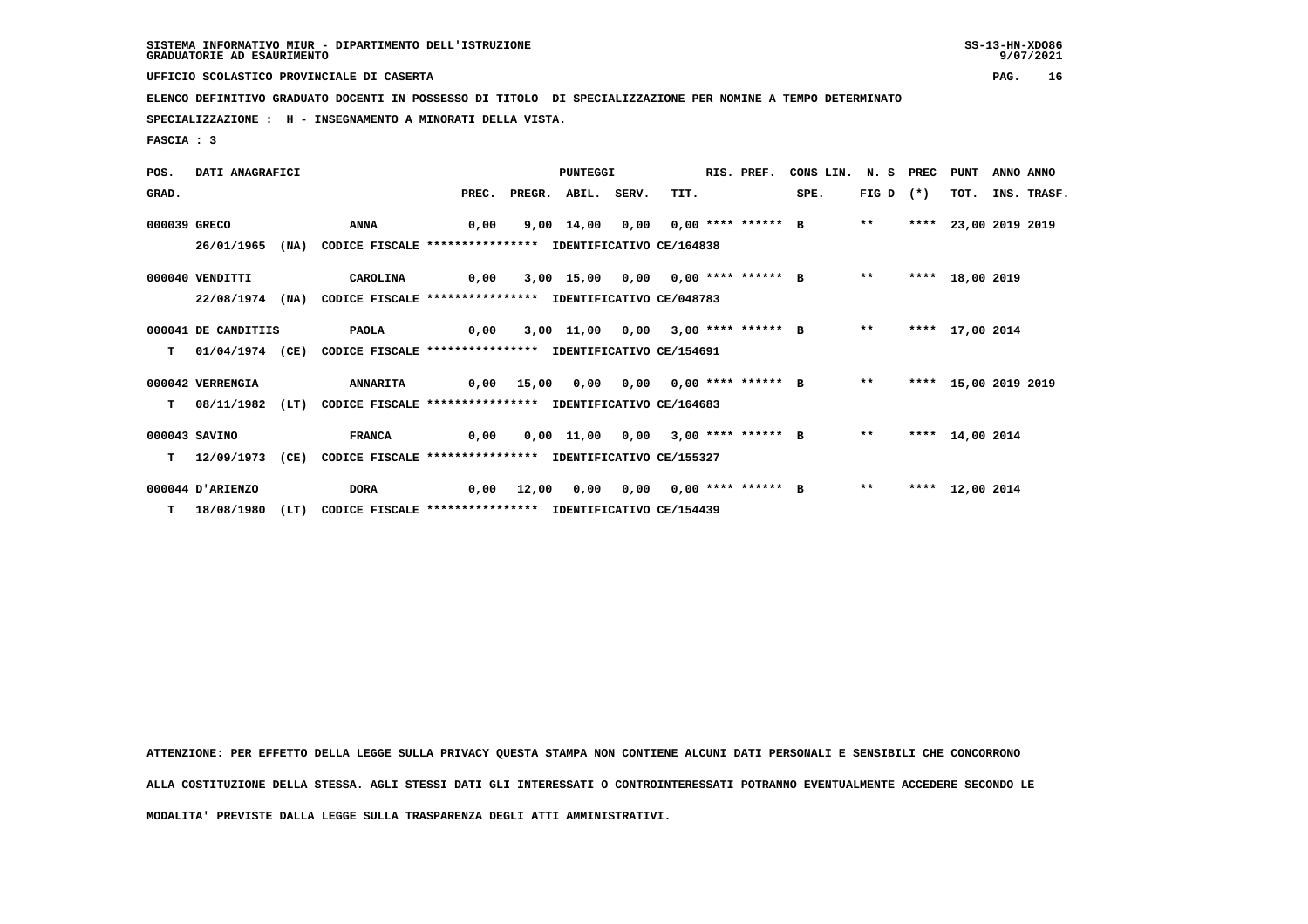**UFFICIO SCOLASTICO PROVINCIALE DI CASERTA PAG. 17**

 **ELENCO DEFINITIVO GRADUATO DOCENTI IN POSSESSO DI TITOLO DI SPECIALIZZAZIONE PER NOMINE A TEMPO DETERMINATO**

 **SPECIALIZZAZIONE : H - INSEGNAMENTO A MINORATI DELLA VISTA.**

 **FASCIA : 3**

 **POS. DATI ANAGRAFICI PUNTEGGI RIS. PREF. CONS LIN. N. S PREC PUNT ANNO ANNO**GRAD. PREC. PREGR. ABIL. SERV. TIT. SPE. FIG D (\*) TOT. INS. TRASF.  **000045 DEL PRETE GIUSEPPINA 0,00 34,00 39,00 46,00 0,00 \*\*\*\* \*\*\*\*\*\* C \*\* \*\*\*\* 133,00 2007 14/02/1987 (CE) CODICE FISCALE \*\*\*\*\*\*\*\*\*\*\*\*\*\*\*\* IDENTIFICATIVO CE/057070 000046 IMBIMBO VINCENZA 0,00 17,00 0,00 60,00 6,00 \*\*\*\* \*\*\*\*\*\* C \*\* \*\*\*\* 83,00 2014 T 06/02/1980 (NA) CODICE FISCALE \*\*\*\*\*\*\*\*\*\*\*\*\*\*\*\* IDENTIFICATIVO CE/154124 000047 ROSSI NADIA 0,00 18,00 14,00 36,00 9,00 \*\*\*\* \*\*\*\*\*\* R \*\* X \*\*\*\* 77,00 2019 2019 27/10/1978 (CE) CODICE FISCALE \*\*\*\*\*\*\*\*\*\*\*\*\*\*\*\* IDENTIFICATIVO CE/164937 000048 PALMIERI SILVANA 0,00 22,00 0,00 50,00 0,00 \*\*\*\* \*\*\*\*\*\* R \*\* X \*\*\*\* 72,00 2014 T 03/10/1970 (CE) CODICE FISCALE \*\*\*\*\*\*\*\*\*\*\*\*\*\*\*\* IDENTIFICATIVO CE/154495 000049 SANTORO CAROLINA 0,00 13,00 16,00 36,00 3,00 \*\*\*\* \*\*\*\*\*\* R F \*\* \*\*\*\* 68,00 2002 2015 21/07/1974 (CE) CODICE FISCALE \*\*\*\*\*\*\*\*\*\*\*\*\*\*\*\* IDENTIFICATIVO CE/154054 000050 DI RONZA GINA 0,00 0,00 15,00 50,00 0,00 \*\*\*\* \*\*\*\*\*\* R I \*\* X \*\*\*\* 65,00 2014 22/04/1977 (CE) CODICE FISCALE \*\*\*\*\*\*\*\*\*\*\*\*\*\*\*\* IDENTIFICATIVO CE/045894 000051 CAPUANO IVANA 0,00 11,00 0,00 44,00 9,00 \*\*\*\* \*\*\*\*\*\* R \*\* \*\*\*\* 64,00 2014 T 23/08/1972 (LT) CODICE FISCALE \*\*\*\*\*\*\*\*\*\*\*\*\*\*\*\* IDENTIFICATIVO CE/154475 000052 COLELLA GIUSEPPINA 0,00 5,00 0,00 36,00 16,00 \*\*\*\* \*\*\*\*\*\* R \*\* \*\*\*\* 57,00 2019 2019 T 07/05/1983 (CE) CODICE FISCALE \*\*\*\*\*\*\*\*\*\*\*\*\*\*\*\* IDENTIFICATIVO CE/164845 ATTENZIONE: PER EFFETTO DELLA LEGGE SULLA PRIVACY QUESTA STAMPA NON CONTIENE ALCUNI DATI PERSONALI E SENSIBILI CHE CONCORRONO ALLA COSTITUZIONE DELLA STESSA. AGLI STESSI DATI GLI INTERESSATI O CONTROINTERESSATI POTRANNO EVENTUALMENTE ACCEDERE SECONDO LE MODALITA' PREVISTE DALLA LEGGE SULLA TRASPARENZA DEGLI ATTI AMMINISTRATIVI.**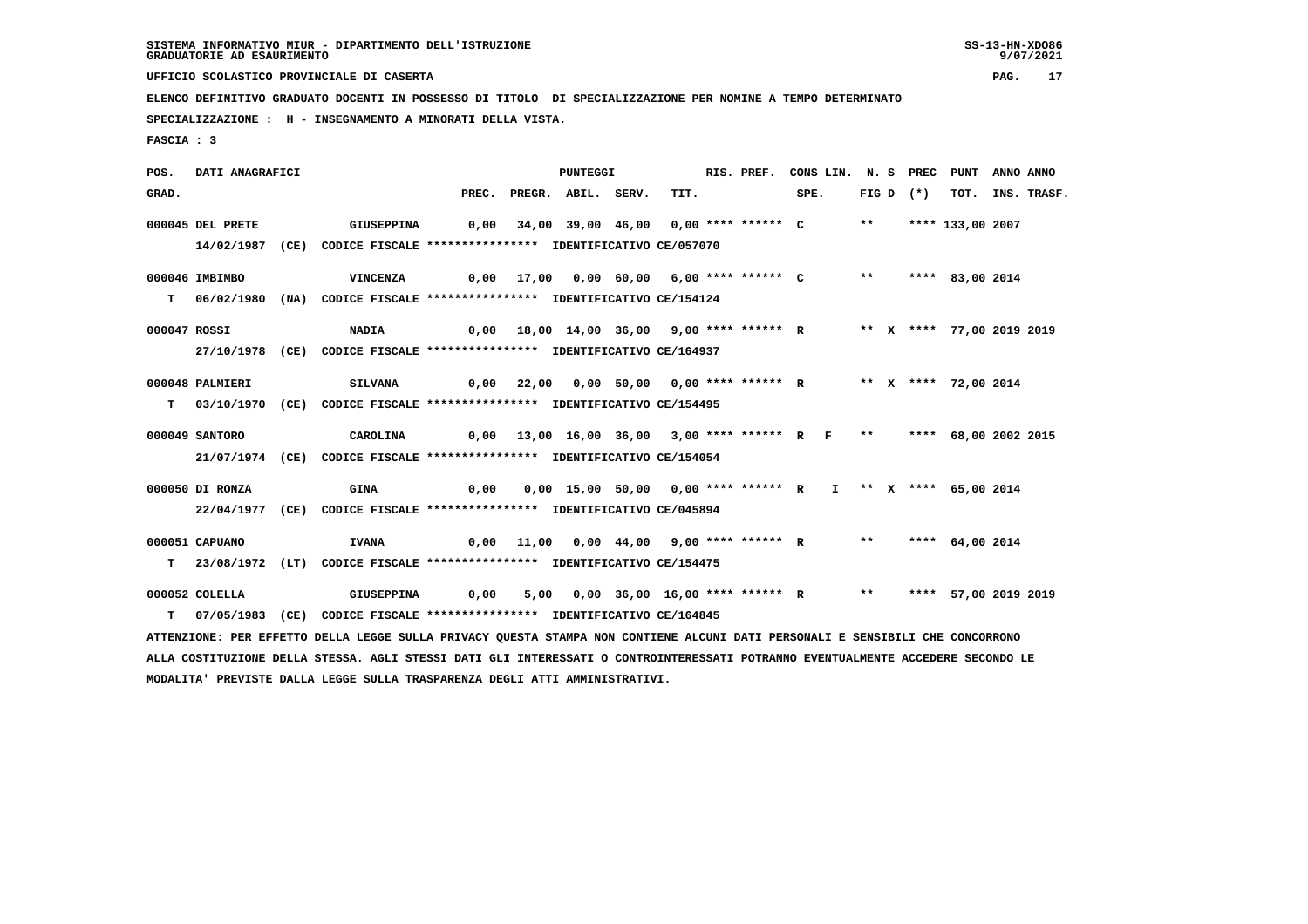**UFFICIO SCOLASTICO PROVINCIALE DI CASERTA PAG. 18**

 **ELENCO DEFINITIVO GRADUATO DOCENTI IN POSSESSO DI TITOLO DI SPECIALIZZAZIONE PER NOMINE A TEMPO DETERMINATO**

 **SPECIALIZZAZIONE : H - INSEGNAMENTO A MINORATI DELLA VISTA.**

 **MODALITA' PREVISTE DALLA LEGGE SULLA TRASPARENZA DEGLI ATTI AMMINISTRATIVI.**

 **FASCIA : 3**

 **POS. DATI ANAGRAFICI PUNTEGGI RIS. PREF. CONS LIN. N. S PREC PUNT ANNO ANNO**GRAD. PREC. PREGR. ABIL. SERV. TIT. SPE. FIG D (\*) TOT. INS. TRASF.  **000053 FEOLA FILOMENA 0,00 9,00 16,00 22,00 9,00 \*\*\*\* \*\*\*\*\*\* C F \*\* \*\*\*\* 56,00 2007 25/03/1965 (CE) CODICE FISCALE \*\*\*\*\*\*\*\*\*\*\*\*\*\*\*\* IDENTIFICATIVO CE/044426 000054 IZZO GIOVANNA 0,00 0,00 13,00 32,00 9,00 \*\*\*\* \*\*\*\*\*\* C \*\* X \*\*\*\* 54,00 2014 T 27/08/1977 (NA) CODICE FISCALE \*\*\*\*\*\*\*\*\*\*\*\*\*\*\*\* IDENTIFICATIVO CE/146490 000055 ROSATO APOLLONIA 0,00 1,00 0,00 41,00 3,00 \*\*\*\* \*\*\*\*\*\* R \*\* \*\*\*\* 45,00 2019 2019 T 26/05/1978 (CE) CODICE FISCALE \*\*\*\*\*\*\*\*\*\*\*\*\*\*\*\* IDENTIFICATIVO CE/164780 000056 CORE MARIAANGELA 0,00 0,00 16,00 24,00 0,00 \*\*\*\* \*\*\*\*\*\* R \*\* \*\*\*\* 40,00 2014 T 09/05/1977 (CE) CODICE FISCALE \*\*\*\*\*\*\*\*\*\*\*\*\*\*\*\* IDENTIFICATIVO CE/154141 000057 DI VICO DANILA 0,00 10,00 14,00 12,00 3,00 \*\*\*\* \*\*\*\*\*\* C \*\* \*\*\*\* 39,00 2014 T 01/05/1981 (CE) CODICE FISCALE \*\*\*\*\*\*\*\*\*\*\*\*\*\*\*\* IDENTIFICATIVO CE/151096 000058 SIMONE SIMONA 0,00 11,00 0,00 22,00 3,00 \*\*\*\* \*\*\*\*\*\* R \*\* \*\*\*\* 36,00 2014 T 03/04/1973 (CE) CODICE FISCALE \*\*\*\*\*\*\*\*\*\*\*\*\*\*\*\* IDENTIFICATIVO CE/149669 000059 BOVENZI LUCIA 0,00 2,00 13,00 21,00 0,00 \*\*\*\* \*\*\*\*\*\* C \*\* \*\*\*\* 36,00 2014 T 27/09/1977 (CE) CODICE FISCALE \*\*\*\*\*\*\*\*\*\*\*\*\*\*\*\* IDENTIFICATIVO CE/148564 000060 MOZZILLO GIUSEPPINA 0,00 0,00 16,00 14,00 0,00 \*\*\*\* \*\*\*\*\*\* C \*\* \*\*\*\* 30,00 2014 T 14/02/1973 (CE) CODICE FISCALE \*\*\*\*\*\*\*\*\*\*\*\*\*\*\*\* IDENTIFICATIVO CE/156714 ATTENZIONE: PER EFFETTO DELLA LEGGE SULLA PRIVACY QUESTA STAMPA NON CONTIENE ALCUNI DATI PERSONALI E SENSIBILI CHE CONCORRONO ALLA COSTITUZIONE DELLA STESSA. AGLI STESSI DATI GLI INTERESSATI O CONTROINTERESSATI POTRANNO EVENTUALMENTE ACCEDERE SECONDO LE**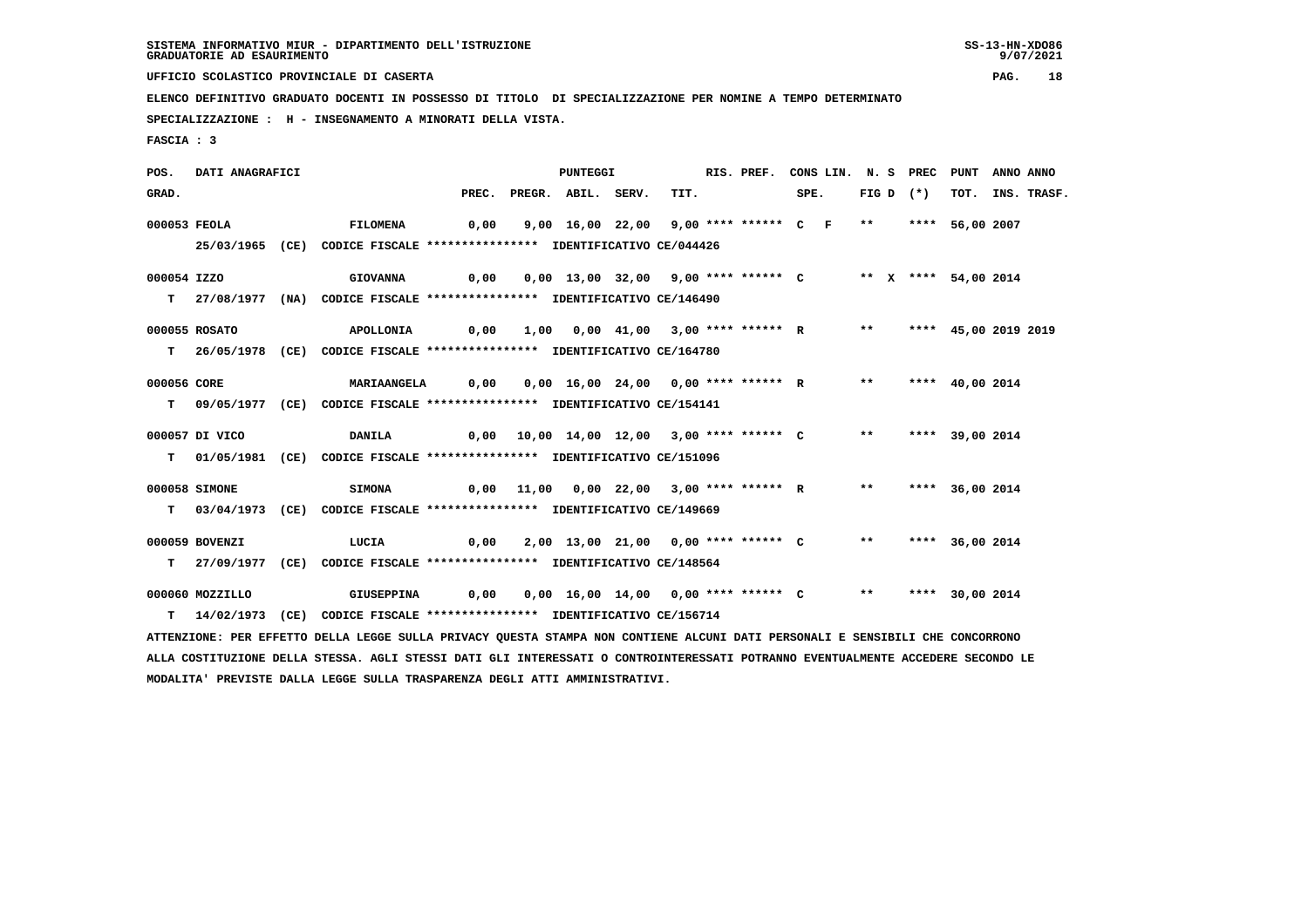**UFFICIO SCOLASTICO PROVINCIALE DI CASERTA PAG. 19**

 **ELENCO DEFINITIVO GRADUATO DOCENTI IN POSSESSO DI TITOLO DI SPECIALIZZAZIONE PER NOMINE A TEMPO DETERMINATO**

 **SPECIALIZZAZIONE : H - INSEGNAMENTO A MINORATI DELLA VISTA.**

 **FASCIA : 3**

 **POS. DATI ANAGRAFICI PUNTEGGI RIS. PREF. CONS LIN. N. S PREC PUNT ANNO ANNO**GRAD. PREC. PREGR. ABIL. SERV. TIT. SPE. FIG D (\*) TOT. INS. TRASF.  **000061 TOMMASONE LOREDANA 0,00 23,00 0,00 0,00 6,00 \*\*\*\* \*\*\*\*\*\* R \*\* \*\*\*\* 29,00 2014 12/03/1982 (CE) CODICE FISCALE \*\*\*\*\*\*\*\*\*\*\*\*\*\*\*\* IDENTIFICATIVO CE/153934 000062 CORBO ANNUNZIATA 0,00 0,00 14,00 12,00 3,00 \*\*\*\* \*\*\*\*\*\* R \*\* \*\*\*\* 29,00 2019 2019 T 19/08/1979 (CE) CODICE FISCALE \*\*\*\*\*\*\*\*\*\*\*\*\*\*\*\* IDENTIFICATIVO CE/164871 000063 DE CESARE ROSSELLA 0,00 5,00 14,00 0,00 9,00 \*\*\*\* \*\*\*\*\*\* R \*\* \*\*\*\* 28,00 2014 T 08/08/1975 (CE) CODICE FISCALE \*\*\*\*\*\*\*\*\*\*\*\*\*\*\*\* IDENTIFICATIVO CE/055693 000064 AVERSANO ASSUNTA 0,00 0,00 15,00 12,00 0,00 \*\*\*\* \*\*\*\*\*\* C \*\* X \*\*\*\* 27,00 2014 02/03/1973 (CE) CODICE FISCALE \*\*\*\*\*\*\*\*\*\*\*\*\*\*\*\* IDENTIFICATIVO CE/022320 000065 LAMA PAOLA 0,00 6,00 14,00 0,00 0,00 \*\*\*\* \*\*\*\*\*\* C I \*\* \*\*\*\* 20,00 2019 24/03/1976 (RM) CODICE FISCALE \*\*\*\*\*\*\*\*\*\*\*\*\*\*\*\* IDENTIFICATIVO CE/022558 000066 AGLIONE ANTONELLA 0,00 3,00 15,00 0,00 0,00 \*\*\*\* \*\*\*\*\*\* C I \*\* \*\*\*\* 18,00 2014 04/05/1973 (CE) CODICE FISCALE \*\*\*\*\*\*\*\*\*\*\*\*\*\*\*\* IDENTIFICATIVO CE/044465 000067 PELLINO MARIA GRAZIA 0,00 3,00 15,00 0,00 0,00 \*\*\*\* \*\*\*\*\*\* C I \*\* \*\*\*\* 18,00 2019 09/01/1977 (CE) CODICE FISCALE \*\*\*\*\*\*\*\*\*\*\*\*\*\*\*\* IDENTIFICATIVO CE/021548 000068 IANNIELLO AGNESE RITA 0,00 0,00 16,00 0,00 0,00 \*\*\*\* \*\*\*\*\*\* C I \*\* \*\*\*\* 16,00 2014 02/06/1979 (CE) CODICE FISCALE \*\*\*\*\*\*\*\*\*\*\*\*\*\*\*\* IDENTIFICATIVO CE/048073 ATTENZIONE: PER EFFETTO DELLA LEGGE SULLA PRIVACY QUESTA STAMPA NON CONTIENE ALCUNI DATI PERSONALI E SENSIBILI CHE CONCORRONO ALLA COSTITUZIONE DELLA STESSA. AGLI STESSI DATI GLI INTERESSATI O CONTROINTERESSATI POTRANNO EVENTUALMENTE ACCEDERE SECONDO LE**

 **MODALITA' PREVISTE DALLA LEGGE SULLA TRASPARENZA DEGLI ATTI AMMINISTRATIVI.**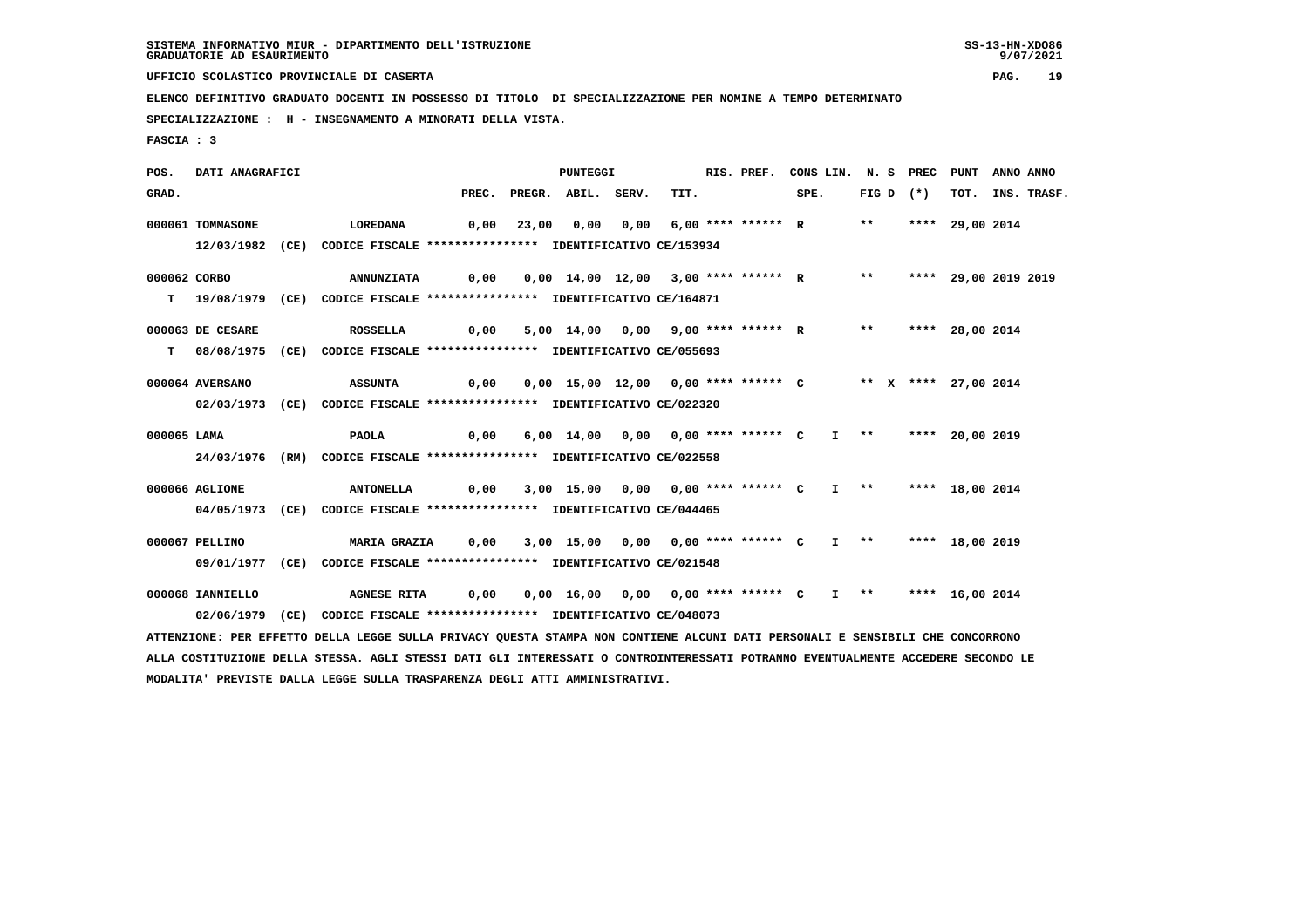| SISTEMA INFORMATIVO MIUR - DIPARTIMENTO DELL'ISTRUZIONE<br>GRADUATORIE AD ESAURIMENTO                       |                                           |       |        |          |       |      |            |                    |              | $SS-13-HN-XDO86$<br>9/07/2021 |        |                 |      |           |
|-------------------------------------------------------------------------------------------------------------|-------------------------------------------|-------|--------|----------|-------|------|------------|--------------------|--------------|-------------------------------|--------|-----------------|------|-----------|
|                                                                                                             | UFFICIO SCOLASTICO PROVINCIALE DI CASERTA |       |        |          |       |      |            |                    |              |                               | PAG.   | 20              |      |           |
| ELENCO DEFINITIVO GRADUATO DOCENTI IN POSSESSO DI TITOLO DI SPECIALIZZAZIONE PER NOMINE A TEMPO DETERMINATO |                                           |       |        |          |       |      |            |                    |              |                               |        |                 |      |           |
| SPECIALIZZAZIONE : H - INSEGNAMENTO A MINORATI DELLA VISTA.                                                 |                                           |       |        |          |       |      |            |                    |              |                               |        |                 |      |           |
| FASCIA : 3                                                                                                  |                                           |       |        |          |       |      |            |                    |              |                               |        |                 |      |           |
| POS.                                                                                                        | DATI ANAGRAFICI                           |       |        | PUNTEGGI |       |      | RIS. PREF. |                    | CONS LIN.    | N. S                          | PREC   | PUNT            |      | ANNO ANNO |
| GRAD.                                                                                                       |                                           | PREC. | PREGR. | ABIL.    | SERV. | TIT. |            |                    | SPE.         | FIG D                         | $(* )$ | TOT.            | INS. | TRASF.    |
| 000069 MARTUCCI                                                                                             | MARIA                                     | 0,00  | 0,00   | 15,00    | 0,00  |      |            | $0,00$ **** ****** | $\mathbf{C}$ | $***$                         |        | **** 15,00 2014 |      |           |

 **T 23/09/1965 (CE) CODICE FISCALE \*\*\*\*\*\*\*\*\*\*\*\*\*\*\*\* IDENTIFICATIVO CE/160279**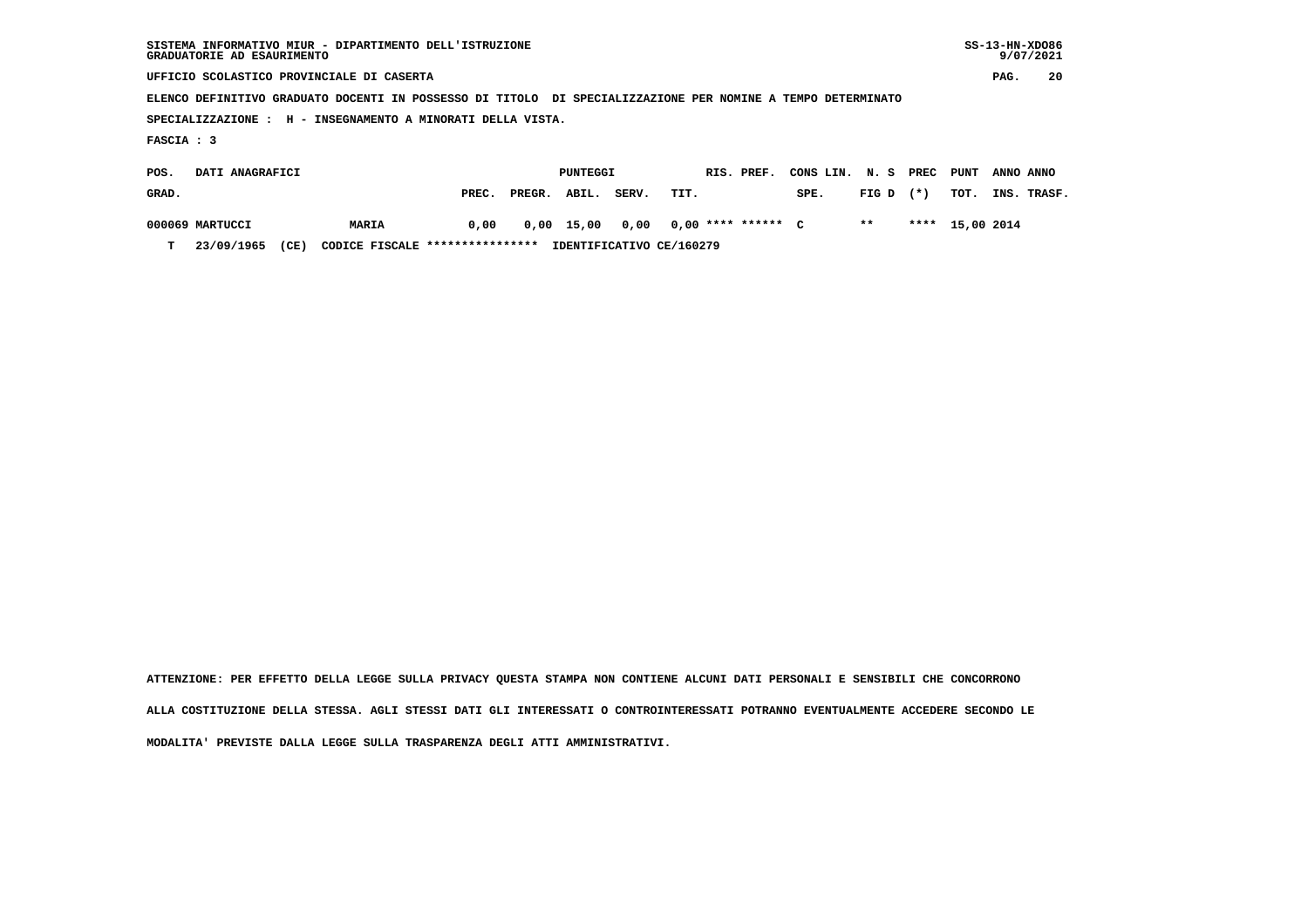**UFFICIO SCOLASTICO PROVINCIALE DI CASERTA PAG. 21**

 **ELENCO DEFINITIVO GRADUATO DOCENTI IN POSSESSO DI TITOLO DI SPECIALIZZAZIONE PER NOMINE A TEMPO DETERMINATO**

 **SPECIALIZZAZIONE : I - INSEGNAMENTO A MINORATI DELL'UDITO.**

 **FASCIA : 3**

 **POS. DATI ANAGRAFICI PUNTEGGI RIS. PREF. CONS LIN. N. S PREC PUNT ANNO ANNO**GRAD. PREC. PREGR. ABIL. SERV. TIT. SPE. FIG D (\*) TOT. INS. TRASF.  **000001 SCALZONE MARIA GIOVANN 0,00 15,00 0,00 46,00 9,00 \*\*\*\* \*\*\*\*\*\* A \*\* X \*\*\*\* 70,00 2019 2019 T 01/06/1980 (NA) CODICE FISCALE \*\*\*\*\*\*\*\*\*\*\*\*\*\*\*\* IDENTIFICATIVO CE/164750 000002 PESCE IDA 0,00 9,00 16,00 38,00 7,00 \*\*\*\* \*\*\*\*\*\* A I \*\* \*\*\*\* 70,00 2019 2019 27/06/1978 (CE) CODICE FISCALE \*\*\*\*\*\*\*\*\*\*\*\*\*\*\*\* IDENTIFICATIVO CE/164974 000003 VERRILLO FILOMENA 0,00 3,00 11,00 50,00 3,00 \*\*\*\* \*\*\*\*\*\* A \*\* \*\*\*\* 67,00 2019 2019 07/10/1967 (CE) CODICE FISCALE \*\*\*\*\*\*\*\*\*\*\*\*\*\*\*\* IDENTIFICATIVO CE/164685 000004 AFFINITO PAOLA 0,00 0,00 40,00 26,00 0,00 \*\*\*\* \*\*\*\*\*\* A I \*\* \*\*\*\* 66,00 2019 2019 31/03/1985 (CE) CODICE FISCALE \*\*\*\*\*\*\*\*\*\*\*\*\*\*\*\* IDENTIFICATIVO CE/164724 000005 BRUNO MARY 0,00 0,00 40,00 18,00 6,00 \*\*\*\* \*\*\*\*\*\* A I \*\* \*\*\*\* 64,00 2019 2019 07/11/1986 (CE) CODICE FISCALE \*\*\*\*\*\*\*\*\*\*\*\*\*\*\*\* IDENTIFICATIVO CE/164954 000006 BUCCINI FRANCESCA 0,00 21,00 0,00 36,00 6,00 \*\*\*\* \*\*\*\*\*\* A I \*\* \*\*\*\* 63,00 2014 T 09/11/1983 (CE) CODICE FISCALE \*\*\*\*\*\*\*\*\*\*\*\*\*\*\*\* IDENTIFICATIVO CE/154271 000007 MORETTA ANNA 0,00 0,00 39,00 24,00 0,00 \*\*\*\* \*\*\*\*\*\* A \*\* \*\*\*\* 63,00 2019 2019 29/10/1988 (CE) CODICE FISCALE \*\*\*\*\*\*\*\*\*\*\*\*\*\*\*\* IDENTIFICATIVO CE/164852 000008 VACCARO ANNA 0,00 6,00 11,00 40,00 6,00 \*\*\*\* \*\*\*\*\*\* A \*\* \*\*\*\* 63,00 2019 2019 T 16/01/1976 (CE) CODICE FISCALE \*\*\*\*\*\*\*\*\*\*\*\*\*\*\*\* IDENTIFICATIVO CE/164630 ATTENZIONE: PER EFFETTO DELLA LEGGE SULLA PRIVACY QUESTA STAMPA NON CONTIENE ALCUNI DATI PERSONALI E SENSIBILI CHE CONCORRONO ALLA COSTITUZIONE DELLA STESSA. AGLI STESSI DATI GLI INTERESSATI O CONTROINTERESSATI POTRANNO EVENTUALMENTE ACCEDERE SECONDO LE**

 **MODALITA' PREVISTE DALLA LEGGE SULLA TRASPARENZA DEGLI ATTI AMMINISTRATIVI.**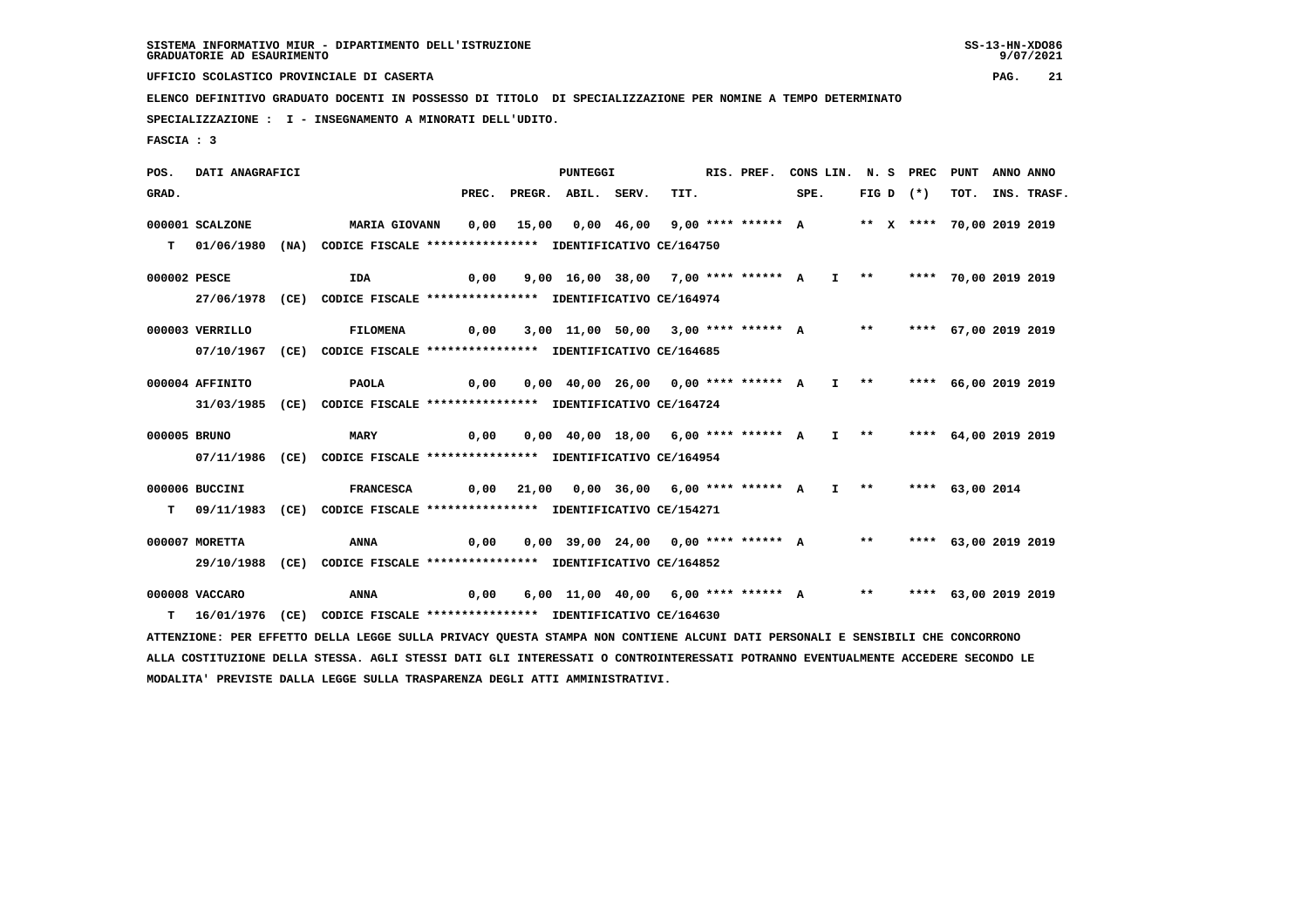**UFFICIO SCOLASTICO PROVINCIALE DI CASERTA PAG. 22**

 **ELENCO DEFINITIVO GRADUATO DOCENTI IN POSSESSO DI TITOLO DI SPECIALIZZAZIONE PER NOMINE A TEMPO DETERMINATO**

 **SPECIALIZZAZIONE : I - INSEGNAMENTO A MINORATI DELL'UDITO.**

 **MODALITA' PREVISTE DALLA LEGGE SULLA TRASPARENZA DEGLI ATTI AMMINISTRATIVI.**

 **FASCIA : 3**

 **POS. DATI ANAGRAFICI PUNTEGGI RIS. PREF. CONS LIN. N. S PREC PUNT ANNO ANNO**GRAD. PREC. PREGR. ABIL. SERV. TIT. SPE. FIG D (\*) TOT. INS. TRASF.  **000009 BARCA MARIAGRAZIA 0,00 13,00 0,00 48,00 0,00 \*\*\*\* \*\*\*\*\*\* A \*\* \*\*\*\* 61,00 2019 2019 07/02/1977 (CE) CODICE FISCALE \*\*\*\*\*\*\*\*\*\*\*\*\*\*\*\* IDENTIFICATIVO CE/164915 000010 CIRILLO SONIA 0,00 0,00 14,00 42,00 0,00 \*\*\*\* \*\*\*\*\*\* A \*\* \*\*\*\* 56,00 2014 T 11/08/1982 (NA) CODICE FISCALE \*\*\*\*\*\*\*\*\*\*\*\*\*\*\*\* IDENTIFICATIVO CE/154137 000011 CORVINO MARIA PREZIO 0,00 0,00 12,00 36,00 6,00 \*\*\*\* \*\*\*\*\*\* A \*\* \*\*\*\* 54,00 2019 2019 T 18/07/1976 (CE) CODICE FISCALE \*\*\*\*\*\*\*\*\*\*\*\*\*\*\*\* IDENTIFICATIVO CE/164876 000012 DE ROSA IOLANDA 0,00 0,00 42,00 12,00 0,00 \*\*\*\* \*\*\*\*\*\* A I \*\* \*\*\*\* 54,00 2019 2019 14/06/1988 (NA) CODICE FISCALE \*\*\*\*\*\*\*\*\*\*\*\*\*\*\*\* IDENTIFICATIVO CE/164787 000013 PALMIERO ALFONSINA 0,00 23,00 11,00 12,00 6,00 \*\*\*\* \*\*\*\*\*\* A \*\* \*\*\*\* 52,00 2019 2019 T 09/12/1976 (NA) CODICE FISCALE \*\*\*\*\*\*\*\*\*\*\*\*\*\*\*\* IDENTIFICATIVO CE/164794 000014 FLAGIELLO MADDALENA 0,00 22,00 0,00 28,00 0,00 \*\*\*\* \*\*\*\*\*\* A \*\* \*\*\*\* 50,00 2019 2019 10/08/1982 (CE) CODICE FISCALE \*\*\*\*\*\*\*\*\*\*\*\*\*\*\*\* IDENTIFICATIVO CE/164967 000015 DE CHIARA MATILDE 0,00 13,00 0,00 36,00 0,00 \*\*\*\* \*\*\*\*\*\* A \*\* \*\*\*\* 49,00 2019 2019 T 02/06/1982 (CE) CODICE FISCALE \*\*\*\*\*\*\*\*\*\*\*\*\*\*\*\* IDENTIFICATIVO CE/164733 000016 VITALE ASSUNTA 0,00 0,00 14,00 31,00 3,00 \*\*\*\* \*\*\*\*\*\* A I \*\* \*\*\*\* 48,00 2019 2019 T 28/07/1984 (CE) CODICE FISCALE \*\*\*\*\*\*\*\*\*\*\*\*\*\*\*\* IDENTIFICATIVO CE/164701 ATTENZIONE: PER EFFETTO DELLA LEGGE SULLA PRIVACY QUESTA STAMPA NON CONTIENE ALCUNI DATI PERSONALI E SENSIBILI CHE CONCORRONO ALLA COSTITUZIONE DELLA STESSA. AGLI STESSI DATI GLI INTERESSATI O CONTROINTERESSATI POTRANNO EVENTUALMENTE ACCEDERE SECONDO LE**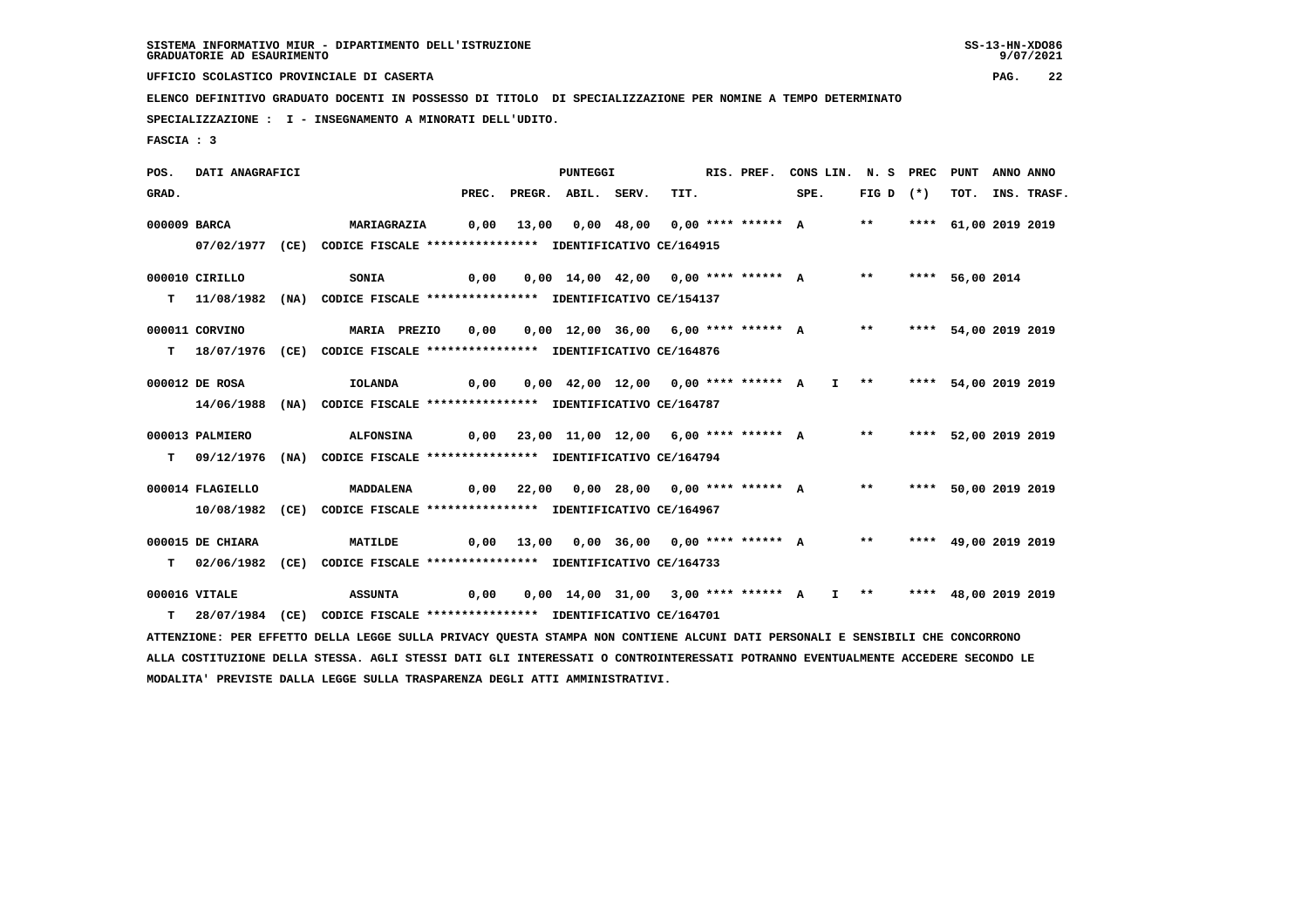**UFFICIO SCOLASTICO PROVINCIALE DI CASERTA PAG. 23**

 **ELENCO DEFINITIVO GRADUATO DOCENTI IN POSSESSO DI TITOLO DI SPECIALIZZAZIONE PER NOMINE A TEMPO DETERMINATO**

 **SPECIALIZZAZIONE : I - INSEGNAMENTO A MINORATI DELL'UDITO.**

 **FASCIA : 3**

 **POS. DATI ANAGRAFICI PUNTEGGI RIS. PREF. CONS LIN. N. S PREC PUNT ANNO ANNO GRAD. PREC. PREGR. ABIL. SERV. TIT. SPE. FIG D (\*) TOT. INS. TRASF. 000017 DE MARCO ANTONIETTA 0,00 6,00 16,00 22,00 0,00 \*\*\*\* \*\*\*\*\*\* A \*\* \*\*\*\* 44,00 2019 2019 01/11/1969 (CE) CODICE FISCALE \*\*\*\*\*\*\*\*\*\*\*\*\*\*\*\* IDENTIFICATIVO CE/164797 000018 ALFIERI PAOLA 0,00 5,00 18,00 12,00 3,00 \*\*\*\* \*\*\*\*\*\* A \*\* \*\*\*\* 38,00 2014 T 28/08/1982 (NA) CODICE FISCALE \*\*\*\*\*\*\*\*\*\*\*\*\*\*\*\* IDENTIFICATIVO CE/164587 000019 NESPOLI LUIGI 0,00 3,00 15,00 10,00 9,00 \*\*\*\* \*\*\*\*\*\* A I \*\* X \*\*\*\* 37,00 2000 11/06/1965 (CE) CODICE FISCALE \*\*\*\*\*\*\*\*\*\*\*\*\*\*\*\* IDENTIFICATIVO CE/027027 000020 PIOMBINO DOMENICA 0,00 3,00 18,00 12,00 3,00 \*\*\*\* \*\*\*\*\*\* A I \*\* \*\*\*\* 36,00 2019 2019 T 23/02/1981 (CE) CODICE FISCALE \*\*\*\*\*\*\*\*\*\*\*\*\*\*\*\* IDENTIFICATIVO CE/164990 000021 GALEONE IMMACOLATA 0,00 0,00 13,00 18,00 0,00 \*\*\*\* \*\*\*\*\*\* A \*\* \*\*\*\* 31,00 2014 T 24/03/1983 (CE) CODICE FISCALE \*\*\*\*\*\*\*\*\*\*\*\*\*\*\*\* IDENTIFICATIVO CE/151383 000022 DE GIRONIMO MARISA 0,00 0,00 13,00 12,00 3,00 \*\*\*\* \*\*\*\*\*\* A \*\* \*\*\*\* 28,00 2014 17/11/1978 (CE) CODICE FISCALE \*\*\*\*\*\*\*\*\*\*\*\*\*\*\*\* IDENTIFICATIVO CE/154653**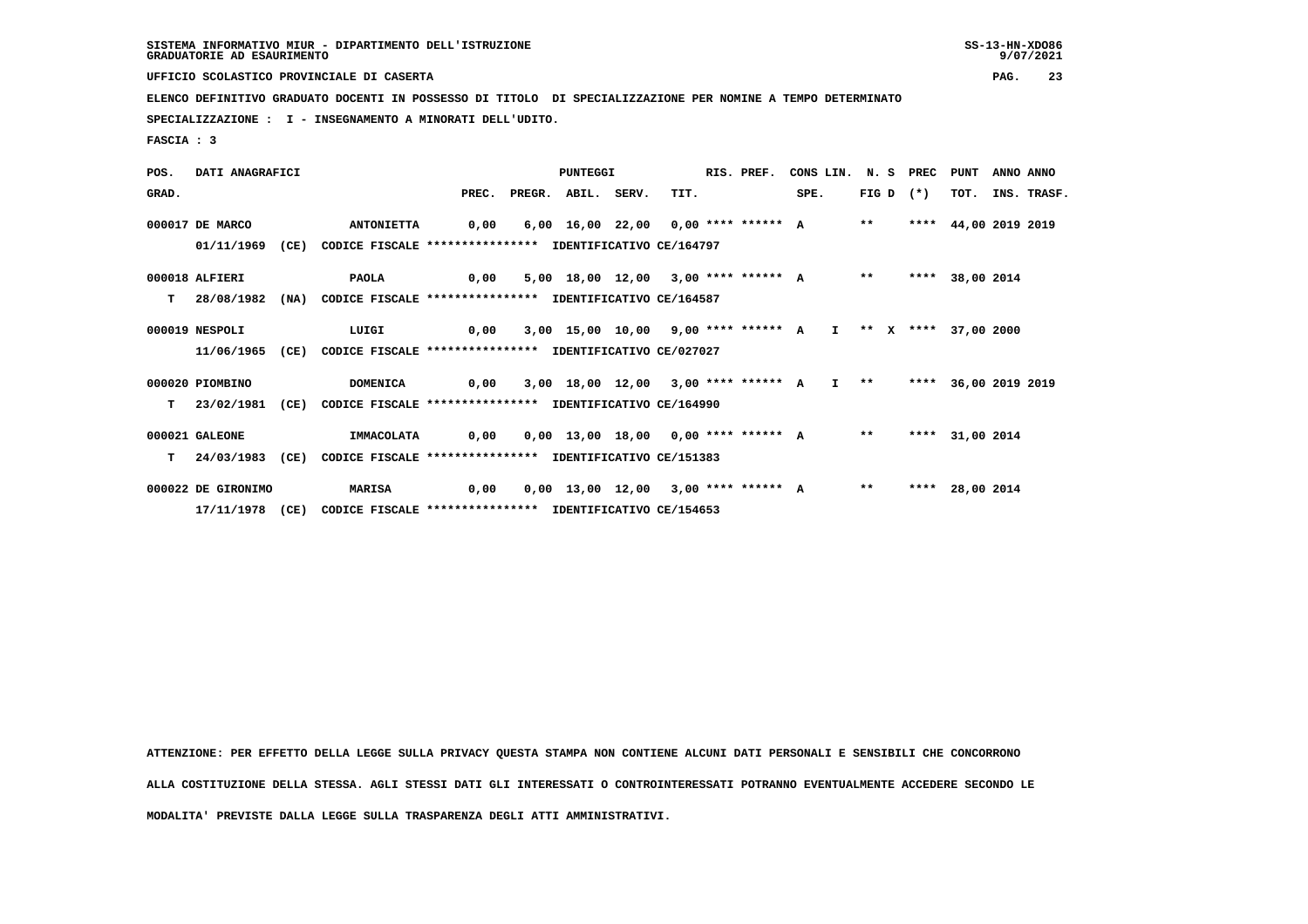**UFFICIO SCOLASTICO PROVINCIALE DI CASERTA PAG. 24**

 **ELENCO DEFINITIVO GRADUATO DOCENTI IN POSSESSO DI TITOLO DI SPECIALIZZAZIONE PER NOMINE A TEMPO DETERMINATO**

 **SPECIALIZZAZIONE : I - INSEGNAMENTO A MINORATI DELL'UDITO.**

 **MODALITA' PREVISTE DALLA LEGGE SULLA TRASPARENZA DEGLI ATTI AMMINISTRATIVI.**

 **FASCIA : 3**

 **POS. DATI ANAGRAFICI PUNTEGGI RIS. PREF. CONS LIN. N. S PREC PUNT ANNO ANNO**GRAD. PREC. PREGR. ABIL. SERV. TIT. SPE. FIG D (\*) TOT. INS. TRASF.  **000023 ROSSETTI GEMMA ANNA 0,00 29,00 16,00 48,00 0,00 \*\*\*\* \*\*\*\*\*\* B \*\* X \*\*\*\* 93,00 2014 T 25/08/1980 (CE) CODICE FISCALE \*\*\*\*\*\*\*\*\*\*\*\*\*\*\*\* IDENTIFICATIVO CE/154651 000024 MANZO IMMACOLATA 0,00 16,00 13,00 62,00 0,00 \*\*\*\* \*\*\*\*\*\* B \*\* \*\*\*\* 91,00 2000 19/06/1964 (NA) CODICE FISCALE \*\*\*\*\*\*\*\*\*\*\*\*\*\*\*\* IDENTIFICATIVO CE/021414 000025 CARANNANTE BIANCA 0,00 20,00 18,00 50,00 0,00 \*\*\*\* \*\*\*\*\*\* B I \*\* \*\*\*\* 88,00 2002 05/12/1967 (CE) CODICE FISCALE \*\*\*\*\*\*\*\*\*\*\*\*\*\*\*\* IDENTIFICATIVO CE/042882 000026 CAPASSO TERESA 0,00 22,00 0,00 56,00 3,00 \*\*\*\* \*\*\*\*\*\* B \*\* \*\*\*\* 81,00 2019 2019 28/01/1977 (CE) CODICE FISCALE \*\*\*\*\*\*\*\*\*\*\*\*\*\*\*\* IDENTIFICATIVO CE/164663 000027 BARBATO DANIELA 0,00 16,00 0,00 53,00 0,00 \*\*\*\* \*\*\*\*\*\* B \*\* \*\*\*\* 69,00 2019 2019 29/04/1977 (CE) CODICE FISCALE \*\*\*\*\*\*\*\*\*\*\*\*\*\*\*\* IDENTIFICATIVO CE/164901 000028 CRISCI LUCIA 0,00 8,00 0,00 42,00 15,00 \*\*\*\* \*\*\*\*\*\* B \*\* \*\*\*\* 65,00 2019 2019 T 25/07/1978 (CE) CODICE FISCALE \*\*\*\*\*\*\*\*\*\*\*\*\*\*\*\* IDENTIFICATIVO CE/164888 000029 DIGLIO ANTONELLA 0,00 7,00 17,00 38,00 0,00 \*\*\*\* \*\*\*\*\*\* B \*\* \*\*\*\* 62,00 2014 T 25/06/1979 (CE) CODICE FISCALE \*\*\*\*\*\*\*\*\*\*\*\*\*\*\*\* IDENTIFICATIVO CE/148023 000030 MAGLIOCCA GIUSEPPINA 0,00 42,00 11,00 0,00 6,00 \*\*\*\* \*\*\*\*\*\* B \*\* \*\*\*\* 59,00 2014 T 20/01/1980 (CE) CODICE FISCALE \*\*\*\*\*\*\*\*\*\*\*\*\*\*\*\* IDENTIFICATIVO CE/154109 ATTENZIONE: PER EFFETTO DELLA LEGGE SULLA PRIVACY QUESTA STAMPA NON CONTIENE ALCUNI DATI PERSONALI E SENSIBILI CHE CONCORRONO ALLA COSTITUZIONE DELLA STESSA. AGLI STESSI DATI GLI INTERESSATI O CONTROINTERESSATI POTRANNO EVENTUALMENTE ACCEDERE SECONDO LE**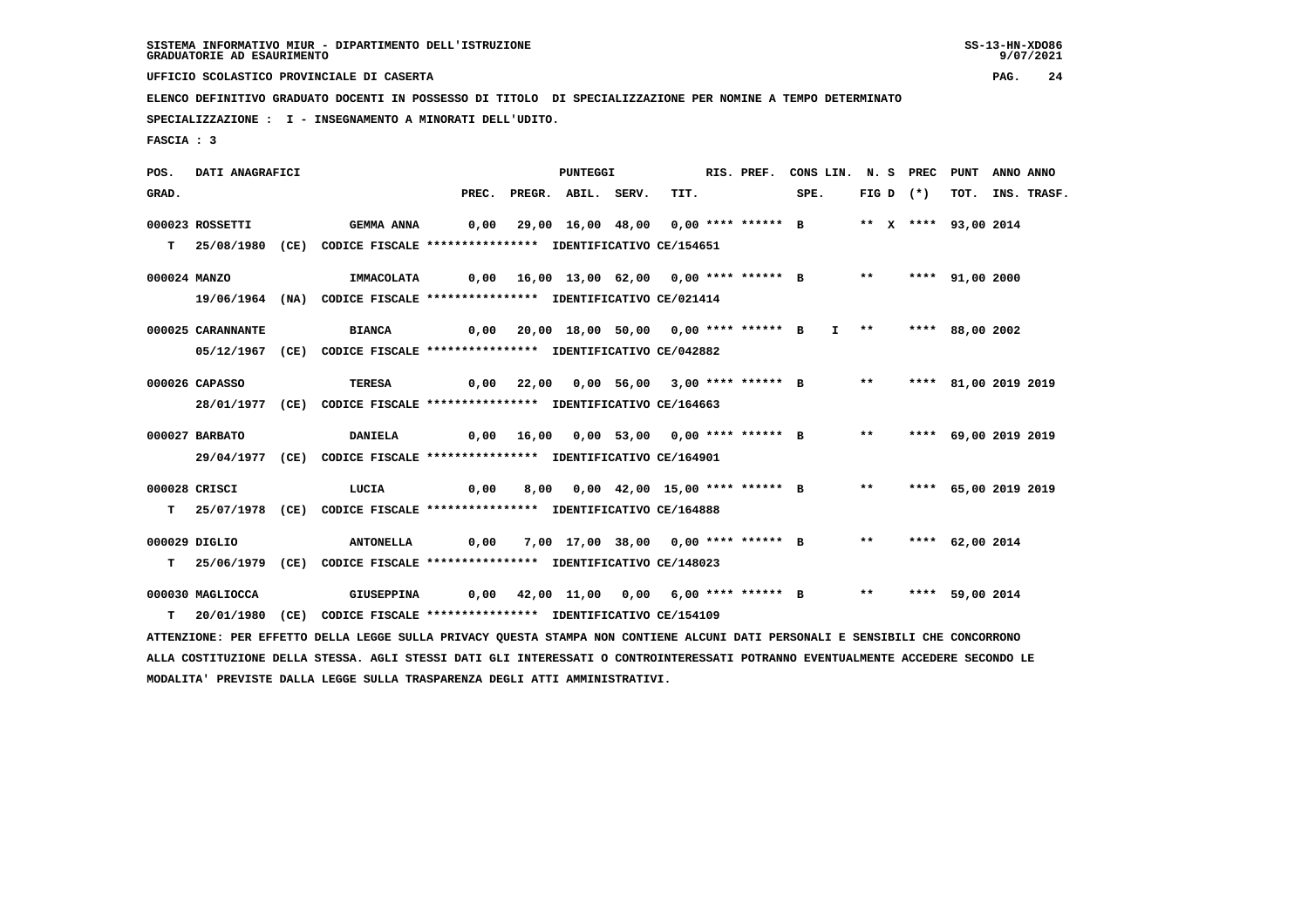**UFFICIO SCOLASTICO PROVINCIALE DI CASERTA PAG. 25**

 **ELENCO DEFINITIVO GRADUATO DOCENTI IN POSSESSO DI TITOLO DI SPECIALIZZAZIONE PER NOMINE A TEMPO DETERMINATO**

 **SPECIALIZZAZIONE : I - INSEGNAMENTO A MINORATI DELL'UDITO.**

 **FASCIA : 3**

 **POS. DATI ANAGRAFICI PUNTEGGI RIS. PREF. CONS LIN. N. S PREC PUNT ANNO ANNO**GRAD. PREC. PREGR. ABIL. SERV. TIT. SPE. FIG D (\*) TOT. INS. TRASF.  **000031 MORRONE ROSA 0,00 0,00 11,00 36,00 6,00 \*\*\*\* \*\*\*\*\*\* B \*\* \*\*\*\* 53,00 2014 T 25/04/1973 (CE) CODICE FISCALE \*\*\*\*\*\*\*\*\*\*\*\*\*\*\*\* IDENTIFICATIVO CE/149649 000032 GRIFFO CONCETTA 0,00 6,00 11,00 36,00 0,00 \*\*\*\* \*\*\*\*\*\* B \*\* \*\*\*\* 53,00 2014 T 22/11/1976 (NA) CODICE FISCALE \*\*\*\*\*\*\*\*\*\*\*\*\*\*\*\* IDENTIFICATIVO CE/151032 000033 TESCIONE MARIAROSARIA 0,00 13,00 11,00 26,00 0,00 \*\*\*\* \*\*\*\*\*\* B \*\* \*\*\*\* 50,00 2014 T 30/10/1979 (CE) CODICE FISCALE \*\*\*\*\*\*\*\*\*\*\*\*\*\*\*\* IDENTIFICATIVO CE/149118 000034 DIGENNARO ANTONELLA 0,00 0,00 16,00 26,00 3,00 \*\*\*\* \*\*\*\*\*\* B \*\* \*\*\*\* 45,00 2019 2019 T 27/05/1978 (CE) CODICE FISCALE \*\*\*\*\*\*\*\*\*\*\*\*\*\*\*\* IDENTIFICATIVO CE/164881 000035 AUTERI MARIA DOMENIC 0,00 16,00 0,00 20,00 0,00 \*\*\*\* \*\*\*\*\*\* B \*\* \*\*\*\* 36,00 2019 2019 17/01/1977 (RC) CODICE FISCALE \*\*\*\*\*\*\*\*\*\*\*\*\*\*\*\* IDENTIFICATIVO CE/164867 000036 SCIVOLETTO ILARIA 0,00 0,00 6,00 28,00 0,00 \*\*\*\* \*\*\*\*\*\* B \*\* \*\*\*\* 34,00 2007 S 24/04/1982 (CE) CODICE FISCALE \*\*\*\*\*\*\*\*\*\*\*\*\*\*\*\* IDENTIFICATIVO CE/056617 000037 CIARAMELLA ROSA 0,00 0,00 15,00 0,00 9,00 \*\*\*\* \*\*\*\*\*\* B I \*\* \*\*\*\* 24,00 2014 T 04/06/1978 (CE) CODICE FISCALE \*\*\*\*\*\*\*\*\*\*\*\*\*\*\*\* IDENTIFICATIVO CE/148995 000038 RUSSO MADDALENA 0,00 13,00 0,00 10,00 0,00 \*\*\*\* \*\*\*\*\*\* B \*\* \*\*\*\* 23,00 2014 T 05/05/1975 (NA) CODICE FISCALE \*\*\*\*\*\*\*\*\*\*\*\*\*\*\*\* IDENTIFICATIVO CE/147672 ATTENZIONE: PER EFFETTO DELLA LEGGE SULLA PRIVACY QUESTA STAMPA NON CONTIENE ALCUNI DATI PERSONALI E SENSIBILI CHE CONCORRONO ALLA COSTITUZIONE DELLA STESSA. AGLI STESSI DATI GLI INTERESSATI O CONTROINTERESSATI POTRANNO EVENTUALMENTE ACCEDERE SECONDO LE MODALITA' PREVISTE DALLA LEGGE SULLA TRASPARENZA DEGLI ATTI AMMINISTRATIVI.**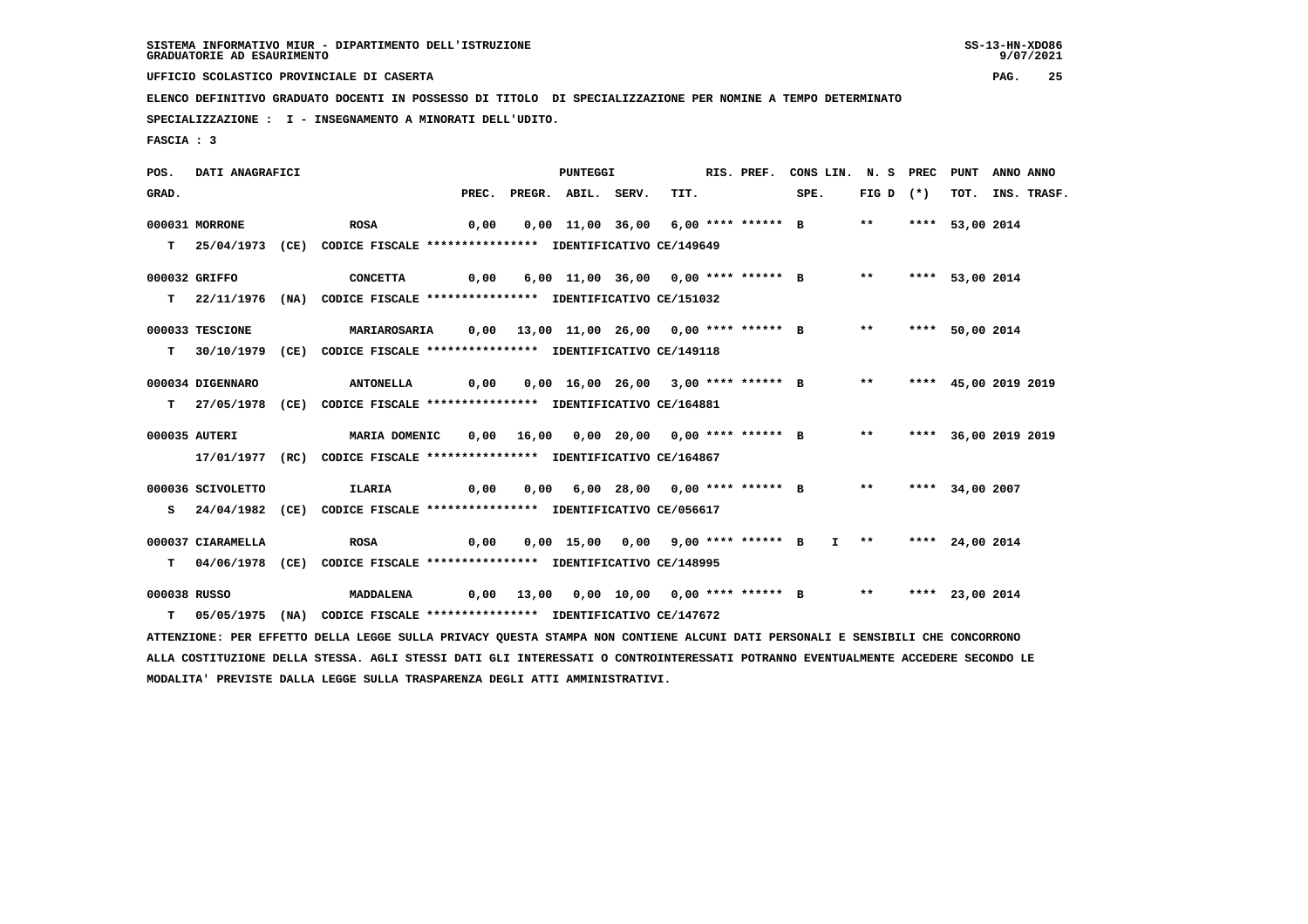**UFFICIO SCOLASTICO PROVINCIALE DI CASERTA PAG. 26**

 **ELENCO DEFINITIVO GRADUATO DOCENTI IN POSSESSO DI TITOLO DI SPECIALIZZAZIONE PER NOMINE A TEMPO DETERMINATO**

 **SPECIALIZZAZIONE : I - INSEGNAMENTO A MINORATI DELL'UDITO.**

 **FASCIA : 3**

| POS.         | DATI ANAGRAFICI     |      |                                                          |       |       | PUNTEGGI           |                                      | RIS. PREF. | CONS LIN. N. S PREC PUNT                   |             |                      | ANNO ANNO |                  |
|--------------|---------------------|------|----------------------------------------------------------|-------|-------|--------------------|--------------------------------------|------------|--------------------------------------------|-------------|----------------------|-----------|------------------|
| GRAD.        |                     |      |                                                          | PREC. |       | PREGR. ABIL. SERV. | TIT.                                 |            | SPE.                                       | $FIG D (*)$ |                      |           | TOT. INS. TRASF. |
| 000039 GRECO |                     |      | <b>ANNA</b>                                              | 0,00  |       |                    |                                      |            | 9,00 14,00 0,00 0,00 **** ****** B         | $***$       | **** 23,00 2019 2019 |           |                  |
|              | 26/01/1965          | (NA) | CODICE FISCALE **************** IDENTIFICATIVO CE/164838 |       |       |                    |                                      |            |                                            |             |                      |           |                  |
|              | 000040 VENDITTI     |      | CAROLINA                                                 | 0,00  |       |                    |                                      |            | 3,00 15,00 0,00 0,00 **** ****** B         | $***$       | **** 18,00 2019      |           |                  |
|              | 22/08/1974          | (NA) | CODICE FISCALE **************** IDENTIFICATIVO CE/048783 |       |       |                    |                                      |            |                                            |             |                      |           |                  |
|              | 000041 DE CANDITIIS |      | <b>PAOLA</b>                                             | 0,00  |       |                    | $3,00$ 11,00 0,00 3,00 **** ****** B |            |                                            | $* *$       | **** 17,00 2014      |           |                  |
| T.           | 01/04/1974 (CE)     |      | CODICE FISCALE **************** IDENTIFICATIVO CE/154691 |       |       |                    |                                      |            |                                            |             |                      |           |                  |
|              | 000042 VERRENGIA    |      | <b>ANNARITA</b>                                          |       |       |                    |                                      |            | 0,00 15,00 0,00 0,00 0,00 **** ****** B ** |             | **** 15,00 2019 2019 |           |                  |
| т            | 08/11/1982 (LT)     |      | CODICE FISCALE **************** IDENTIFICATIVO CE/164683 |       |       |                    |                                      |            |                                            |             |                      |           |                  |
|              | 000043 SAVINO       |      | <b>FRANCA</b>                                            | 0,00  |       |                    |                                      |            | 0,00 11,00 0,00 3,00 **** ****** B         | $***$       | **** 14,00 2014      |           |                  |
| т            | 12/09/1973          | (CE) | CODICE FISCALE **************** IDENTIFICATIVO CE/155327 |       |       |                    |                                      |            |                                            |             |                      |           |                  |
|              | 000044 D'ARIENZO    |      | <b>DORA</b>                                              | 0,00  | 12,00 |                    | 0,00 0,00 0,00 **** ****** B         |            |                                            | $***$       | **** 12,00 2014      |           |                  |
|              | $T = 18/08/1980$    | (LT) | CODICE FISCALE **************** IDENTIFICATIVO CE/154439 |       |       |                    |                                      |            |                                            |             |                      |           |                  |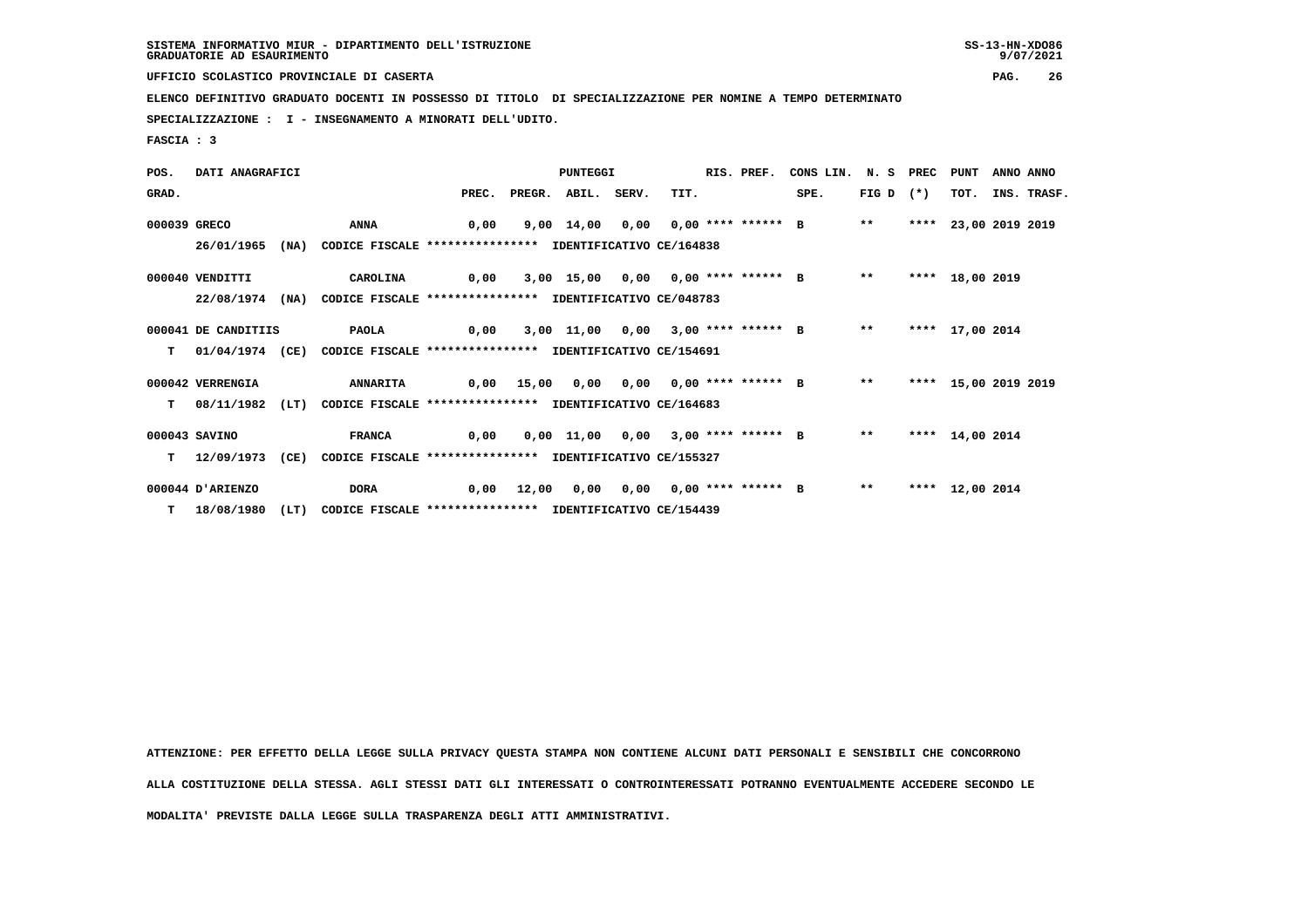**UFFICIO SCOLASTICO PROVINCIALE DI CASERTA PAG. 27**

 **ELENCO DEFINITIVO GRADUATO DOCENTI IN POSSESSO DI TITOLO DI SPECIALIZZAZIONE PER NOMINE A TEMPO DETERMINATO**

 **SPECIALIZZAZIONE : I - INSEGNAMENTO A MINORATI DELL'UDITO.**

 **FASCIA : 3**

 **POS. DATI ANAGRAFICI PUNTEGGI RIS. PREF. CONS LIN. N. S PREC PUNT ANNO ANNO**GRAD. PREC. PREGR. ABIL. SERV. TIT. SPE. FIG D (\*) TOT. INS. TRASF.  **000045 DEL PRETE GIUSEPPINA 0,00 34,00 39,00 46,00 0,00 \*\*\*\* \*\*\*\*\*\* C \*\* \*\*\*\* 133,00 2007 14/02/1987 (CE) CODICE FISCALE \*\*\*\*\*\*\*\*\*\*\*\*\*\*\*\* IDENTIFICATIVO CE/057070 000046 IMBIMBO VINCENZA 0,00 17,00 0,00 60,00 6,00 \*\*\*\* \*\*\*\*\*\* C \*\* \*\*\*\* 83,00 2014 T 06/02/1980 (NA) CODICE FISCALE \*\*\*\*\*\*\*\*\*\*\*\*\*\*\*\* IDENTIFICATIVO CE/154124 000047 ROSSI NADIA 0,00 18,00 14,00 36,00 9,00 \*\*\*\* \*\*\*\*\*\* R \*\* X \*\*\*\* 77,00 2019 2019 27/10/1978 (CE) CODICE FISCALE \*\*\*\*\*\*\*\*\*\*\*\*\*\*\*\* IDENTIFICATIVO CE/164937 000048 PALMIERI SILVANA 0,00 22,00 0,00 50,00 0,00 \*\*\*\* \*\*\*\*\*\* R \*\* X \*\*\*\* 72,00 2014 T 03/10/1970 (CE) CODICE FISCALE \*\*\*\*\*\*\*\*\*\*\*\*\*\*\*\* IDENTIFICATIVO CE/154495 000049 SANTORO CAROLINA 0,00 13,00 16,00 36,00 3,00 \*\*\*\* \*\*\*\*\*\* R F \*\* \*\*\*\* 68,00 2002 2015 21/07/1974 (CE) CODICE FISCALE \*\*\*\*\*\*\*\*\*\*\*\*\*\*\*\* IDENTIFICATIVO CE/154054 000050 DI RONZA GINA 0,00 0,00 15,00 50,00 0,00 \*\*\*\* \*\*\*\*\*\* R I \*\* X \*\*\*\* 65,00 2014 22/04/1977 (CE) CODICE FISCALE \*\*\*\*\*\*\*\*\*\*\*\*\*\*\*\* IDENTIFICATIVO CE/045894 000051 CAPUANO IVANA 0,00 11,00 0,00 44,00 9,00 \*\*\*\* \*\*\*\*\*\* R \*\* \*\*\*\* 64,00 2014 T 23/08/1972 (LT) CODICE FISCALE \*\*\*\*\*\*\*\*\*\*\*\*\*\*\*\* IDENTIFICATIVO CE/154475 000052 COLELLA GIUSEPPINA 0,00 5,00 0,00 36,00 16,00 \*\*\*\* \*\*\*\*\*\* R \*\* \*\*\*\* 57,00 2019 2019 T 07/05/1983 (CE) CODICE FISCALE \*\*\*\*\*\*\*\*\*\*\*\*\*\*\*\* IDENTIFICATIVO CE/164845 ATTENZIONE: PER EFFETTO DELLA LEGGE SULLA PRIVACY QUESTA STAMPA NON CONTIENE ALCUNI DATI PERSONALI E SENSIBILI CHE CONCORRONO ALLA COSTITUZIONE DELLA STESSA. AGLI STESSI DATI GLI INTERESSATI O CONTROINTERESSATI POTRANNO EVENTUALMENTE ACCEDERE SECONDO LE MODALITA' PREVISTE DALLA LEGGE SULLA TRASPARENZA DEGLI ATTI AMMINISTRATIVI.**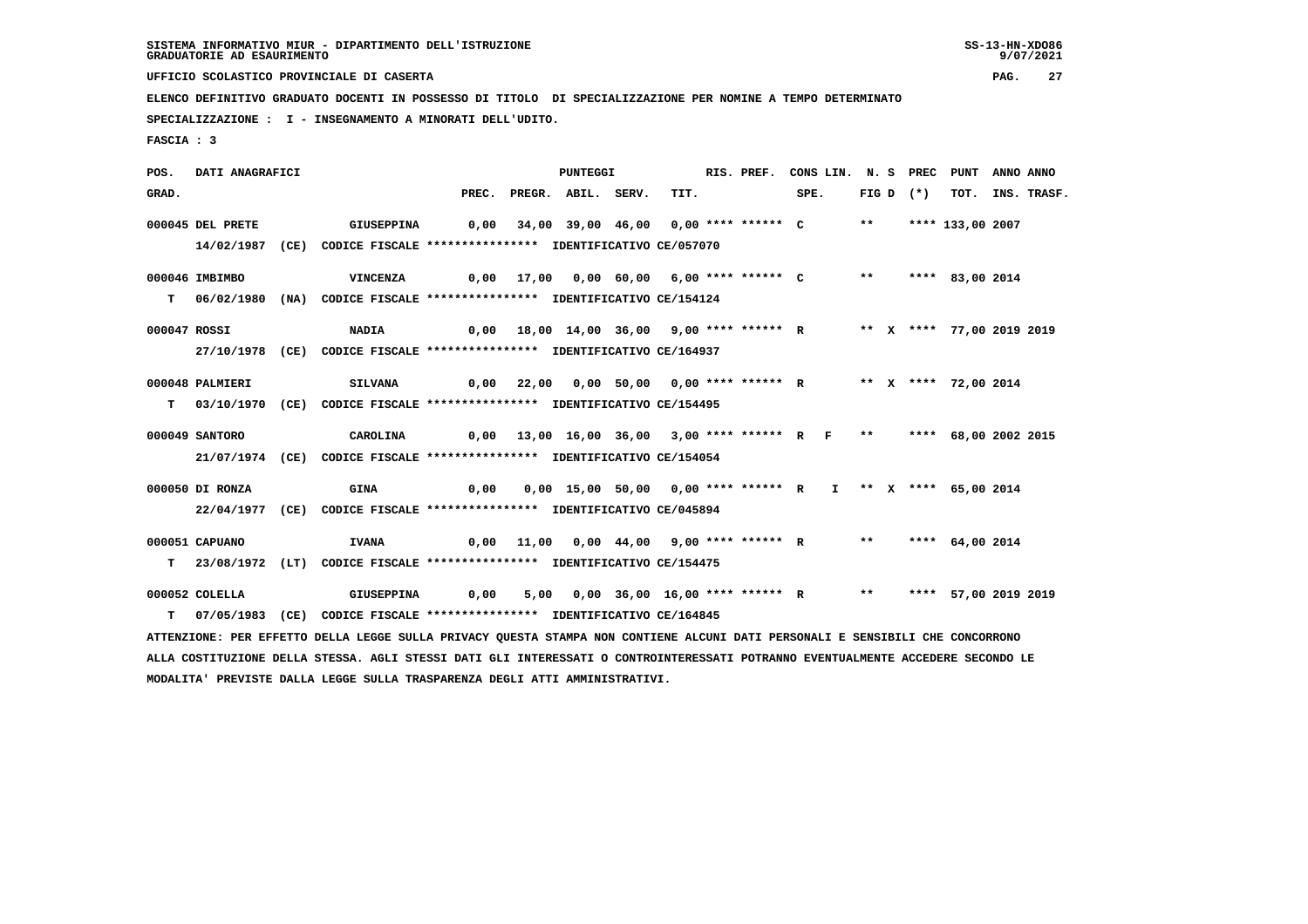**UFFICIO SCOLASTICO PROVINCIALE DI CASERTA PAG. 28**

 **ELENCO DEFINITIVO GRADUATO DOCENTI IN POSSESSO DI TITOLO DI SPECIALIZZAZIONE PER NOMINE A TEMPO DETERMINATO**

 **SPECIALIZZAZIONE : I - INSEGNAMENTO A MINORATI DELL'UDITO.**

 **MODALITA' PREVISTE DALLA LEGGE SULLA TRASPARENZA DEGLI ATTI AMMINISTRATIVI.**

 **FASCIA : 3**

 **POS. DATI ANAGRAFICI PUNTEGGI RIS. PREF. CONS LIN. N. S PREC PUNT ANNO ANNO**GRAD. PREC. PREGR. ABIL. SERV. TIT. SPE. FIG D (\*) TOT. INS. TRASF.  **000053 FEOLA FILOMENA 0,00 9,00 16,00 22,00 9,00 \*\*\*\* \*\*\*\*\*\* C F \*\* \*\*\*\* 56,00 2007 25/03/1965 (CE) CODICE FISCALE \*\*\*\*\*\*\*\*\*\*\*\*\*\*\*\* IDENTIFICATIVO CE/044426 000054 IZZO GIOVANNA 0,00 0,00 13,00 32,00 9,00 \*\*\*\* \*\*\*\*\*\* C \*\* X \*\*\*\* 54,00 2014 T 27/08/1977 (NA) CODICE FISCALE \*\*\*\*\*\*\*\*\*\*\*\*\*\*\*\* IDENTIFICATIVO CE/146490 000055 ROSATO APOLLONIA 0,00 1,00 0,00 41,00 3,00 \*\*\*\* \*\*\*\*\*\* R \*\* \*\*\*\* 45,00 2019 2019 T 26/05/1978 (CE) CODICE FISCALE \*\*\*\*\*\*\*\*\*\*\*\*\*\*\*\* IDENTIFICATIVO CE/164780 000056 CORE MARIAANGELA 0,00 0,00 16,00 24,00 0,00 \*\*\*\* \*\*\*\*\*\* R \*\* \*\*\*\* 40,00 2014 T 09/05/1977 (CE) CODICE FISCALE \*\*\*\*\*\*\*\*\*\*\*\*\*\*\*\* IDENTIFICATIVO CE/154141 000057 DI VICO DANILA 0,00 10,00 14,00 12,00 3,00 \*\*\*\* \*\*\*\*\*\* C \*\* \*\*\*\* 39,00 2014 T 01/05/1981 (CE) CODICE FISCALE \*\*\*\*\*\*\*\*\*\*\*\*\*\*\*\* IDENTIFICATIVO CE/151096 000058 SIMONE SIMONA 0,00 11,00 0,00 22,00 3,00 \*\*\*\* \*\*\*\*\*\* R \*\* \*\*\*\* 36,00 2014 T 03/04/1973 (CE) CODICE FISCALE \*\*\*\*\*\*\*\*\*\*\*\*\*\*\*\* IDENTIFICATIVO CE/149669 000059 BOVENZI LUCIA 0,00 2,00 13,00 21,00 0,00 \*\*\*\* \*\*\*\*\*\* C \*\* \*\*\*\* 36,00 2014 T 27/09/1977 (CE) CODICE FISCALE \*\*\*\*\*\*\*\*\*\*\*\*\*\*\*\* IDENTIFICATIVO CE/148564 000060 MOZZILLO GIUSEPPINA 0,00 0,00 16,00 14,00 0,00 \*\*\*\* \*\*\*\*\*\* C \*\* \*\*\*\* 30,00 2014 T 14/02/1973 (CE) CODICE FISCALE \*\*\*\*\*\*\*\*\*\*\*\*\*\*\*\* IDENTIFICATIVO CE/156714 ATTENZIONE: PER EFFETTO DELLA LEGGE SULLA PRIVACY QUESTA STAMPA NON CONTIENE ALCUNI DATI PERSONALI E SENSIBILI CHE CONCORRONO ALLA COSTITUZIONE DELLA STESSA. AGLI STESSI DATI GLI INTERESSATI O CONTROINTERESSATI POTRANNO EVENTUALMENTE ACCEDERE SECONDO LE**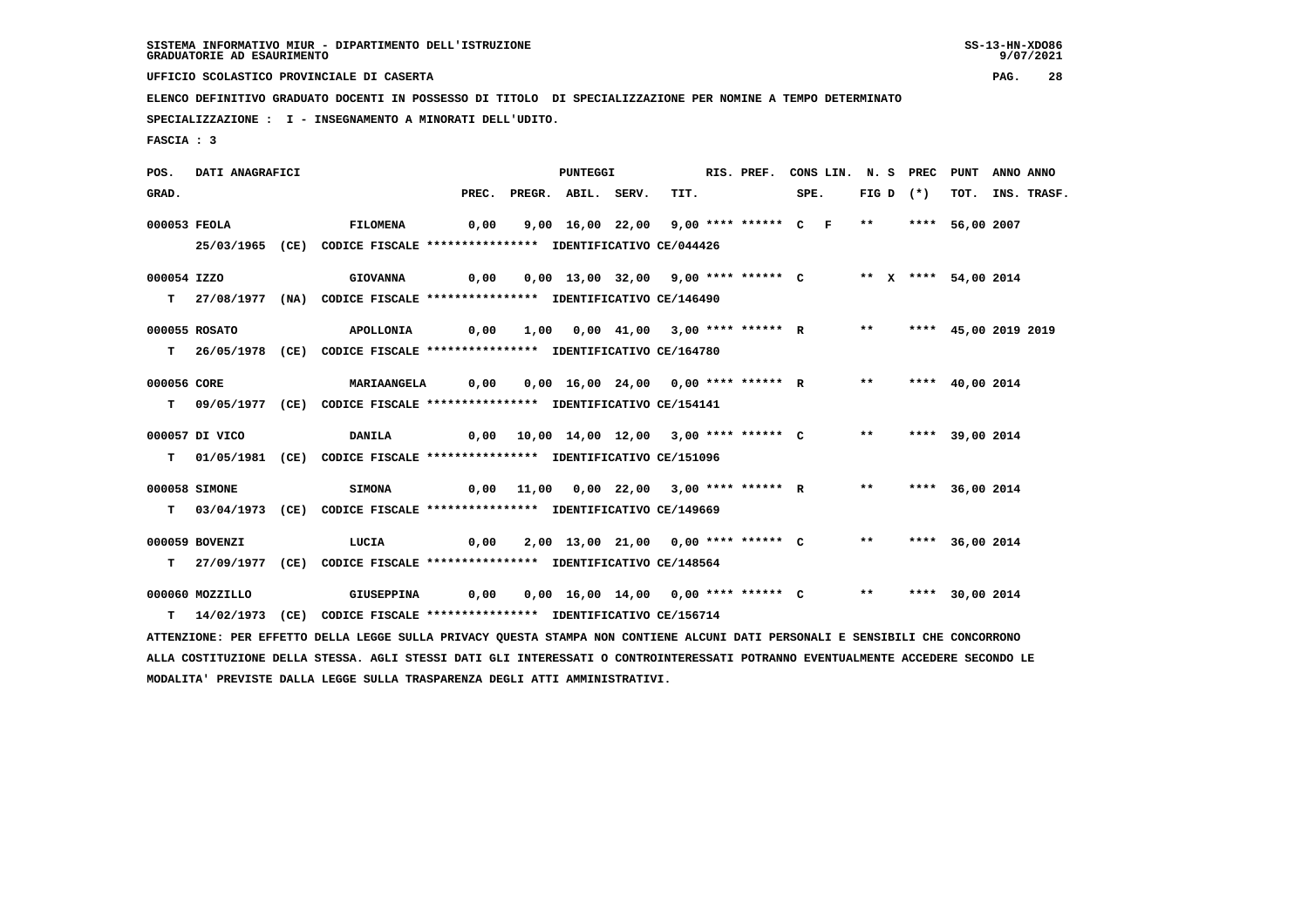**UFFICIO SCOLASTICO PROVINCIALE DI CASERTA PAG. 29**

 **ELENCO DEFINITIVO GRADUATO DOCENTI IN POSSESSO DI TITOLO DI SPECIALIZZAZIONE PER NOMINE A TEMPO DETERMINATO**

 **SPECIALIZZAZIONE : I - INSEGNAMENTO A MINORATI DELL'UDITO.**

 **FASCIA : 3**

 **POS. DATI ANAGRAFICI PUNTEGGI RIS. PREF. CONS LIN. N. S PREC PUNT ANNO ANNO**GRAD. PREC. PREGR. ABIL. SERV. TIT. SPE. FIG D (\*) TOT. INS. TRASF.  **000061 TOMMASONE LOREDANA 0,00 23,00 0,00 0,00 6,00 \*\*\*\* \*\*\*\*\*\* R \*\* \*\*\*\* 29,00 2014 12/03/1982 (CE) CODICE FISCALE \*\*\*\*\*\*\*\*\*\*\*\*\*\*\*\* IDENTIFICATIVO CE/153934 000062 CORBO ANNUNZIATA 0,00 0,00 14,00 12,00 3,00 \*\*\*\* \*\*\*\*\*\* R \*\* \*\*\*\* 29,00 2019 2019 T 19/08/1979 (CE) CODICE FISCALE \*\*\*\*\*\*\*\*\*\*\*\*\*\*\*\* IDENTIFICATIVO CE/164871 000063 DE CESARE ROSSELLA 0,00 5,00 14,00 0,00 9,00 \*\*\*\* \*\*\*\*\*\* R \*\* \*\*\*\* 28,00 2014 T 08/08/1975 (CE) CODICE FISCALE \*\*\*\*\*\*\*\*\*\*\*\*\*\*\*\* IDENTIFICATIVO CE/055693 000064 AVERSANO ASSUNTA 0,00 0,00 15,00 12,00 0,00 \*\*\*\* \*\*\*\*\*\* C \*\* X \*\*\*\* 27,00 2014 02/03/1973 (CE) CODICE FISCALE \*\*\*\*\*\*\*\*\*\*\*\*\*\*\*\* IDENTIFICATIVO CE/022320 000065 LAMA PAOLA 0,00 6,00 14,00 0,00 0,00 \*\*\*\* \*\*\*\*\*\* C I \*\* \*\*\*\* 20,00 2019 24/03/1976 (RM) CODICE FISCALE \*\*\*\*\*\*\*\*\*\*\*\*\*\*\*\* IDENTIFICATIVO CE/022558 000066 AGLIONE ANTONELLA 0,00 3,00 15,00 0,00 0,00 \*\*\*\* \*\*\*\*\*\* C I \*\* \*\*\*\* 18,00 2014 04/05/1973 (CE) CODICE FISCALE \*\*\*\*\*\*\*\*\*\*\*\*\*\*\*\* IDENTIFICATIVO CE/044465 000067 PELLINO MARIA GRAZIA 0,00 3,00 15,00 0,00 0,00 \*\*\*\* \*\*\*\*\*\* C I \*\* \*\*\*\* 18,00 2019 09/01/1977 (CE) CODICE FISCALE \*\*\*\*\*\*\*\*\*\*\*\*\*\*\*\* IDENTIFICATIVO CE/021548 000068 IANNIELLO AGNESE RITA 0,00 0,00 16,00 0,00 0,00 \*\*\*\* \*\*\*\*\*\* C I \*\* \*\*\*\* 16,00 2014 02/06/1979 (CE) CODICE FISCALE \*\*\*\*\*\*\*\*\*\*\*\*\*\*\*\* IDENTIFICATIVO CE/048073 ATTENZIONE: PER EFFETTO DELLA LEGGE SULLA PRIVACY QUESTA STAMPA NON CONTIENE ALCUNI DATI PERSONALI E SENSIBILI CHE CONCORRONO ALLA COSTITUZIONE DELLA STESSA. AGLI STESSI DATI GLI INTERESSATI O CONTROINTERESSATI POTRANNO EVENTUALMENTE ACCEDERE SECONDO LE**

 **MODALITA' PREVISTE DALLA LEGGE SULLA TRASPARENZA DEGLI ATTI AMMINISTRATIVI.**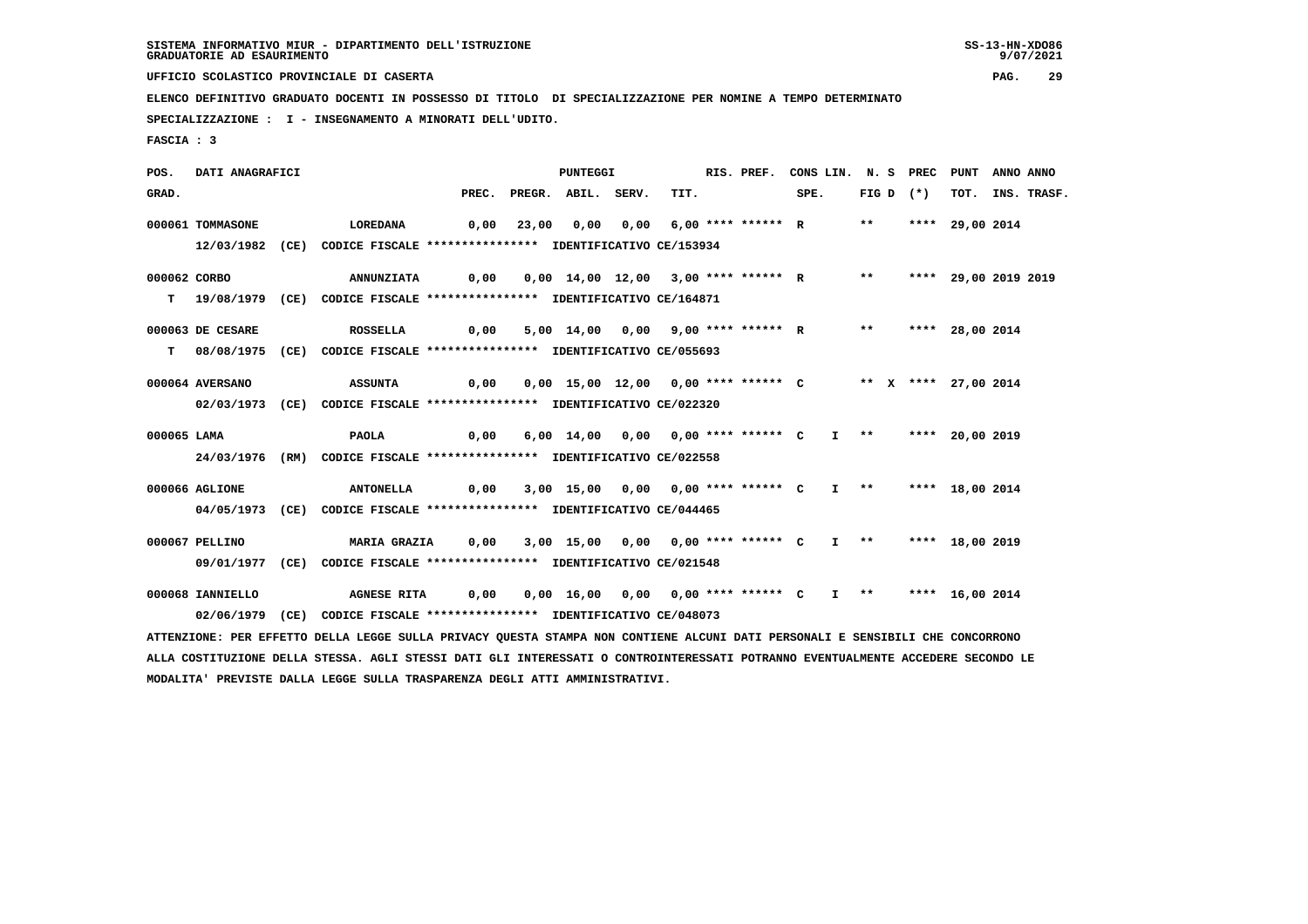| SISTEMA INFORMATIVO MIUR - DIPARTIMENTO DELL'ISTRUZIONE<br>GRADUATORIE AD ESAURIMENTO                       |                     |  |  |  |  |  |  |  |
|-------------------------------------------------------------------------------------------------------------|---------------------|--|--|--|--|--|--|--|
| UFFICIO SCOLASTICO PROVINCIALE DI CASERTA                                                                   | 30<br>PAG.          |  |  |  |  |  |  |  |
| ELENCO DEFINITIVO GRADUATO DOCENTI IN POSSESSO DI TITOLO DI SPECIALIZZAZIONE PER NOMINE A TEMPO DETERMINATO |                     |  |  |  |  |  |  |  |
| SPECIALIZZAZIONE : I - INSEGNAMENTO A MINORATI DELL'UDITO.                                                  |                     |  |  |  |  |  |  |  |
| FASCIA : 3                                                                                                  |                     |  |  |  |  |  |  |  |
| DATI ANAGRAFICI<br>PUNTEGGI<br>RIS. PREF.<br>PREC<br>CONS LIN.<br>N. S<br>POS.                              | PUNT<br>ANNO ANNO   |  |  |  |  |  |  |  |
| $(* )$<br>GRAD.<br>PREGR.<br>ABIL.<br>SERV.<br>TIT.<br>SPE.<br>FIG D<br>PREC.                               | TOT.<br>INS. TRASF. |  |  |  |  |  |  |  |

 **000069 MARTUCCI MARIA 0,00 0,00 15,00 0,00 0,00 \*\*\*\* \*\*\*\*\*\* C \*\* \*\*\*\* 15,00 2014**

 **T 23/09/1965 (CE) CODICE FISCALE \*\*\*\*\*\*\*\*\*\*\*\*\*\*\*\* IDENTIFICATIVO CE/160279**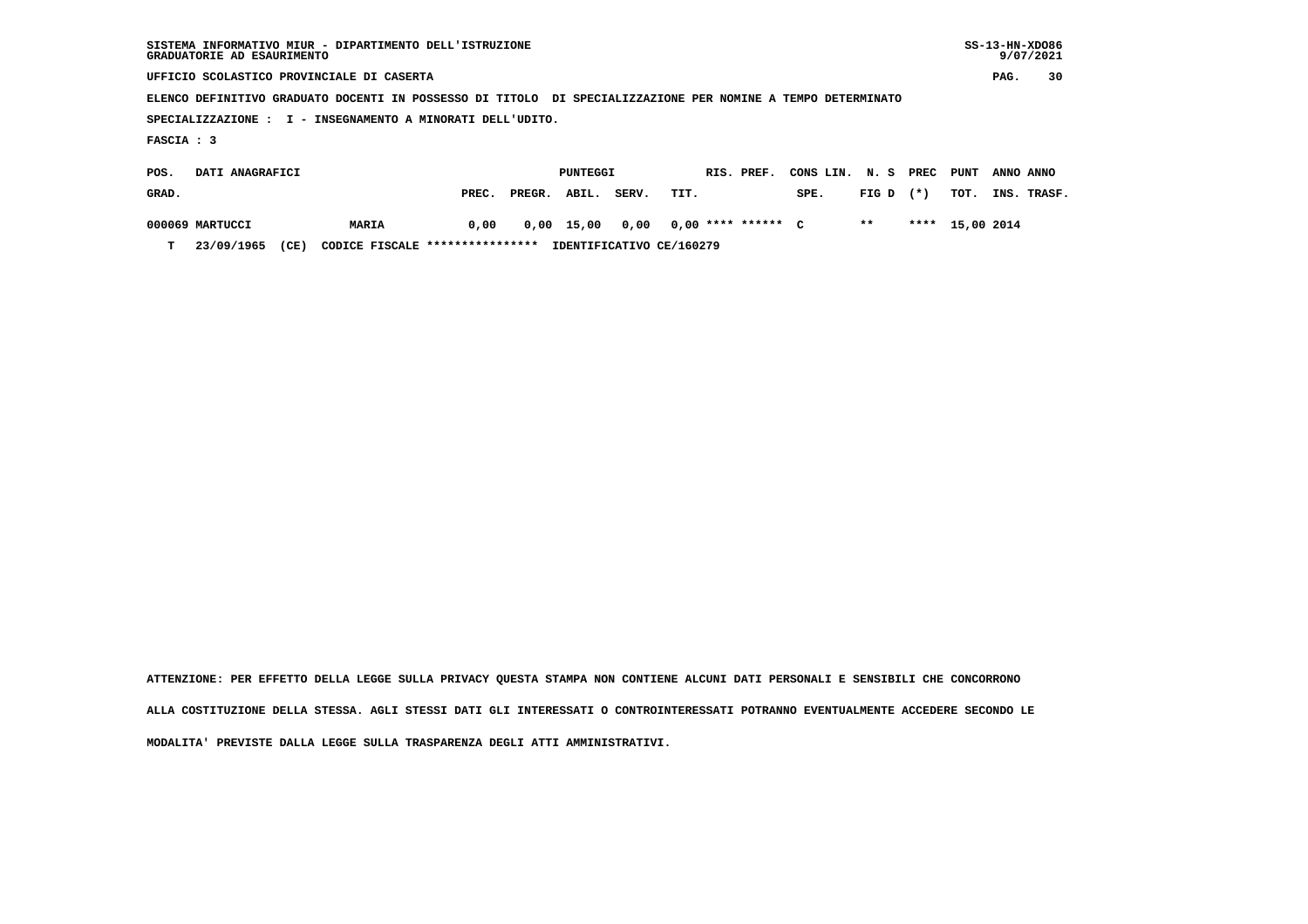**UFFICIO SCOLASTICO PROVINCIALE DI CASERTA PAG. 31**

 **ELENCO DEFINITIVO GRADUATO DOCENTI IN POSSESSO DI TITOLO DI SPECIALIZZAZIONE PER NOMINE A TEMPO DETERMINATO**

 **SPECIALIZZAZIONE : K - INSEGNAMENTO A INDIRIZZO DIFFERENZIATO MONTESSORI.**

 **MODALITA' PREVISTE DALLA LEGGE SULLA TRASPARENZA DEGLI ATTI AMMINISTRATIVI.**

 **FASCIA : 3**

 **POS. DATI ANAGRAFICI PUNTEGGI RIS. PREF. CONS LIN. N. S PREC PUNT ANNO ANNO**GRAD. PREC. PREGR. ABIL. SERV. TIT. SPE. FIG D (\*) TOT. INS. TRASF.  **000001 LOICO SILVANA 0,00 63,00 14,00 0,00 0,00 \*\*\*\* \*\*\*\*\*\* A \*\* \*\*\*\* 77,00 2011 2011 15/12/1955 (CE) CODICE FISCALE \*\*\*\*\*\*\*\*\*\*\*\*\*\*\*\* IDENTIFICATIVO CE/140201 000002 PARILLO GIOVANNA 0,00 23,00 16,00 36,00 0,00 \*\*\*\* \*\*\*\*\*\* A I \*\* \*\*\*\* 75,00 2000 12/03/1964 (CE) CODICE FISCALE \*\*\*\*\*\*\*\*\*\*\*\*\*\*\*\* IDENTIFICATIVO CE/025119 000003 PIZZORUSSO ANNA 0,00 18,00 15,00 32,00 0,00 \*\*\*\* \*\*\*\*\*\* A I \*\* \*\*\*\* 65,00 2002 27/02/1961 (CE) CODICE FISCALE \*\*\*\*\*\*\*\*\*\*\*\*\*\*\*\* IDENTIFICATIVO CE/046614 000004 D'ANGELO GIULIA 0,00 46,00 0,00 12,00 6,00 \*\*\*\* \*\*\*\*\*\* A \*\* \*\*\*\* 64,00 2014 T 24/07/1968 (CE) CODICE FISCALE \*\*\*\*\*\*\*\*\*\*\*\*\*\*\*\* IDENTIFICATIVO CE/149644 000005 PALMIERI PAOLA 0,00 15,00 0,00 44,00 3,00 \*\*\*\* \*\*\*\*\*\* A \*\* \*\*\*\* 62,00 2014 T 21/02/1971 (CE) CODICE FISCALE \*\*\*\*\*\*\*\*\*\*\*\*\*\*\*\* IDENTIFICATIVO CE/154681 000006 CECORO MARGHERITA 0,00 3,00 12,00 36,00 6,00 \*\*\*\* \*\*\*\*\*\* A \*\* \*\*\*\* 57,00 2014 2005 01/01/1961 (CE) CODICE FISCALE \*\*\*\*\*\*\*\*\*\*\*\*\*\*\*\* IDENTIFICATIVO CE/053696 000007 DALTERIO PATRIZIA 0,00 44,00 11,00 1,00 0,00 \*\*\*\* \*\*\*\*\*\* A \*\* X \*\*\*\* 56,00 2014 T 01/05/1968 (CE) CODICE FISCALE \*\*\*\*\*\*\*\*\*\*\*\*\*\*\*\* IDENTIFICATIVO CE/154700 000008 MORRONE ROSA 0,00 0,00 11,00 36,00 6,00 \*\*\*\* \*\*\*\*\*\* A \*\* \*\*\*\* 53,00 2014 T 25/04/1973 (CE) CODICE FISCALE \*\*\*\*\*\*\*\*\*\*\*\*\*\*\*\* IDENTIFICATIVO CE/149649 ATTENZIONE: PER EFFETTO DELLA LEGGE SULLA PRIVACY QUESTA STAMPA NON CONTIENE ALCUNI DATI PERSONALI E SENSIBILI CHE CONCORRONO ALLA COSTITUZIONE DELLA STESSA. AGLI STESSI DATI GLI INTERESSATI O CONTROINTERESSATI POTRANNO EVENTUALMENTE ACCEDERE SECONDO LE**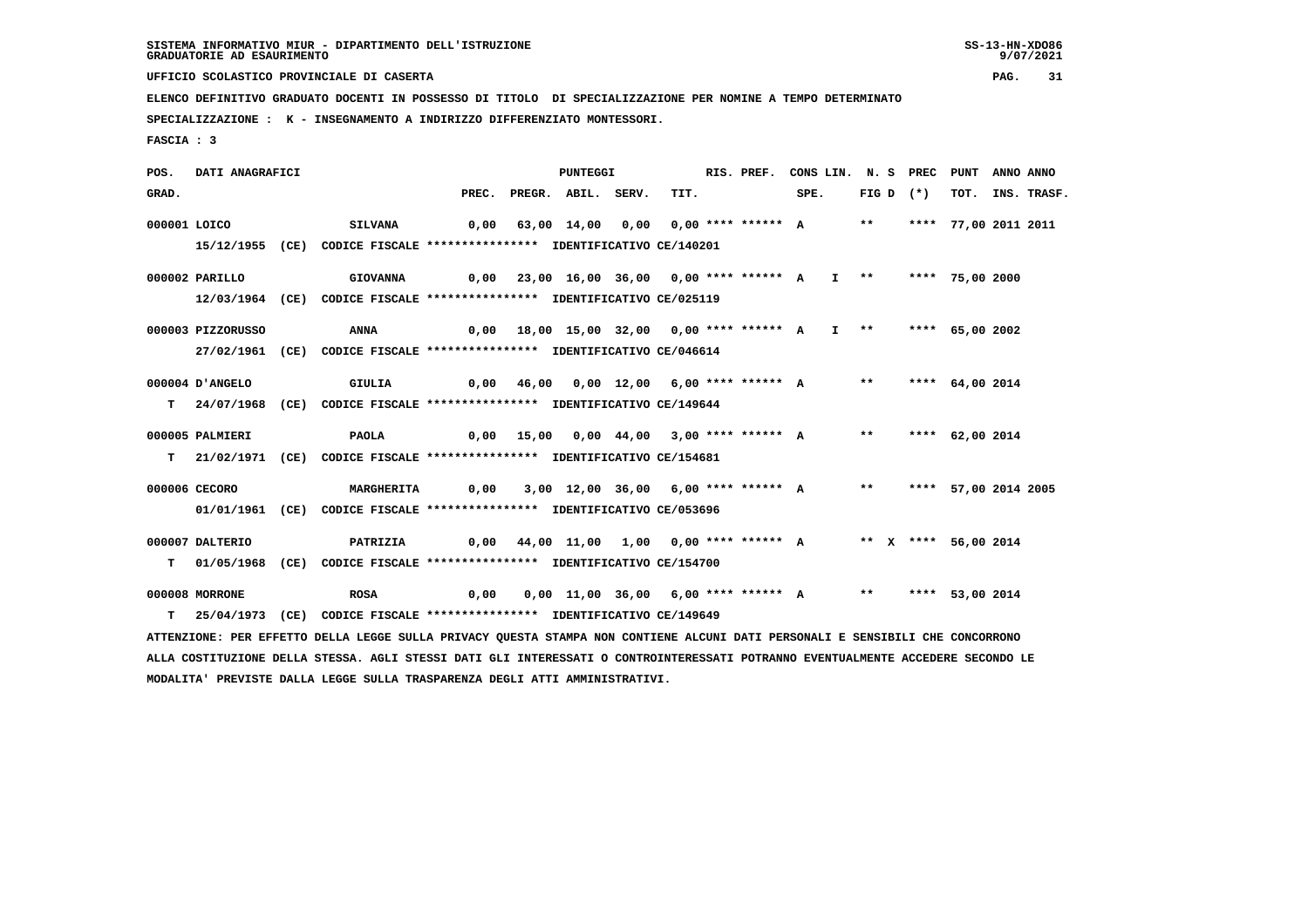**UFFICIO SCOLASTICO PROVINCIALE DI CASERTA PAG. 32**

 **ELENCO DEFINITIVO GRADUATO DOCENTI IN POSSESSO DI TITOLO DI SPECIALIZZAZIONE PER NOMINE A TEMPO DETERMINATO**

 **SPECIALIZZAZIONE : K - INSEGNAMENTO A INDIRIZZO DIFFERENZIATO MONTESSORI.**

 **FASCIA : 3**

 **POS. DATI ANAGRAFICI PUNTEGGI RIS. PREF. CONS LIN. N. S PREC PUNT ANNO ANNO**GRAD. PREC. PREGR. ABIL. SERV. TIT. SPE. FIG D (\*) TOT. INS. TRASF.  **000009 COLELLA ANNA 0,00 6,00 15,00 24,00 0,00 \*\*\*\* \*\*\*\*\*\* A \*\* \*\*\*\* 45,00 2000 16/07/1959 (CE) CODICE FISCALE \*\*\*\*\*\*\*\*\*\*\*\*\*\*\*\* IDENTIFICATIVO CE/025268 000010 TARTARONE TIZIANA 0,00 0,00 11,00 26,00 3,00 \*\*\*\* \*\*\*\*\*\* A \*\* \*\*\*\* 40,00 2014 03/03/1966 (CE) CODICE FISCALE \*\*\*\*\*\*\*\*\*\*\*\*\*\*\*\* IDENTIFICATIVO CE/148902 000011 MUNNO ANTONIETTA 0,00 18,00 15,00 0,00 3,00 \*\*\*\* \*\*\*\*\*\* A \*\* \*\*\*\* 36,00 2000 08/07/1966 (CE) CODICE FISCALE \*\*\*\*\*\*\*\*\*\*\*\*\*\*\*\* IDENTIFICATIVO CE/020370 000012 DI CARLUCCIO SONIA 0,00 17,00 18,00 0,00 0,00 \*\*\*\* \*\*\*\*\*\* A \*\* \*\*\*\* 35,00 2014 T 01/02/1974 (CE) CODICE FISCALE \*\*\*\*\*\*\*\*\*\*\*\*\*\*\*\* IDENTIFICATIVO CE/156364 000013 VALERIANI MARIA GIUSEPP 0,00 0,00 11,00 2,00 3,00 \*\*\*\* \*\*\*\*\*\* A \*\* \*\*\*\* 16,00 2014 T 12/02/1968 (EE) CODICE FISCALE \*\*\*\*\*\*\*\*\*\*\*\*\*\*\*\* IDENTIFICATIVO CE/146595 000014 SAVINO FRANCA 0,00 0,00 11,00 0,00 3,00 \*\*\*\* \*\*\*\*\*\* A \*\* \*\*\*\* 14,00 2014 T 12/09/1973 (CE) CODICE FISCALE \*\*\*\*\*\*\*\*\*\*\*\*\*\*\*\* IDENTIFICATIVO CE/155327**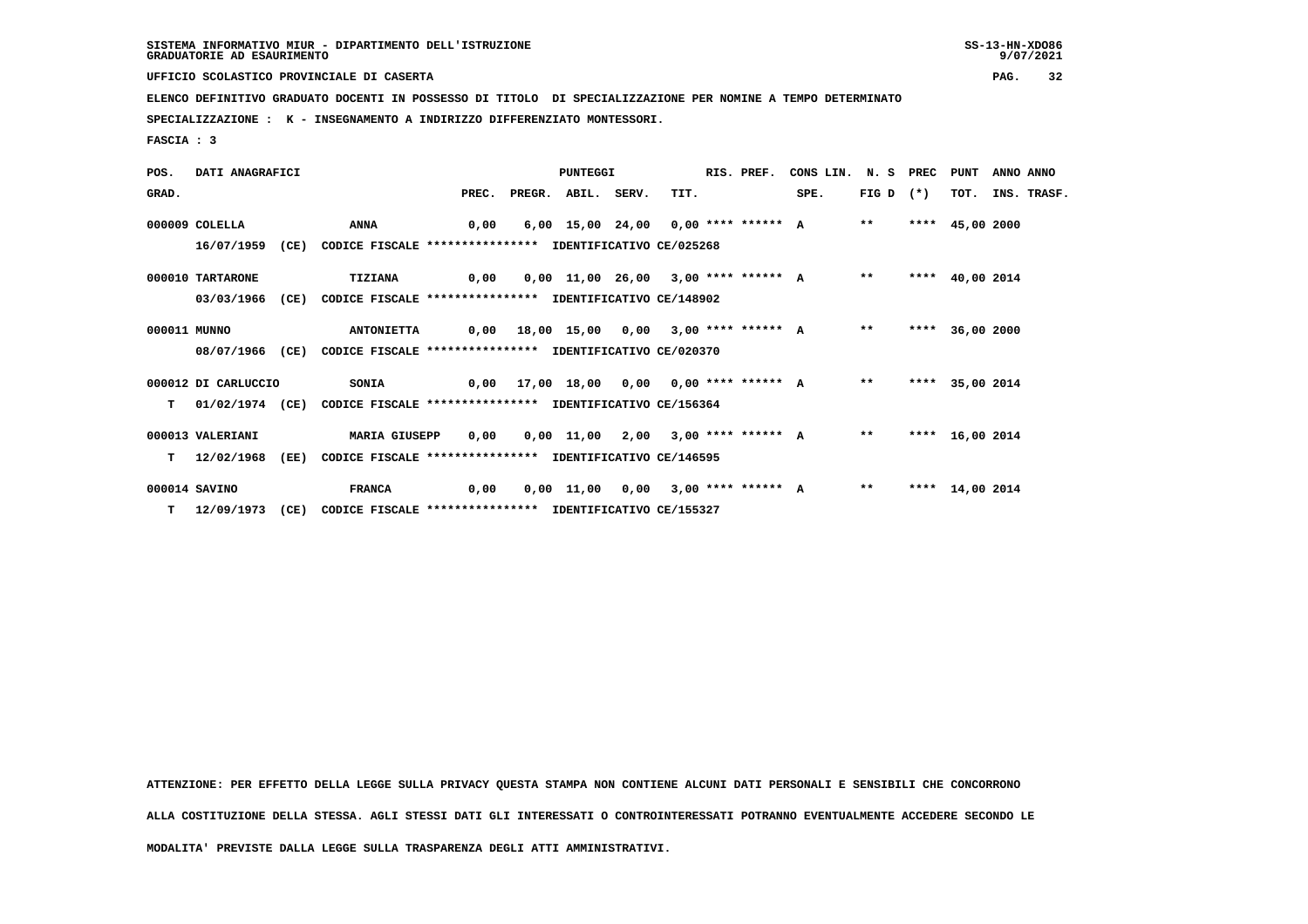**UFFICIO SCOLASTICO PROVINCIALE DI CASERTA PAG. 33**

 **ELENCO DEFINITIVO GRADUATO DOCENTI IN POSSESSO DI TITOLO DI SPECIALIZZAZIONE PER NOMINE A TEMPO DETERMINATO**

 **SPECIALIZZAZIONE : L - INSEGNAMENTO AD ALTRO INDIRIZZO DIFFERENZIATO.**

 **FASCIA : 3**

 **POS. DATI ANAGRAFICI PUNTEGGI RIS. PREF. CONS LIN. N. S PREC PUNT ANNO ANNO**GRAD. PREC. PREGR. ABIL. SERV. TIT. SPE. FIG D (\*) TOT. INS. TRASF.  **000001 LOICO SILVANA 0,00 63,00 14,00 0,00 0,00 \*\*\*\* \*\*\*\*\*\* A \*\* \*\*\*\* 77,00 2011 2011 15/12/1955 (CE) CODICE FISCALE \*\*\*\*\*\*\*\*\*\*\*\*\*\*\*\* IDENTIFICATIVO CE/140201 000002 PARILLO GIOVANNA 0,00 23,00 16,00 36,00 0,00 \*\*\*\* \*\*\*\*\*\* A I \*\* \*\*\*\* 75,00 2000 12/03/1964 (CE) CODICE FISCALE \*\*\*\*\*\*\*\*\*\*\*\*\*\*\*\* IDENTIFICATIVO CE/025119 000003 PALMIERI PAOLA 0,00 15,00 0,00 44,00 3,00 \*\*\*\* \*\*\*\*\*\* A \*\* \*\*\*\* 62,00 2014 T 21/02/1971 (CE) CODICE FISCALE \*\*\*\*\*\*\*\*\*\*\*\*\*\*\*\* IDENTIFICATIVO CE/154681 000004 DALTERIO PATRIZIA 0,00 44,00 11,00 1,00 0,00 \*\*\*\* \*\*\*\*\*\* A \*\* X \*\*\*\* 56,00 2014 T 01/05/1968 (CE) CODICE FISCALE \*\*\*\*\*\*\*\*\*\*\*\*\*\*\*\* IDENTIFICATIVO CE/154700 000005 MIGLIORE ORNELLA 0,00 2,00 15,00 32,00 3,00 \*\*\*\* \*\*\*\*\*\* A I \*\* \*\*\*\* 52,00 2019 2019 02/07/1967 (CE) CODICE FISCALE \*\*\*\*\*\*\*\*\*\*\*\*\*\*\*\* IDENTIFICATIVO CE/164798 000006 DELL'AVERSANA CONCETTA 0,00 27,00 15,00 0,00 0,00 \*\*\*\* \*\*\*\*\*\* A I \*\* \*\*\*\* 42,00 2007 01/02/1969 (CE) CODICE FISCALE \*\*\*\*\*\*\*\*\*\*\*\*\*\*\*\* IDENTIFICATIVO CE/026943 000007 PANARELLO GENOVEFFA 0,00 15,00 14,00 12,00 0,00 \*\*\*\* \*\*\*\*\*\* A F \*\* X \*\*\*\* 41,00 2002 2002 20/03/1962 (CE) CODICE FISCALE \*\*\*\*\*\*\*\*\*\*\*\*\*\*\*\* IDENTIFICATIVO CE/043710 000008 MUNNO ANTONIETTA 0,00 18,00 15,00 0,00 3,00 \*\*\*\* \*\*\*\*\*\* A \*\* \*\*\*\* 36,00 2000 08/07/1966 (CE) CODICE FISCALE \*\*\*\*\*\*\*\*\*\*\*\*\*\*\*\* IDENTIFICATIVO CE/020370 ATTENZIONE: PER EFFETTO DELLA LEGGE SULLA PRIVACY QUESTA STAMPA NON CONTIENE ALCUNI DATI PERSONALI E SENSIBILI CHE CONCORRONO**

 **ALLA COSTITUZIONE DELLA STESSA. AGLI STESSI DATI GLI INTERESSATI O CONTROINTERESSATI POTRANNO EVENTUALMENTE ACCEDERE SECONDO LE MODALITA' PREVISTE DALLA LEGGE SULLA TRASPARENZA DEGLI ATTI AMMINISTRATIVI.**